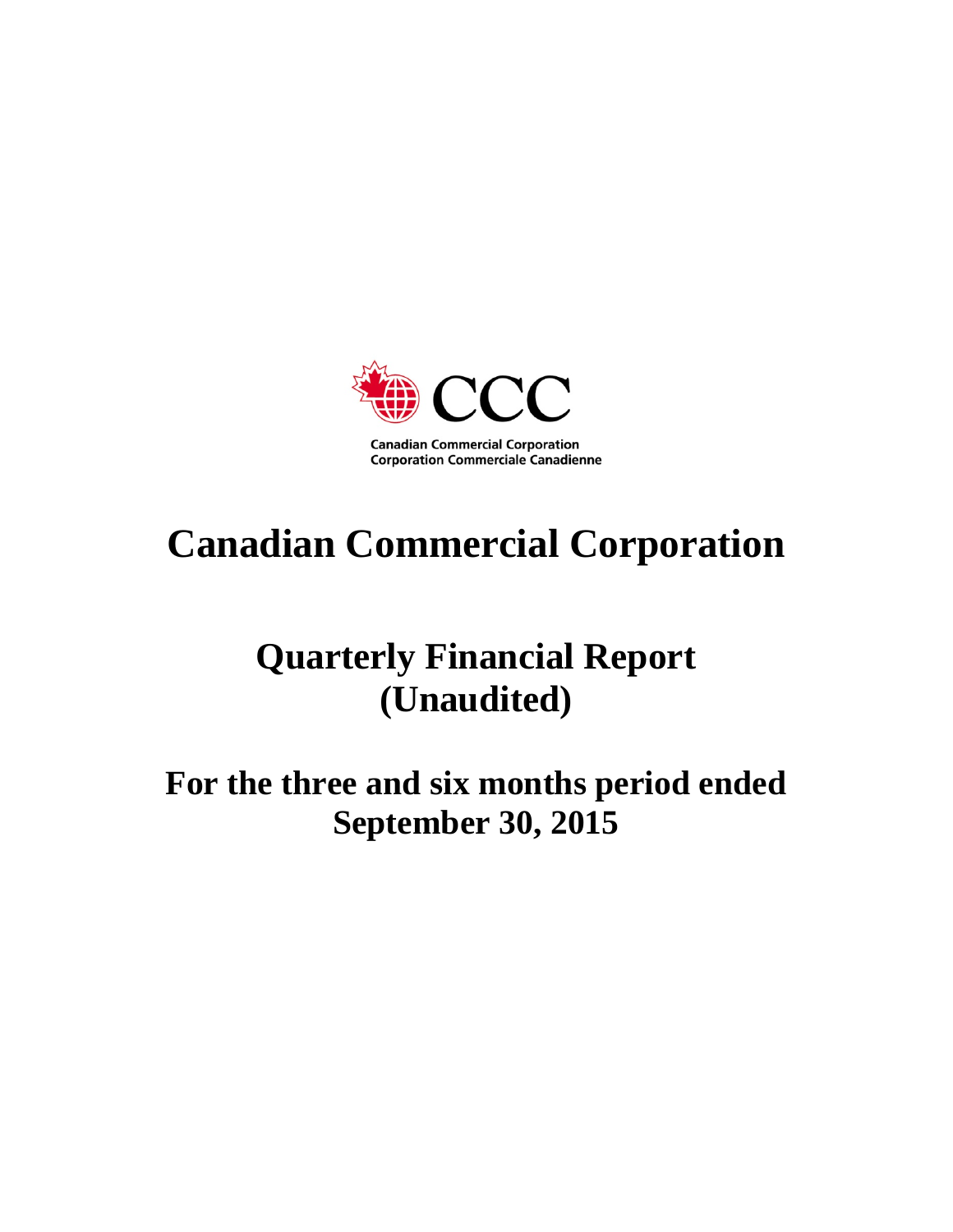# **Overview**

Canadian Commercial Corporation (CCC) was established in 1946 under the *Canadian Commercial Corporation Act*. The Act outlines CCC's broad mandate, which is to assist in the development of trade by helping Canadian exporter's access markets abroad and by helping foreign customers obtain goods from Canada. The legislation also provides the Corporation with a range of powers, including the ability to export goods from Canada either as principal or as agent in such a manner and to such an extent as it deems appropriate. As a result, CCC negotiates and executes bilateral government-togovernment procurement arrangements, facilitating export transactions on behalf of Canadian exporters.

#### **Nature of Business and Operating Environment**

CCC delivers its government-to-government contracting services through two core lines of business: Global Defence and Security Sales (GDS), which includes administering the Canada – United States Defence Production Sharing Agreement (DPSA), and International Commercial Business sales (ICB).

World trade is expected to grow at a modest pace to about 5 percent annually over the next few years following years of recession and there is a global economic shift from developed to emerging countries. Most developed nations are expected to continue the trend to reduce their defence expenditures and seek to shift the terms of engagement towards limited interventions and burden-sharing through participation in alliances, conflict prevention and contracting out security. Emerging countries will move toward expanding their military capacities. Countries are expected to continue to purchase defence equipment in efforts to contain illegal activities and terrorism within their borders. Military spending in the U.S. is expected to have continued pressure to decrease given constrained budgets and the reduction of resources in Iraq and Afghanistan.

For the CCC, this shift is manifested in the decreasing volume of the DPSA related business in the U.S.; nevertheless, the Corporation plays an important role in promoting Canadian capabilities and increasing exports beyond the U.S. CCC works with its base of exporters in global defence and security markets to leverage Canadian and U.S. military and security related procurements that are export-ready in order to open new markets with allied nations. The GDS and ICB business line strategy that CCC has developed continues to prove its effectiveness through increased sales for Canadian exporters and a greater number of jobs for Canadians. These accomplishments are being achieved while managing the Corporation in a cost efficient manner.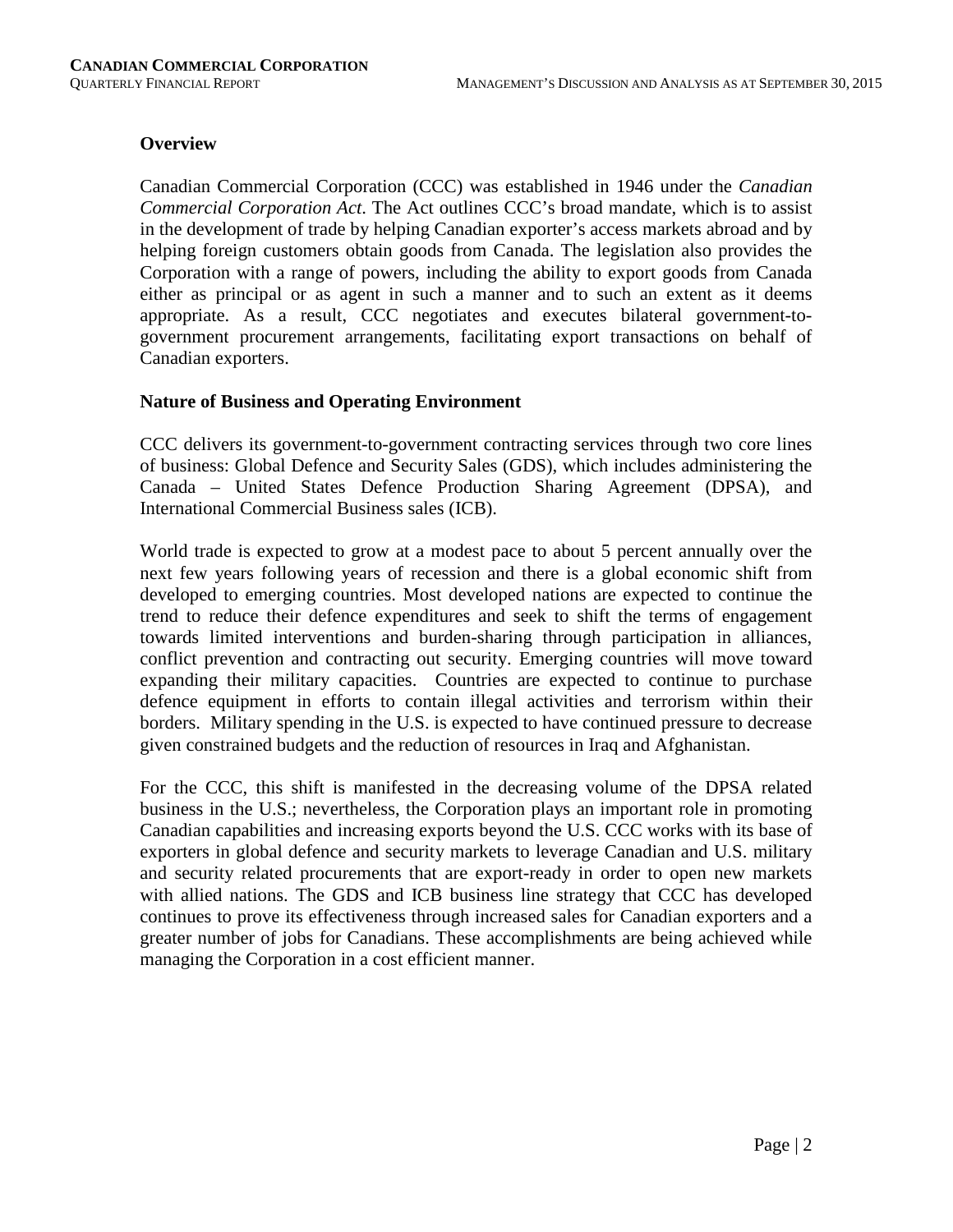# **Financial Highlights**

Historically, large contracts have materially impacted the Corporation's financial statements and can often cause significant variations in certain year-over-year amounts on the Statement of Financial Position and the Statement of Comprehensive Income. In late 2009-2010, a \$2.2 billion multi-year contract was signed with the U.S. DoD Foreign Military Sales (FMS) organization for the supply of Light Armoured Vehicles (LAVs) manufactured by General Dynamics Land Systems Canada (GDLS). This contract signing was followed by the signing in late 2013-2014 of the historic multi-billion dollar Armoured Brigades Program (ABP) contract in the Middle East for the supply of LAVs and associated equipment, training and support services manufactured and provided by GDLS. This activity will result in progress payments to Canadian exporters and from foreign customers, commercial trading transactions, cost of commercial trading transactions and fees for service showing significant increases from last year to the current year.

For the six-month period ended September 30, 2015, the net result of operations was a surplus of \$3.4 million, compared to a surplus of \$4.6 million reported for the six-month period ended September 30, 2014. The decrease of \$1.2 million was due to the phased in reduction of the appropriation in accordance with the corporate plan. The appropriation received for the six-month period ended September 30, 2015 was \$3.4 million lower than received for the six-month period ended September 30, 2014. Otherwise, for the six-month period ended September 30, 2015 the increase in operating revenues of \$5.3 million exceeded the increase in operating expenses of \$3.1 million for a net surplus contribution of \$2.2 million compared to the six-month period ended September 30, 2014.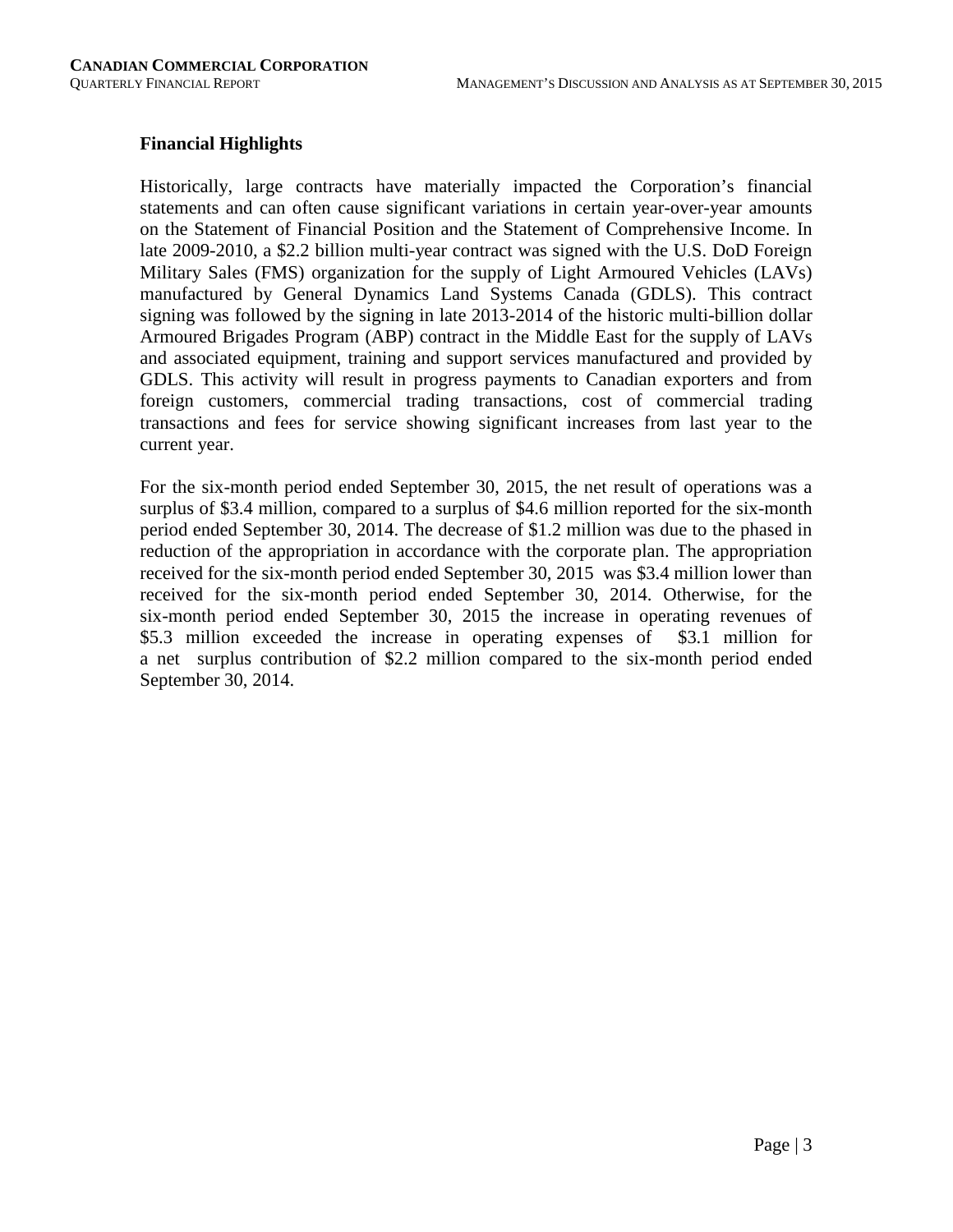A more detailed discussion of CCC's three-month and six-month period ended September 30, 2015 financial highlights follows:

#### **Statement of Comprehensive Income Discussion**

#### *Summary results*

|                         |               | FOR THE THREE MONTHS ENDED           |            | FOR THE SIX MONTHS ENDED |               |               |               |                                      |  |  |  |
|-------------------------|---------------|--------------------------------------|------------|--------------------------|---------------|---------------|---------------|--------------------------------------|--|--|--|
|                         |               | September 30 September 30 % Increase |            |                          |               |               |               | September 30 September 30 % Increase |  |  |  |
|                         | 2015          | 2014                                 | (Decrease) |                          | 2015          |               | 2014          | (Decrease)                           |  |  |  |
|                         | (\$ Millions) | (\$ Millions)                        |            |                          | (\$ Millions) |               | (\$ Millions) |                                      |  |  |  |
| <b>Revenues:</b>        |               |                                      |            |                          |               |               |               |                                      |  |  |  |
| Commercial trading      |               |                                      |            |                          |               |               |               |                                      |  |  |  |
| transactions - prime    |               |                                      |            |                          |               |               |               |                                      |  |  |  |
| contracts               | \$<br>688.2   | \$<br>639.1                          | 8%         | \$                       | 1,351.4       | $\mathcal{S}$ | 1,176.2       | 15%                                  |  |  |  |
| Cost of commercial      |               |                                      |            |                          |               |               |               |                                      |  |  |  |
| trading transactions -  |               |                                      |            |                          |               |               |               |                                      |  |  |  |
| prime contracts         | (688.2)       | (639.1)                              | $(8\%)$    |                          | (1,351.4)     |               | (1, 176.2)    | (15%)                                |  |  |  |
| Fees for service        | 7.7           | 6.1                                  | 26%        |                          | 15.0          |               | 10.5          | 43%                                  |  |  |  |
| Other revenues          | 0.5           | 0.3                                  | 67%        |                          | 1.2           |               | 0.4           | 200%                                 |  |  |  |
| <b>Total Revenues</b>   | 8.2           | 6.4                                  | 28%        |                          | 16.2          |               | 10.9          | 49%                                  |  |  |  |
| <b>Expenses:</b>        |               |                                      |            |                          |               |               |               |                                      |  |  |  |
| Administrative expenses | 8.7           | 6.9                                  | 26%        |                          | 17.1          |               | 14.1          | 21%                                  |  |  |  |
| Contract remediation    |               |                                      |            |                          |               |               |               |                                      |  |  |  |
| expenses                | 0.1           |                                      | $-$ %      |                          | 0.1           |               |               | $-$ %                                |  |  |  |
| <b>Total Expenses</b>   | 8.8           | 6.9                                  | 28%        |                          | 17.2          |               | 14.1          | 22%                                  |  |  |  |
| Sourcing services       |               |                                      |            |                          |               |               |               |                                      |  |  |  |
| transactions            | 5.4           | 17.4                                 | (69%)      |                          | 14.8          |               | 25.9          | (43%)                                |  |  |  |
| Cost of sourcing        |               |                                      |            |                          |               |               |               |                                      |  |  |  |
| services transactions   | (5.4)         | (17.4)                               | 69%        |                          | (14.8)        |               | (25.9)        | 43%                                  |  |  |  |
| Parliamentary           |               |                                      |            |                          |               |               |               |                                      |  |  |  |
| appropriation           | 2.2           | 3.9                                  | (44%)      |                          | 4.4           |               | 7.8           | (44%)                                |  |  |  |
|                         | 1.6           | $\mathcal{S}$<br>3.4                 | (53%)      | \$                       | 3.4           | \$            | 4.6           | (26%)                                |  |  |  |

#### *Revenues: General*

Revenues consist of commercial trading transactions on prime contracts, fees for service, other income, net interest income, and gains (losses) on foreign exchange. It is important to note that as an international trade intermediary, revenues from commercial trading transactions on prime contracts are fully offset by the cost of commercial trading transactions on prime contracts.

After offsetting the cost of commercial trading transactions, total revenues were \$16.2 million for the six-month period ended September 30, 2015 compared to \$10.9 million for the six-month period ended September 30, 2014, an increase of \$5.3 million or 49%.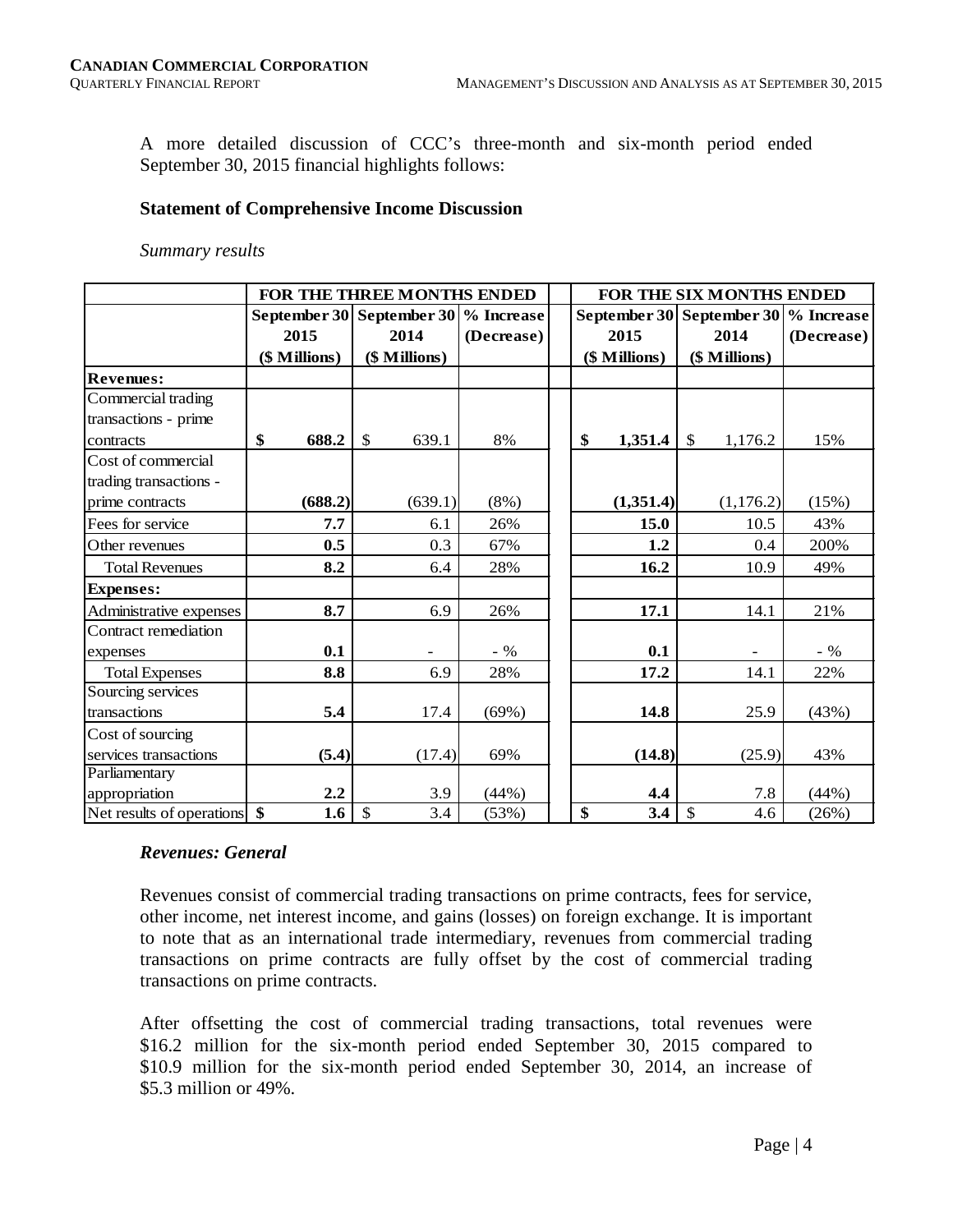After offsetting the cost of commercial trading transactions, total revenues were \$8.2 million for the three-month period ended September 30, 2015 compared to \$6.4 million for the three-month period ended September 30, 2014, an increase of \$1.8 million or 28%.

#### *Revenues: Commercial trading transactions*

Commercial trading transactions measure the value of delivery of a good or service or progress work once a contract is signed and becomes effective. Commercial trading transactions were \$1,351.4 million for the six-month period ended September 30, 2015, compared to \$1,176.2 million for the six-month period ended September 30, 2014, an increase of \$175.2 million or 15%. Commercial trading transactions were \$688.2 million for the three-month period ended September 30, 2015, compared to \$639.1 million for the three-month period ended September 30, 2014, an increase of \$49.1 million or 8%.

Contributions to commercial trading transactions by the two programs within the GDS business line are as follows:

- DPSA commercial trading transactions of \$284.6 million, representing 21% of the Corporation's total commercial trading transactions were \$7.1 million or 3% higher compared to the six-month period ended September 30, 2014.
- Non-DPSA GDS commercial trading transactions of \$918.6 million, representing 68% of the Corporation's total commercial trading transactions were \$155.1 million or 20% higher compared to the six-month period ended September 30, 2014. The Corporation is beginning to benefit from the consistent and increasing number of non-DPSA GDS contracts that have been signed over the last several years that contribute a regular and increasing number of delivery transactions per year. Of the total non-DPSA GDS commercial trading transactions, \$704.7 million or 77% more were recorded for deliveries and progress work related to the ABP contract.

ICB commercial trading transactions of \$148.2 million, representing 11% of the Corporation's total commercial trading transactions were \$13.0 million or 10% higher compared to the six-month period ended September 30, 2014. ICB commercial trading transactions were higher than the previous year due to the increased level of gross sales related to the Corporation's two lottery system management projects in Central America.

#### *Revenues: Fees for service*

For GDS and ICB business lines and services, the Corporation charges fees, generally as a percentage of the contract value and at negotiated rates for services provided. Fees are recognized as revenue when commercial trading transactions related to prime contracts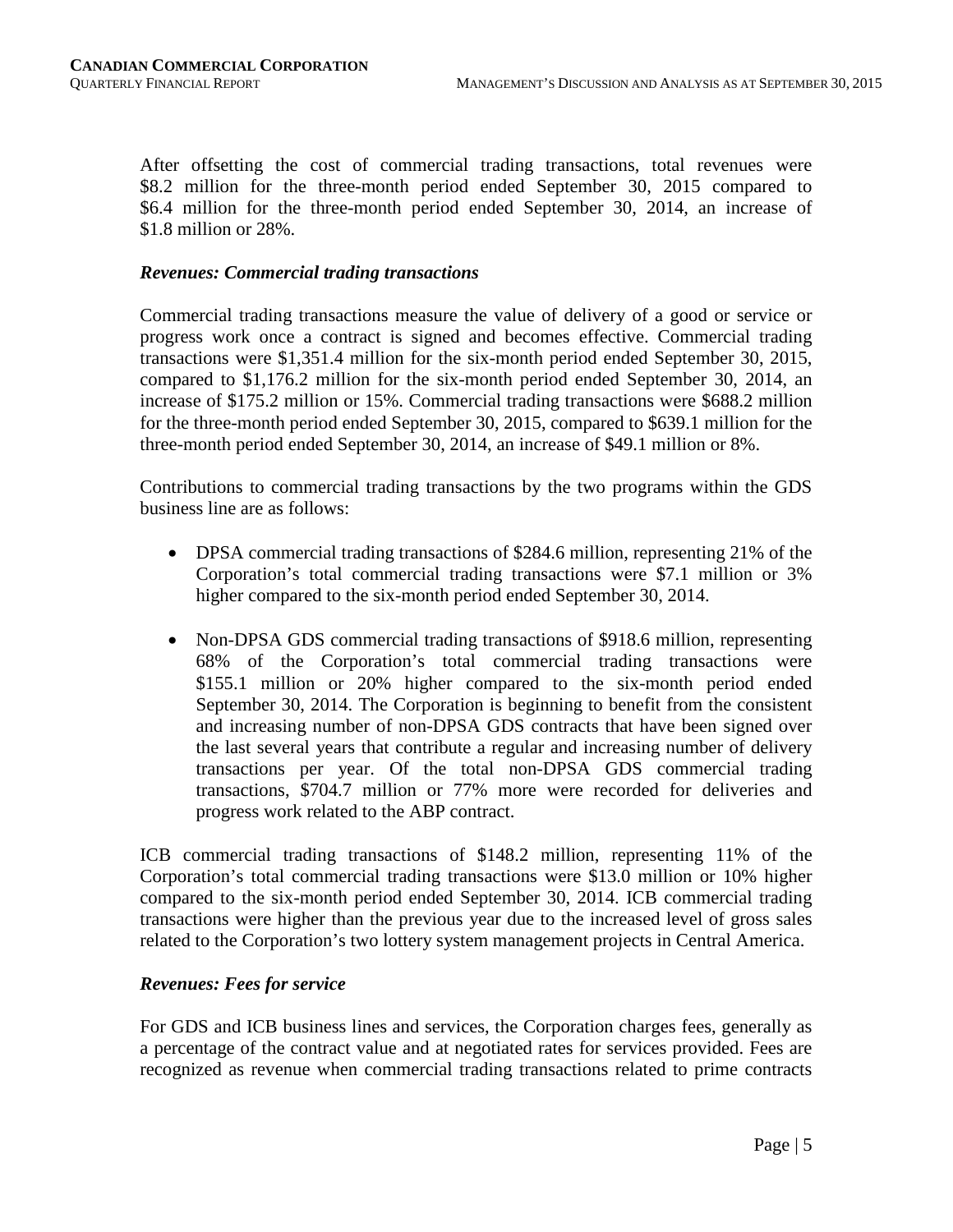and international sourcing services agreements are recorded and from other international and domestic activities when services are rendered.

Fees for service were \$15.0 million for the six-month period ended September 30, 2015 compared to \$10.5 million for the six-month period ended September 30, 2014, an increase of \$4.5 million or 43%. Fees for service were \$7.7 million for the three-month period ended September 30, 2015 compared to \$6.1 million for the six-month period ended September 30, 2014, an increase of \$1.6 million or 26%.

Contributions to fees for service by the two programs within the GDS business line are as follows:

- DPSA: CCC does not receive fees for service for the DPSA business and was previously funded for this business by an annual parliamentary appropriation. In accordance with the plan which started in 2014-2015, the Corporation's appropriation will be gradually phased out. Over the course of the five-year planning period, CCC will reduce the appropriation to \$8.9 million in 2015-2016, \$3.5 million in 2016-2017 and then nil from 2017-2018 going forward, reaching its planned objective of financial self-sufficiency.
- Non-DPSA GDS fees for service of \$9.9 million, which account for 66% of the total fees for service, were \$3.0 million or 43% higher compared to fees of \$6.9 million for the six-month period ended September 30, 2014. The fee increase was commensurate with the increased level of non-DPSA GDS commercial trading transactions discussed previously. Of the \$9.9 million total GDS fees, \$5.5 million or 55% of the total GDS fees were earned based on the deliveries and progress work related to the ABP contract.

ICB fees for service of \$2.8 million, which account for 18% of the total fees for service, were \$1.0 million or 59% higher compared to fees of \$1.7 million for the six-month period ended September 30, 2014. The increase in ICB fees compared to the six-month period ended September 30, 2014 was primarily the result of fees earned and recorded related to the commencement of a smart water meter project signed in Barbados.

Fees for service from sourcing and other Government of Canada priorities of \$2.4 million, accounting for 16% of the total fees for service, were \$546 thousand or 30% higher compared to fees of \$1.8 million for the six-month period ended September 30, 2014. Of the \$2.4 million, \$1.4 million or 59% relate to the maintenance and administration of the trade development offices in China on behalf of the Department of Foreign Affairs, Trade and Development (DFATD). Another \$592 thousand or 25% of fees earned were for services provided by CCC, specifically related to sourcing transactions which occur at the discretion of DFATD and the availability of budget funding to satisfy requirements of their programs. The remaining \$375 thousand or 16%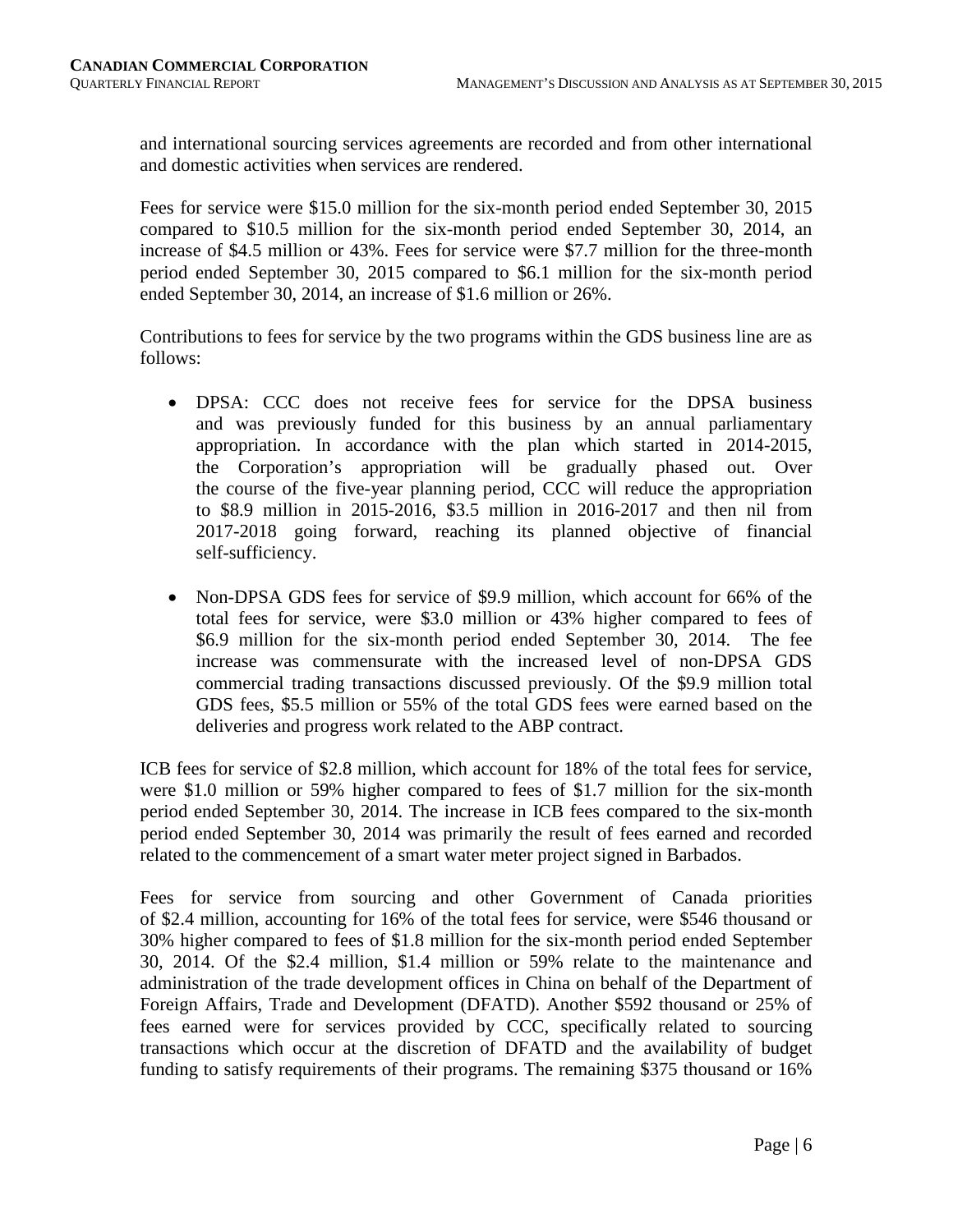is from a shared services arrangement with another crown corporation which generates economies of scale in providing a variety of corporate services to both organizations.

#### *Revenues: Other*

Other revenues include: (1) foreign exchange gains or losses due to the weakening or strengthening of the Canadian dollar compared to the U.S. dollar on exposed U.S. cash balances; (2) finance income earned on the Corporation's cash balances; and (3) other income comprised of fees earned for providing discounted early payment and payment wiring to Canadian exporters, and other miscellaneous amounts.

For the six-month period ended September 30, 2015, a foreign exchange gain of \$744 thousand was reported compared to a foreign exchange gain of \$64 thousand for the six-month period ended September 30, 2014. The overall foreign exchange gain of \$744 thousand resulted from: (1) a gain of \$464 thousand due to foreign exchange implications related to a long outstanding accounts receivable balance of approximately \$15.0 million USD from the U.S. Department of Defence (U.S.DoD) under the DPSA which was paid in April 2015; and (2) a gain of \$280 thousand from the weakening of Canadian dollar relative to the U.S. dollar (USD) from \$0.7895 USD as at March 31, 2015 to \$0.7493 USD as at September 30, 2015. For the three-month period ended September 30, 2015, a foreign exchange gain of \$305 thousand was reported compared to a foreign exchange gain of \$92 thousand for the three-month period ended September 30, 2014. The Corporation manages exchange gains and losses through monitoring and maintaining unhedged foreign currency balances at negligible levels.

For the six-month period ended September 30, 2015, finance income of \$161 thousand was \$32 thousand or 25% higher compared to the result of \$129 thousand for the six-month period ended September 30, 2014. For the three-month period ended September 30, 2015, finance income of \$67 thousand was \$13 thousand or 16% lower compared to the result of \$80 thousand for the three-month period ended September 30, 2014. Average Canadian cash balances were higher during the first six months of 2015-2016 as a result of the cash received and recorded as deferred revenue in July 2014 related to the ABP contract.

For the six-month period ended September 30, 2015, other income of \$275 thousand was \$52 thousand or 23% higher compared to the result of \$223 thousand for the six-month period ended September 30, 2014. For the three-month period ended September 30, 2015, other income of \$157 thousand was \$57 thousand or 57% higher compared to the result of \$100 thousand for the three-month period ended September 30, 2014. The increase is due to a rise for the requirement of discounted early payments under the DPSA.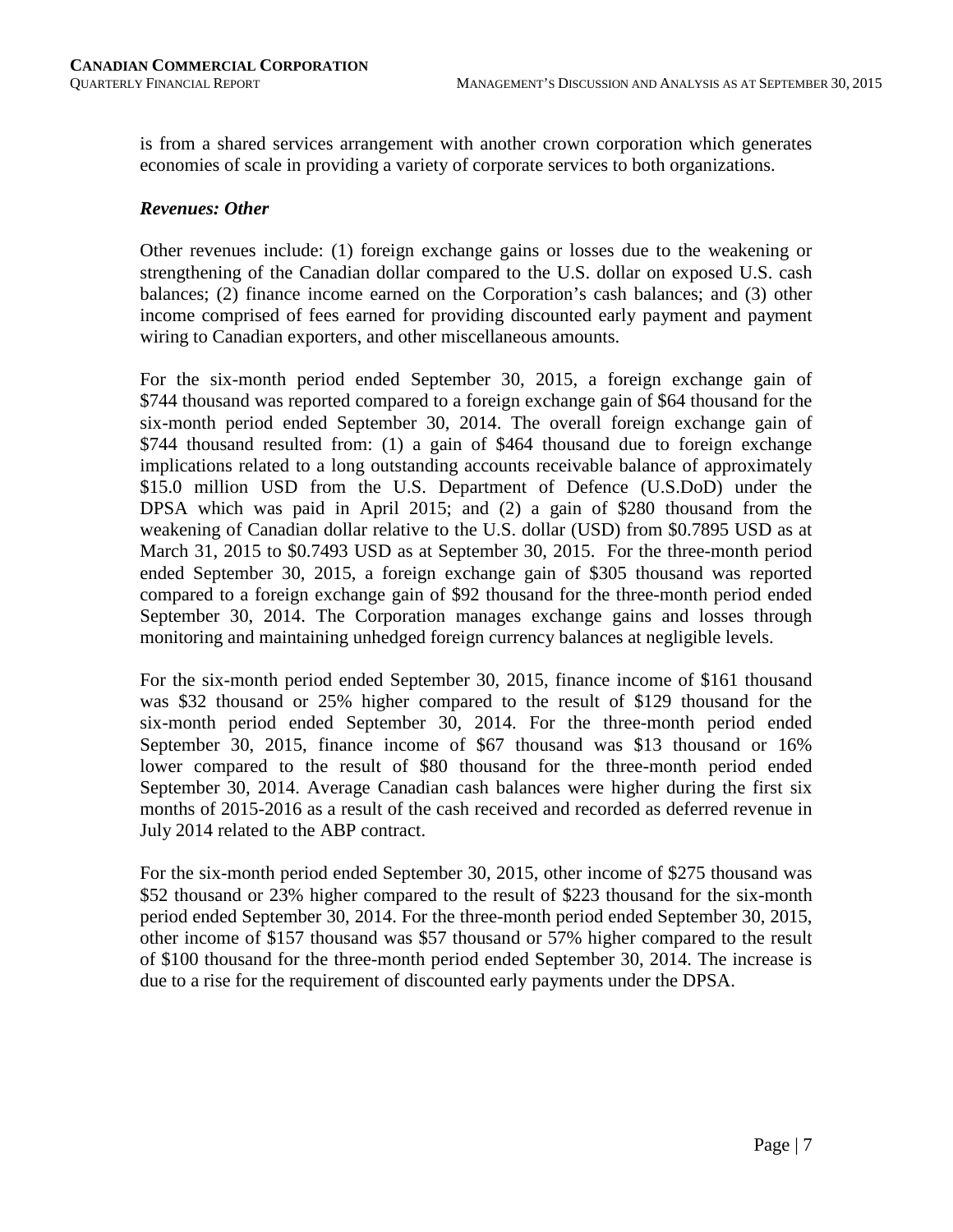#### *Expenses*

For the six-month period ended September 30, 2015, administrative expenses of \$17.1 million were \$3.0 million or 21% higher than the expenses for the six-month period ended September 30, 2014. For the three-month period ended September 30, 2015, administrative expenses of \$8.7 million were \$1.8 million or 26% higher than the expenses for the three-month period ended September 30, 2014. Administrative expenses are paid primarily in Canadian dollars and are not impacted by foreign exchange fluctuations. Administrative expenses include the following:

- Workforce compensation and related expenses of \$9.3 million for the six-month period ended September 30, 2015 were \$190 thousand or 2% higher than the expenses for the six-month period ended September 30, 2014 of \$9.1 million. Workforce compensation and related expenses of \$4.7 million for the three-month period ended September 30, 2015 were \$39 thousand or 1% higher than the expenses for the three-month period ended September 30, 2014 of \$4.7 million. Workforce compensation and related expenses accounts for approximately 55% of CCC's administrative expenditures.
- Public Works Government and Services Canada (PWGSC) is paid for certain core contract management services under the DPSA. In recent years, as part of an initiative to streamline processes in the delivery of the DPSA and decrease related expenses, CCC has brought in-house certain contract management services previously performed by PWGSC. As a result, total PWGSC expenses of \$1.6 million for the six-month period ended September 30, 2015 were \$112 thousand or 6% lower than expenses of \$1.7 million for the six-month period ended September 30, 2014. Total PWGSC expenses of \$812 thousand for the three-month period ended September 30, 2015 were \$57 thousand or 6% lower than expenses of \$869 thousand for the three-month period ended September 30, 2014.
- Rent and related expenses of \$2.2 million for the six-month period ended September 30, 2015 were \$1.0 million or 92% higher than the expenses of \$1.1 million for the six-month period ended September 30, 2014. Rent and related expenses of \$1.1 million for the three-month period ended September 30, 2015 were \$512 thousand or 93% higher than the expenses of \$549 thousand for the three-month period ended September 30, 2014. The increase was primarily due to a one-time payment of \$1.8 million (amortized over a 12 month period commencing October 1, 2014) as Management exercised its right, on September 26, 2014, to terminate the current lease agreement for office space effective September 30, 2015. In November 2014, the Corporation entered into a less expensive fifteen-year lease agreement for office space in a new location, which expires at the end of November 2031, in order to achieve future cost reduction goals.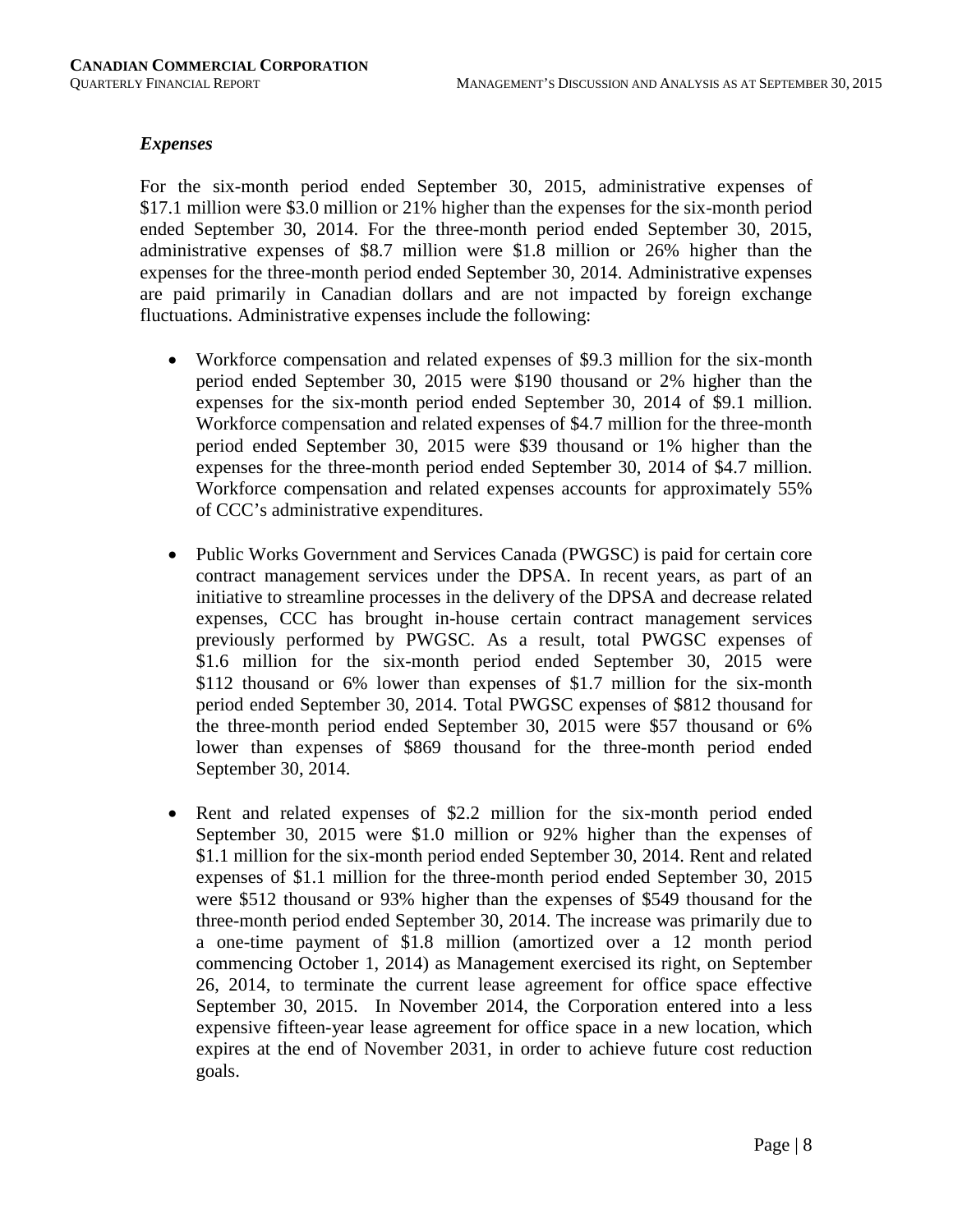- Travel and hospitality expenses of \$852 thousand for the six-month period ended September 30, 2015 were \$51 thousand or 6% higher than the expenses of \$801 thousand for the six-month period ended September 30, 2014. Travel and hospitality expenses of \$380 thousand for the three-month period ended September 30, 2015 were \$56 thousand or 17% higher than the expenses of \$324 thousand for the three-month period ended September 30, 2014. Travel and hospitality expenses are incurred primarily for business development activity in support of Canadian exporters in pursuit of, and to secure, projects in Latin America, Africa, Pacific-Asia and the Middle East and the management of the projects once they are signed and effective.
- Consultant expenses of \$940 thousand for the six-month period ended September 30, 2015 were \$532 thousand or 130% higher than the expenses of \$408 thousand for the six-month period ended September 30, 2014. Consultant expenses of \$464 thousand for the three-month period ended September 30, 2015 were \$317 thousand or 216% higher than the expenses of \$147 thousand for the three-month period ended September 30, 2014. Consultant expenses are higher during the first six months of 2015-2016 due to several one-time corporate initiatives related to human resource management, business development and the move to the new office space location. Consultant expenses complement CCC's workforce and perform assignments requiring a specific expertise.
- The amortization of intangible assets and depreciation of property and equipment and leasehold improvement costs of \$1.1 million for the six-month period ended September 30, 2015 were \$1.0 million higher than expenses of \$84 thousand for the six-month period ended September 30, 2014. The amortization of intangible assets and depreciation of property and equipment and leasehold improvement costs of \$994 thousand for the three-month period ended September 30, 2015 were \$952 thousand higher than expenses of \$42 thousand for the three-month period ended September 30, 2014. The increase resulted from the accelerated amortization of the remaining net book value on existing leasehold improvements at the previous location over an abbreviated period of time which corresponds with the current lease termination date of September 30, 2015 and payment made in consideration for the contractual requirement to restore the premises at the previous location to its 2005 condition.
- Computer software, hardware and support costs of \$401 thousand, over and above the information management personnel included in workforce compensation or consultants, for the six-month period ended September 30, 2015 were \$84 thousand or 27% higher than the expenses of \$317 thousand for the six-month period ended September 30, 2014. Computer software, hardware and support costs of \$17 thousand, over and above the information management personnel included in workforce compensation or consultants, for the three-month period ended September 30, 2015 were \$17 thousand or 100% higher than the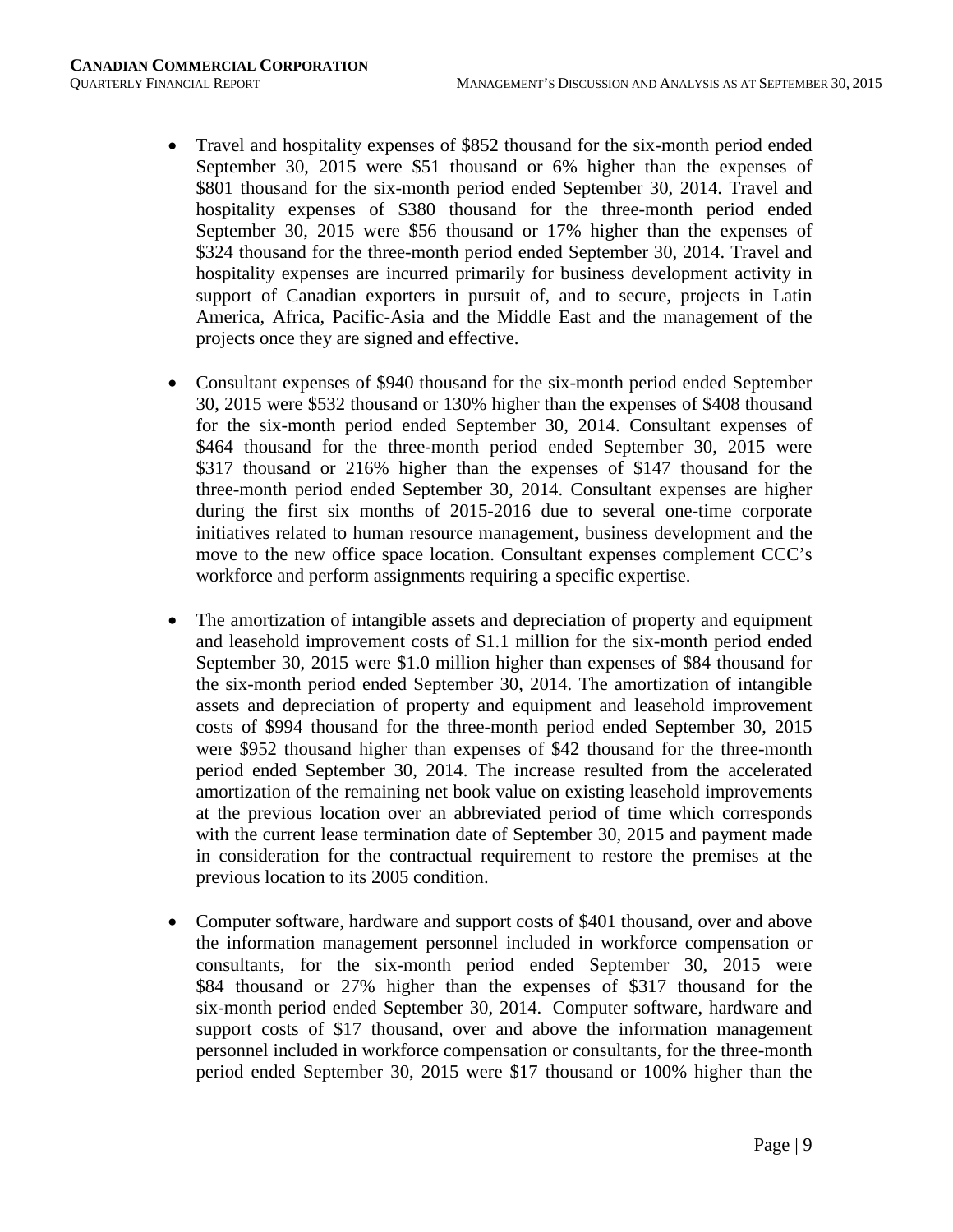three-month period ended September 30, 2014 in which no expenses were recorded.

• Other expenses of \$615 thousand were \$107 thousand or 21% higher for the six-month period ended September 30, 2015 compared to expenses of \$508 thousand for the six-month period ended September 30, 2014. Other expenses of \$248 thousand were \$18 thousand or 8% higher for the three-month period ended September 30, 2015 compared to expenses of \$230 thousand for the three-month period ended September 30, 2014. Other expenses were higher during the first three months of 2015-2016 due to one-time costs required establish CCC representation in South America. Other expenses include Corporate communication costs (e.g. marketing, advertising, and the design and printing of corporate promotional material), telecommunications, bank charges and other miscellaneous amounts.

For the six-month period ended September 30, 2015, the Corporation recorded \$156 thousand in contract remediation expenses compared to \$21 thousand for the six-month period ended September 30, 2014. For the three-month period ended September 30, 2015, the Corporation recorded \$139 thousand in contract remediation expenses compared to \$10 thousand for the three-month period ended September 30, 2014. The increase was due to a one-time payment made in September 2015 in-order to settle a long standing litigation case. Contract remediation expenses are recorded as actual amounts are incurred or can be determined. The Corporation has robust risk management practices, including the Enterprise Risk Management (ERM) framework and contract management practices, which contribute to containing these expenses.

#### *Sourcing services for support of international government assistance programs*

Sourcing Services for support of international assistance programs represent transactions whereby the Corporation acts as an agent on behalf of a domestic or foreign Government entity. In these engagements, CCC is not the prime contractor. All of the activity that is generated through DFATD under these terms is classified as this transaction type. This activity occurs at the discretion of DFATD and the availability of budget funding to satisfy requirements of their programs. In addition, there is one GDS project originally signed in 2007 that is classified under this transaction type. CCC entered into an agreement to act as agent to procure six wing kits and manage the replacement of the wings kits on six Norwegian aircraft on behalf of the Royal Norwegian Air Force. For the six-month period ended September 30, 2015, Sourcing Service transactions and the cost of Sourcing Service transactions of \$14.8 million is \$11.1 million or 43% lower than the \$25.9 million recorded for the six-month period ended September 30, 2014. For the three-month period ended September 30, 2015, Sourcing Service transactions and the cost of Sourcing Service transactions of \$5.4 million is \$12.0 million or 69% lower than the \$17.4 million recorded for the three-month period ended September 30, 2014. The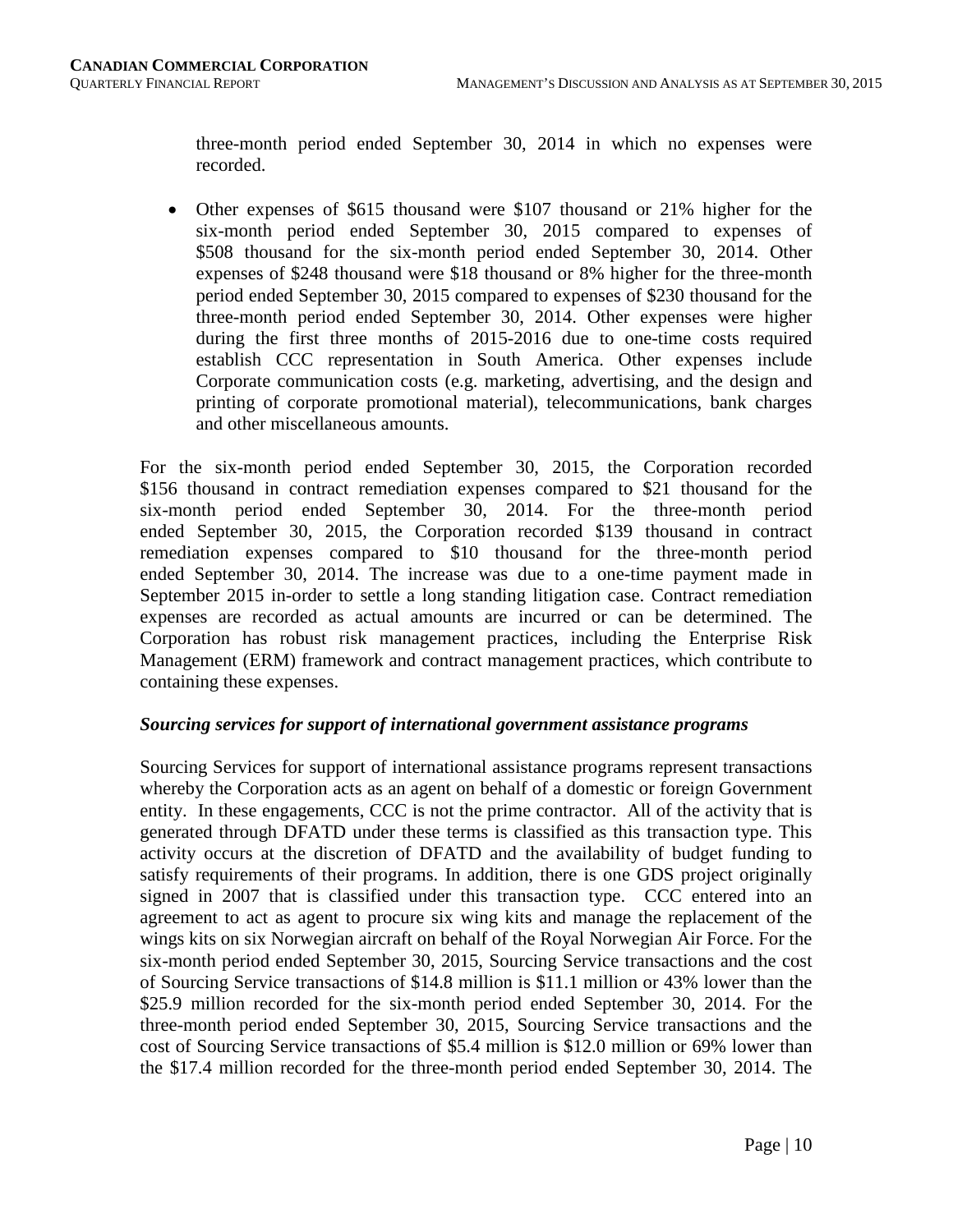decrease was due primarily to less delivery activity related to the Norwegian wing replacement at this time.

#### *Parliamentary appropriation*

The Corporation received a parliamentary appropriation of \$4.4 million for the six-month period ended September 30, 2015, which was \$3.4 million or 44% lower than the amount received for the six-month period ended September 30, 2014. The Corporation received a parliamentary appropriation of \$2.2 million for the three-month period ended September 30, 2015, which was \$1.7 million or 43% lower than the amount received for the three-month period ended September 30, 2014.

The Corporation's appropriation is being gradually phased out in accordance with the corporate plan which commenced in 2014-2015. Over the course of the five-year planning period, CCC will reduce the appropriation to \$8.9 million in 2015-2016, \$3.5 million in 2016-2017 and then nil from 2017-2018 and ongoing, reaching its planned objective of financial self-sufficiency.

#### **Statement of Financial Position Discussion**

|                          | September 30<br>2015<br>(\$ Millions) |    | March 31<br>2015<br>(\$ Millions) | % Increase<br>(Decrease) |  |  |
|--------------------------|---------------------------------------|----|-----------------------------------|--------------------------|--|--|
| Total assets             | \$<br>3,813.8                         | Φ  | 3,058.7                           | 25%                      |  |  |
| <b>Total liabilities</b> | \$<br>3,789.7                         | \$ | 3,038.0                           | 25%                      |  |  |
| Shareholder's equity     | \$<br>24.1                            |    | 20.7                              | 16%                      |  |  |

*Summary of financial position*

CCC's total assets were \$3,813.8 million as at September 30, 2015, \$755.1 million, or 25%, higher than at March 31, 2015. The increase from March 31, 2015 was primarily due to a increase in the amount of progress payments to Canadian exporters of \$672.1 million or 89% of the total increase in assets and a net increase of \$83.0 million or 11% of the total increase in assets from all other assets.

CCC's total liabilities were \$3,789.7 million as at September 30, 2015, \$751.7 million, or 25%, higher than at March 31, 2015. The increase from March 31, 2015 was primarily due to a increase in the amount of progress payments from foreign customers of \$672.1 million or 89% of the total increase in liabilities and a net increase of \$79.6 million or 11% of the total increase in liabilities from all other liabilities.

As an international trade intermediary, CCC offsets its trade-related assets with matching liabilities. Therefore, trade receivables from foreign customers and progress payments to Canadian exporters are normally offset by trade payables and accrued liabilities to Canadian exporters and progress payments from foreign customers, respectively.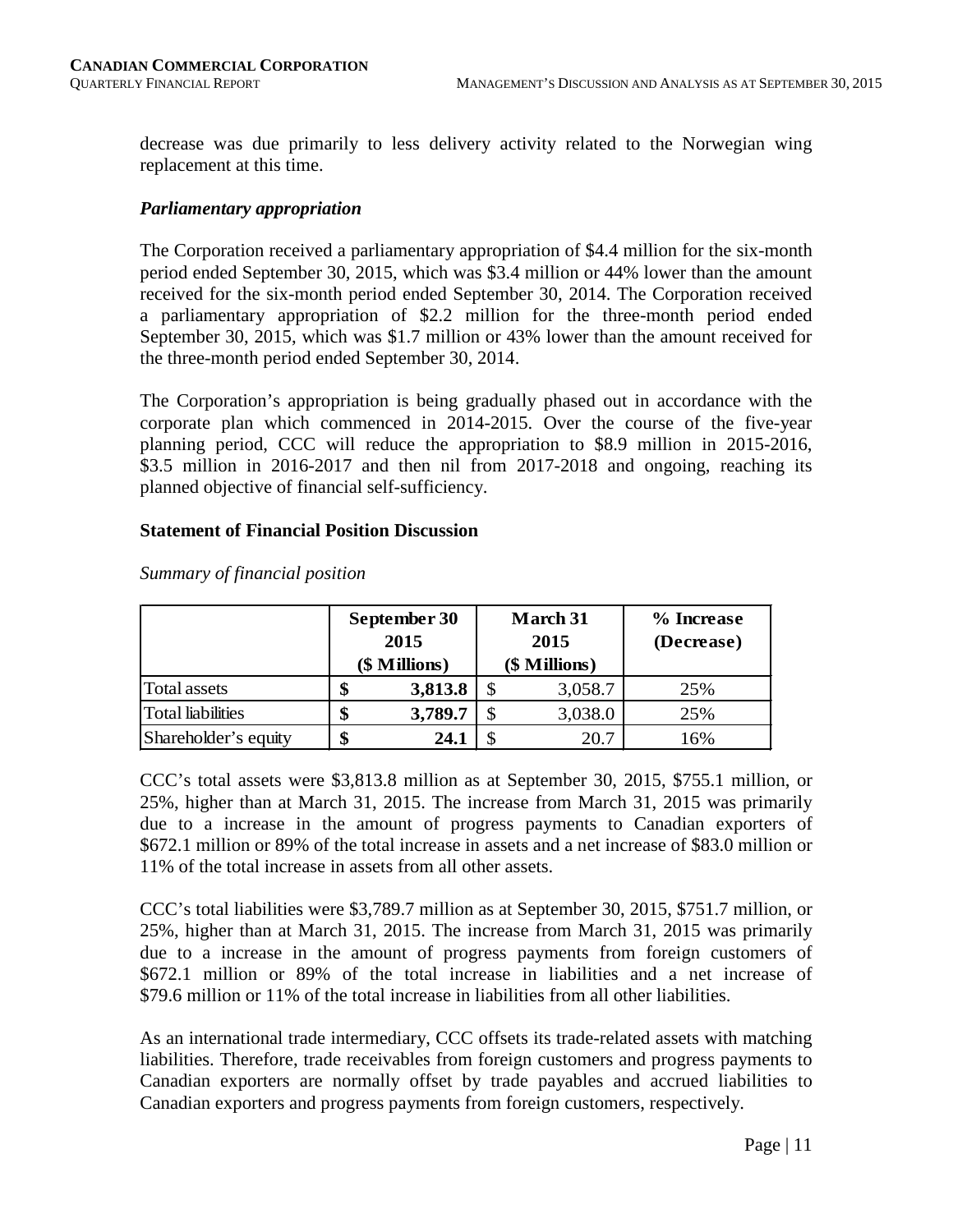Trade receivables of \$140.7 million were \$26.7 million or 16% lower than the balance at March 31, 2015 and represents 4% of the total assets of \$3,813.8 million. Trade payables and accrued liabilities of \$160.5 million were \$11.1 million or 6% lower than the balance at March 31, 2015 and represent 4% of the total liabilities of \$3,789.7 million. The decrease in trade receivables and trade payables was the result of a greater number of accrual transactions to record delivery activity on projects for which cash had not been received from the foreign buyer nor paid to the Canadian exporter as at March 31, 2015 compared to September 30, 2015.

Progress payments to Canadian exporters of \$2,311.0 million represent 61% of the total assets of \$3,813.8 million, increased by \$672.1 million or 41% compared to the balance at March 31, 2015. Progress payments from foreign customers of \$2,311.0 million represent 61% of the total liabilities of \$3,789.7 million, increased by \$672.1 million or 41% compared to the balance at March 31, 2015. Of the total progress payments to Canadian exporters and from foreign customers, \$2,150.6 million or 93% related to progress work associated with the ABP contract. The increase in progress payments to Canadian exporters and from foreign customers was due directly to the completion of a contractual milestone event for progress work related to the production of LAV's on the ABP contract.

Advances from foreign customers of \$1,316.1 million that represent 35% of the total liabilities of \$3,789.7 million, increased by \$90.6 million or 7% compared to the balance at March 31, 2015. Advances to Canadian exporters of \$1,291.3 million that represent 34% of the total assets of \$3,813.8 million, increased by \$104.0 million or 9% compared to the balance at March 31, 2015. Of the \$1,316.1 million in advances from foreign customers and the \$1,291.3 million in advances to Canadian exporters, \$1,261.5 million or 96% and 98% respectively was related to the ABP contract. Another \$31.0 million was related to projects in Barbados, Ghana, Norway and Peru. Of these advances from foreign customers, \$27.1 million were passed on to Canadian exporters. The increase in advances from foreign customers and to Canadian exporters was due directly to the receipt of advances from the customer and payment to the Canadian exporter related to the ABP contract. Contractually, advances are not offered on the DPSA business. For all other business lines, CCC's risk mitigation practices require that for most projects CCC hold back some advance payments made by foreign customers and release them to Canadian exporters as delivery obligations are fulfilled. As a result period-over-period variations will occur.

As at September 30, 2015, CCC's equity, fully ascribed to the Government of Canada, was \$24.1 million, an increase of \$3.4 million from March 31, 2015. A discussion of commercial and operational risks follows in CCC's Commitment to Risk Management section.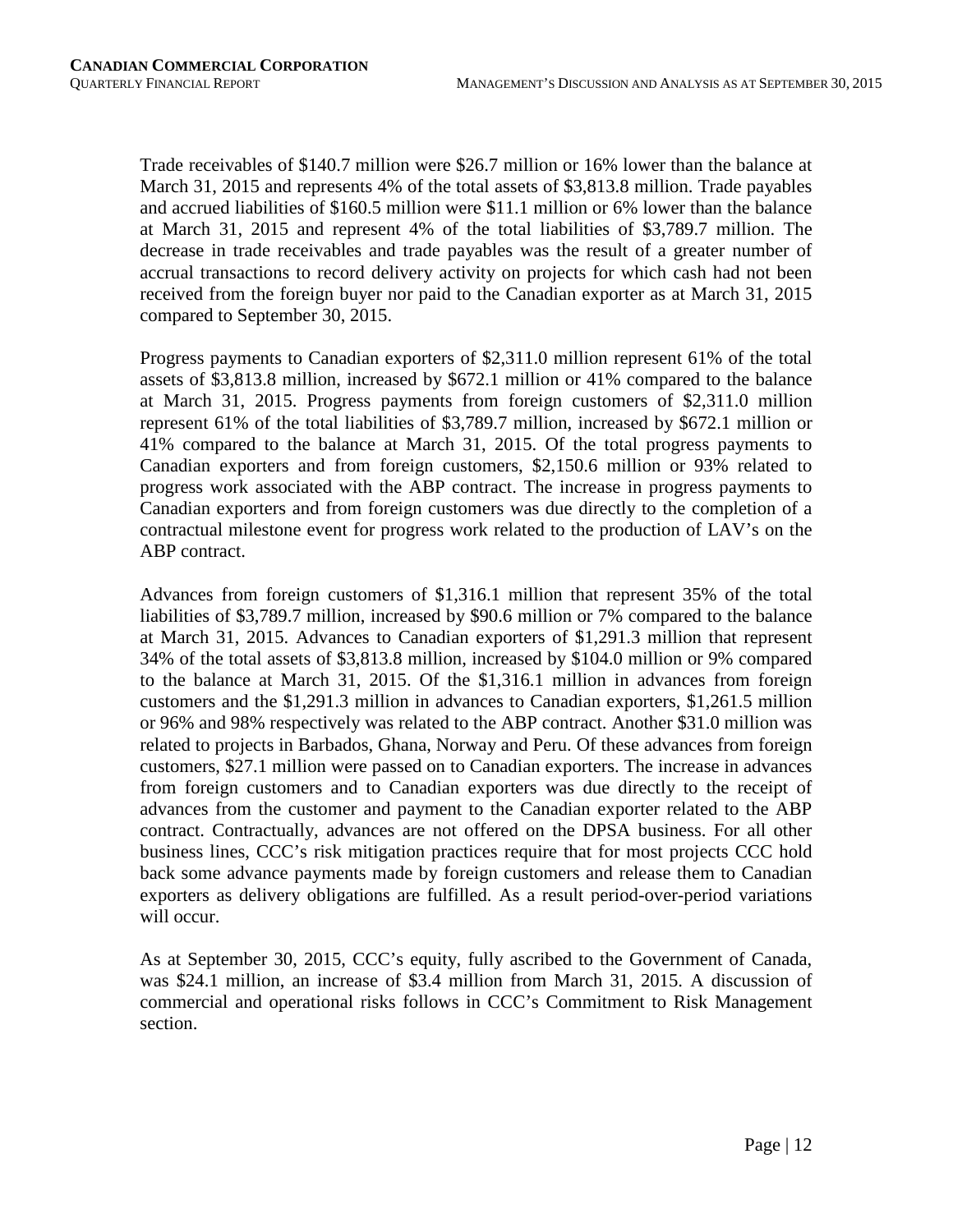## **Statement of Cash Flows Discussion**

#### *Summary of cash flows*

|                             | <b>FOR THE THREE MONTHS ENDED</b> |      |               |                                      |  |  | FOR THE SIX MONTHS ENDED             |     |               |            |  |  |  |
|-----------------------------|-----------------------------------|------|---------------|--------------------------------------|--|--|--------------------------------------|-----|---------------|------------|--|--|--|
|                             |                                   |      |               | September 30 September 30 % Increase |  |  | September 30 September 30 % Increase |     |               |            |  |  |  |
|                             | 2015                              |      | 2014          | (Decrease)                           |  |  | 2015                                 |     | 2014          | (Decrease) |  |  |  |
|                             | (\$ Millions)                     |      | (\$ Millions) |                                      |  |  | (\$ Millions)                        |     | (\$ Millions) |            |  |  |  |
| <b>Operating activities</b> | \$                                |      | (21.1)        | 21%                                  |  |  | 6.1                                  | S   | 1.1           | 455%       |  |  |  |
| Investing activities        | \$                                |      |               |                                      |  |  | (0.8)                                |     |               |            |  |  |  |
| Effect of exchange rate     |                                   |      |               |                                      |  |  |                                      |     |               |            |  |  |  |
| change on cash and          |                                   |      |               |                                      |  |  |                                      |     |               |            |  |  |  |
| cash equivalents            | \$<br>0.3                         | - \$ | 0.1           | 200%                                 |  |  | 0.7                                  | -\$ | 0.1           | 600%       |  |  |  |
| Increase (decrease) in      |                                   |      |               |                                      |  |  |                                      |     |               |            |  |  |  |
| cash and cash               |                                   |      |               |                                      |  |  |                                      |     |               |            |  |  |  |
| equivalents                 | \$                                |      | (21.0)        | 18%                                  |  |  | 6.0                                  |     | 1.2           | 400%       |  |  |  |

# *Operating activities*

Under the DPSA program, the Corporation generally pays its Canadian exporters within 30 days of receipt of an invoice and substantiating documentation according to the terms and conditions of the contract. Consequently the Corporation may use its own cash to pay Canadian exporters on the  $30<sup>th</sup>$  day funding its trade receivables in instances where there are collection delays and payment is not received from the DPSA customer until beyond the 30 days. On certain contracts (generally outside of the DPSA program), the Corporation only pays its Canadian exporters within five business days after CCC receives payment from the foreign customer. Depending on the timing of receipts compared to payments, the actual execution of these transactions often cross reporting periods and can cause variations in cash flows from one period to the next. In this instance, cash is momentarily provided to the operation at the end of one period until the payment is made to the Canadian exporter, as stipulated in the contract, early in the next period.

For the six-month period ended September 30, 2015, \$6.1 million in cash was provided by operating activities, as compared to \$1.1 million provided by operating activities for the six-month period ended September 30, 2014, an increase of \$5.0 million or 455% to cash. Details are as follows:

• Receipts from foreign customers include cash received for deliveries, progress payments and advances as stipulated under the foreign customer contract. Receipts from foreign customers were \$1,483.5 million for the six-month period ended September 30, 2015, \$1,721.3 million or 59% lower than the amount reported for the six-month period ended September 30, 2014. The decrease was due primarily to a \$1,720.0 million difference between \$2,574.5 million that was received from the foreign customer related to the ABP contract in order to commence progress work during the six-month period ended September 30, 2014 compared to \$854.5 million that was received from the foreign customer related to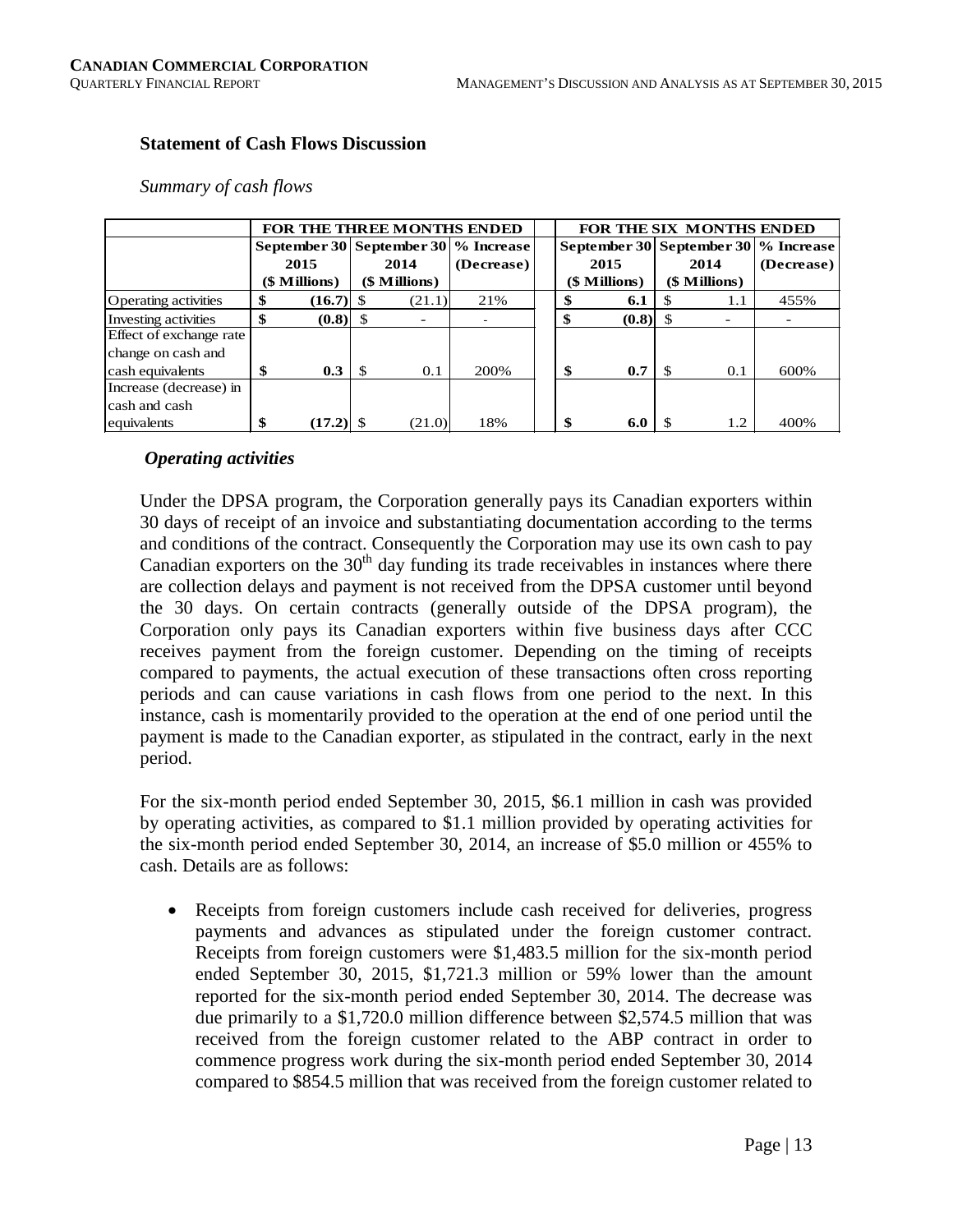the ABP contract in accordance with contractual requirements during the six-month period ended September 30, 2015.

- Payments to Canadian exporters include cash paid for deliveries, progress payments and advances as stipulated under the domestic contract. Payments to Canadian exporters were \$1,481.4 million for the six-month period ended September 30, 2015, \$1,725.2 million or 59% lower than the amount reported for the six-month period ended September 30, 2014. The decrease was due primarily to a \$1,707.7 million difference between \$2,554.2 million that was paid to the Canadian exporter related to the ABP contract in order to commence progress work during the six-month period ended September 30, 2014 compared to \$846.5 million that was paid to the Canadian exporter related to the ABP contract in accordance with contractual requirements during the six-month period ended September 30, 2015.
- For the six-month period ended September 30, 2015 compared to the six-month period ended September 30, 2014, the decrease in receipts from foreign customers was less than the decrease in payments to Canadian exporters by \$3.8 million therefore resulting in an overall increase of \$3.8 million to cash from export transactions. In addition to the \$3.8 million increase to cash from export transactions, an increase of \$4.6 million to cash was provided by finance income, fees for service and other income received offset by an increase of \$0.1 million due to cash used as administrative payments and a decrease to cash of \$3.4 million as less parliamentary appropriation was drawn down for the six-month period ended September 30, 2015 compared to the six-month period ended September 30, 2014. The decrease in the appropriation is the result of the implementation of the directed phased in plan towards becoming self-sufficient as described under the Parliamentary Appropriation section.

For the three-month period ended September 30, 2015, \$16.7 million in cash was used by operating activities, as compared to \$21.1 million used by operating activities for the three-month period ended September 30, 2014, resulting in an increase of \$4.4 million or 21% to cash. Details are as follows:

• Receipts from foreign customers include cash received for deliveries, progress payments and advances as stipulated under the foreign customer contract. Receipts from foreign customers were \$1,132.5 million for the three-month period ended September 30, 2015, \$1,781.0 million or 61% lower than the amount reported for the three-month period ended September 30, 2014. The decrease was due primarily to a \$1,720.0 million difference between \$2,574.5 million that was received from the foreign customer related to the ABP contract in order to commence progress work during the six-month period ended September 30, 2014 compared to \$854.5 million that was received from the foreign customer related to the ABP contract in accordance with contractual requirements during the six-month period ended September 30, 2015.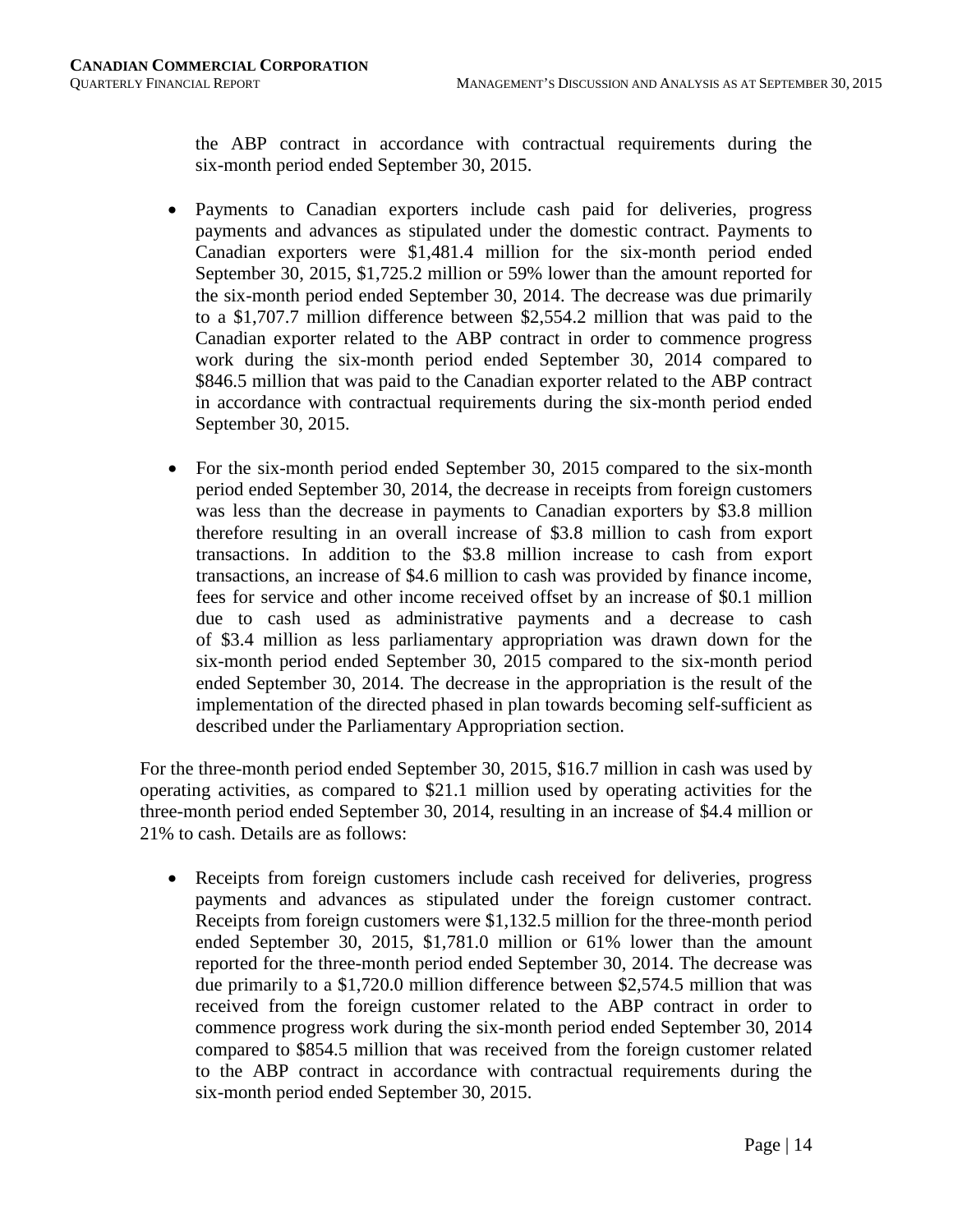- Payments to Canadian exporters include cash paid for deliveries, progress payments and advances as stipulated under the domestic contract. Payments to Canadian exporters were \$1,151.7 million for the three-month period ended September 30, 2015, \$1,784.5 million or 61% lower than the amount reported for the three-month period ended September 30, 2014. The decrease was due primarily to a \$1,707.7 million difference between \$2,554.2 million that was paid to the Canadian exporter related to the ABP contract in order to commence progress work during the six-month period ended September 30, 2014 compared to \$846.5 million that was paid to the Canadian exporter related to the ABP contract in accordance with contractual requirements during the six-month period ended September 30, 2015.
- For the three-month period ended September 30, 2015 compared to the three-month period ended September 30, 2014, the decrease in receipts from foreign customers was less than the decrease in payments to Canadian exporters by \$3.5 million therefore resulting in an overall increase of \$3.5 million to cash from export transactions. In addition to the \$3.5 million increase to cash from export transactions, an increase of \$1.7 million to cash was provided by finance income, fees for service and other income received, and an increase of \$0.9 million to cash due to lower administrative payments was offset by a decrease to cash of \$1.7 million as less parliamentary appropriation was drawn down for the three-month period ended September 30, 2015 compared to the three-month period ended September 30. The decrease in the appropriation is the result of the implementation of the directed phased in plan towards becoming self-sufficient as described under the Parliamentary Appropriation section.

#### *Investing activities*

For the six-month period and three-month period ended September 30, 2015, the Corporation capitalized a \$849 thousand payment made in consideration for the contractual requirement to restore the premises at the previous location to the 2005 condition, resulting in a decrease to cash of \$849 thousand compared to the six-month period and three-month period ended September 30, 2014. The Corporation did not capitalize any amount related property, equipment or intangible assets during the six-month period and three-month period ended September 30, 2014.

#### *Effect of exchange rate changes on cash and cash equivalents*

As discussed previously, for the six-month period ended September 30, 2015, a foreign exchange gain of \$744 thousand was reported compared to a gain of \$64 thousand for the six-month period ended September 30, 2014. A gain of \$464 thousand was realized due to foreign exchange implications related to a long outstanding accounts receivable balance of approximately \$15.0M USD from the U.S.DoD under the DPSA which was paid in April 2015 and a gain of \$280 thousand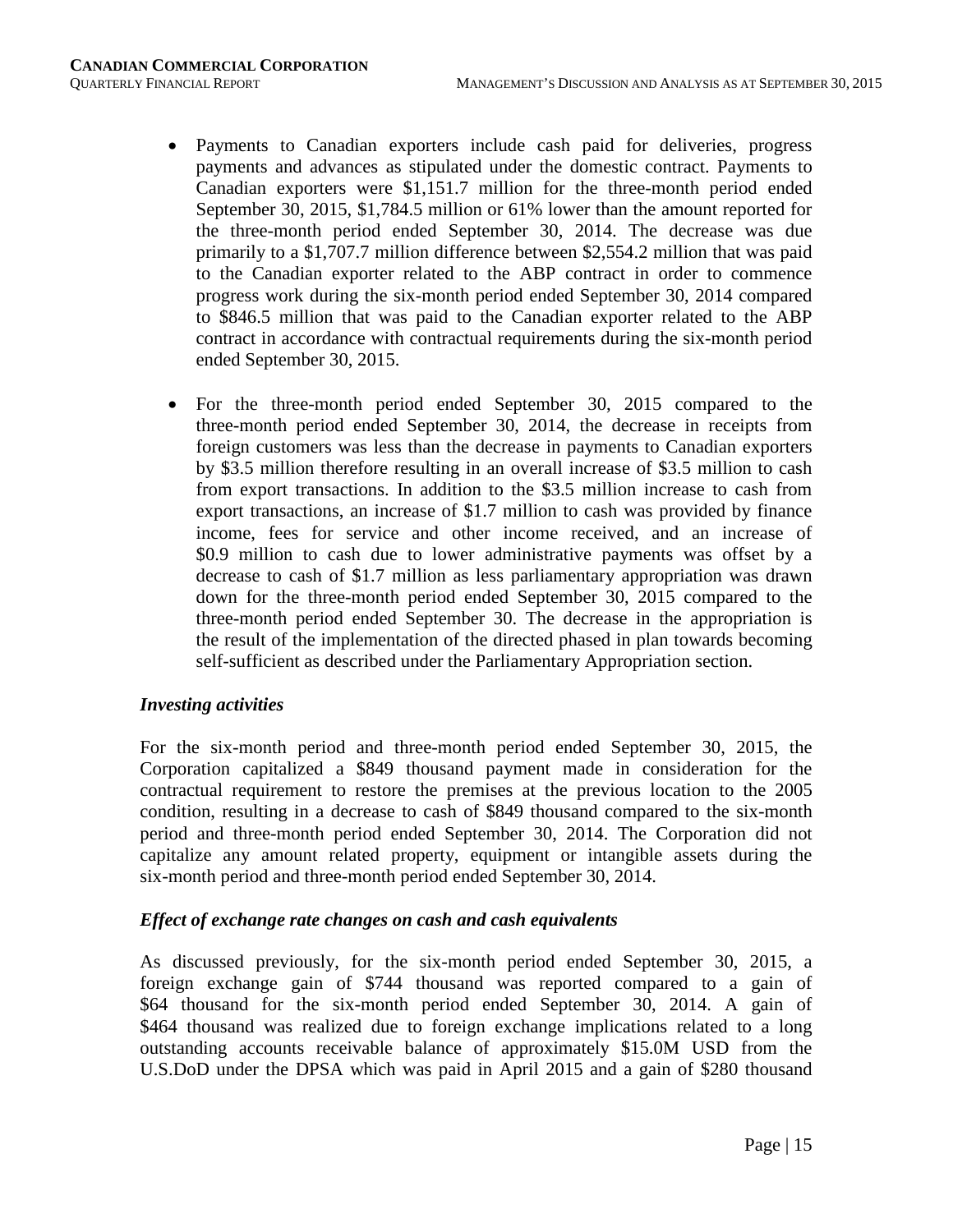resulting from the weakening of Canadian dollar relative to the U.S. dollar (USD) from \$0.7895 USD as at March 31, 2015 to \$0.7493 USD as at September 30, 2015.

# **Comparison of Financial Results to the Budget contained in the 2015-2016 to 2019-2020 Corporate Plan**

For the six-month period ended September 30, 2015, the net results of operations was a surplus of \$3.4 million, \$2.2 million or 176% higher than the budgeted surplus of \$1.2 million.

For the six-month period ended September 30, 2015, total commercial trading transactions of \$1,351.4 million were \$1.9 million or less than 1% higher than budget of \$1,349.5 million. Non-DPSA GDS and ICB commercial trading transactions combined to contribute a favourable variance of \$73.4 million or 7% higher than budget offset by an unfavourable variance of \$71.5 million or 20% lower than budget contributed by the DPSA commercial trading transactions.

Fees for service of \$15.0 million were \$1.5 million or 11% higher than the budget of \$13.5 million. Fees for service are earned as contract work is delivered or completed. Fees generated from the ICB business line of \$2.8 million were \$1.4 million or 111% higher than budget of \$1.3 million, resulting primarily from potash sales under the Cuba Contracting Program, that were originally scheduled to be delivered at the end of fiscal 2014-2015 but due to unforeseen delays were delivered early in fiscal 2015-2016. Fees earned on sourcing and other services of \$2.4 million were \$62 thousand higher than the budget of \$2.3 million, as fees recovered for the maintenance and administration of the trade development offices in China on behalf DFATD during the six-month period ended September 30, 2015 were higher. For the six-month period ended September 30, 2015, fees generated from GDS business line of \$9.9 million were on budget.

As discussed previously, for the six-month period ended September 30, 2015, the Corporation recorded a foreign exchange translation gain of \$744 thousand, of which \$464 thousand was realized on a long outstanding significant USD accounts receivable balance from the U.S. DoD under the DPSA which was paid in the six-month period ended September 30, 2015 with the remaining \$280 thousand resulting from currency fluctuation on the Corporation's exposed foreign currency balances. Generally, the Corporation manages exchange gains and losses through monitoring and maintaining of its exposed foreign currency balances and does not budget for gains or losses on foreign exchange. The Corporation's exposed U.S. currency balance of \$5.9 million represents less than 0.2% of its U.S. denominated assets.

For the six-month period ended September 30, 2015, the Corporation recorded \$156 thousand in contract remediation expenses. As a result, contract remediation expenses contributed a favorable budget variance of \$189 thousand.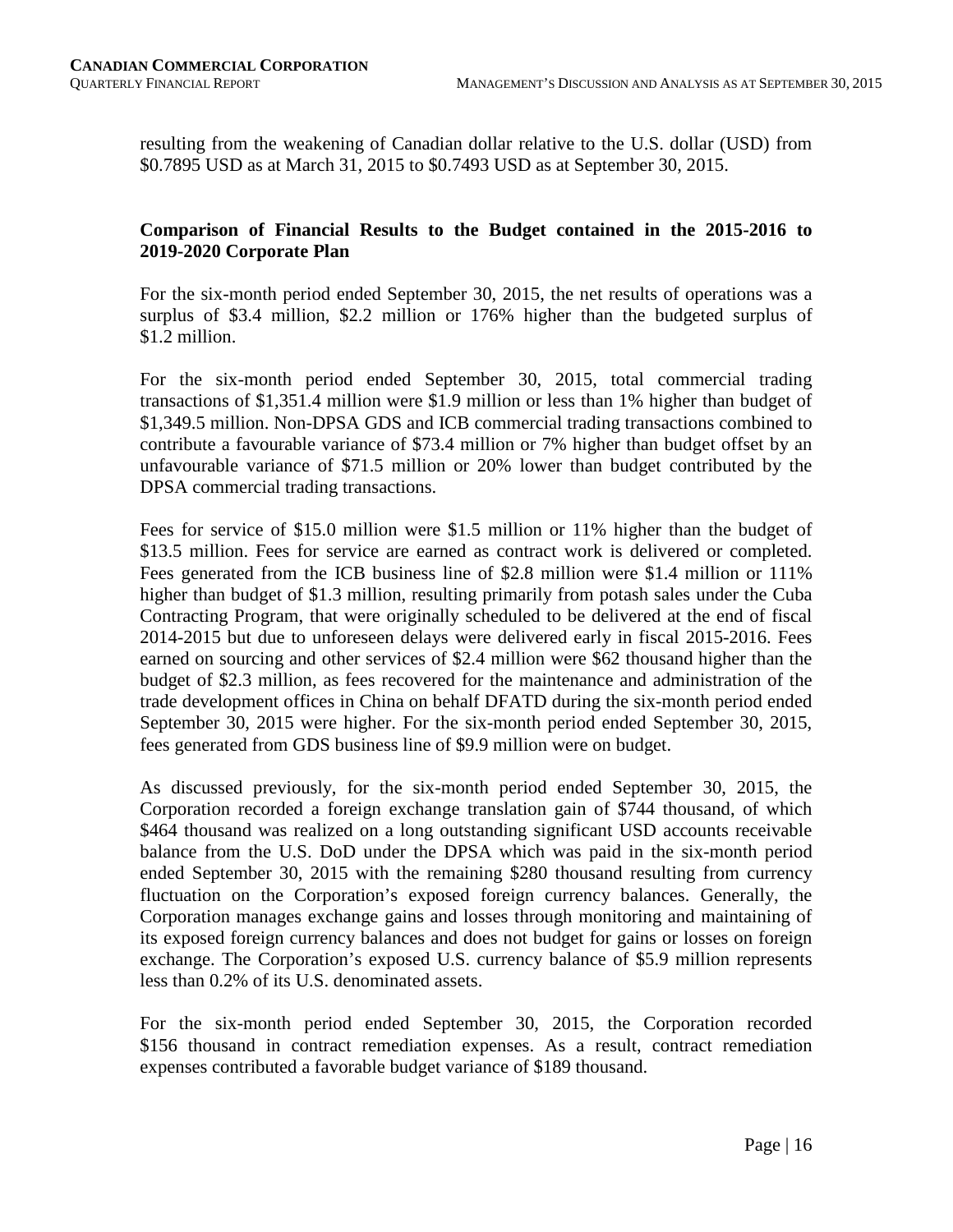For the six-month period ended September 30, 2015, administrative expenses of \$17.1 million were \$343 thousand or 2% higher than the budgeted amount of \$16.7 million. Direct expenses of \$10.3 million were \$599 thousand or 5% below budget primarily the result of incremental expenses anticipated to manage the ABP contract that were not incurred as of September 30, 2015. Indirect expenses of \$6.7 million were \$942 thousand or 16% over budget which was the result of the one-time payment that was required in order to terminate the current lease for office space which is amortized for the six-month period ending September 30, 2015. The unfavourable variance is due to timing differences on the recording of the amortized leasehold improvements related to the Corporation's move to new the new location.

As explained previously, the Corporation received a parliamentary appropriation of \$4.4 million for the six-month period ended September 30, 2015, consistent with the budget.

#### **2015-2016 Forecast**

The planning objectives and assumptions used to forecast the Operating Budget for 2015-2016 and in subsequent years are detailed and discussed in CCC's Corporate Plan 2015-2016 to 2019-2020.

CCC is forecasting an operating surplus of \$4.0 million in 2015-2016. Net revenues (which exclude the Parliamentary appropriation) will increase to \$27.6 million from \$24.2 million in 2014-2015, an increase of \$3.4 million or 14%.

The ABP contract will contribute approximately 32% of the overall \$3.5 million increase in fees for service. Apart from the ABP contract, the GDS business line contributed signed contracts of \$431.8 million in Latin America and Asia in 2014-2015. A large portion of these contracts will be delivered in 2015-2016, on which fees for service are earned and account for 26% of the increase. In addition, greater activity related to the Cuba Contracting Program under the ICB business line will contribute another 32% of the increase.

Other revenue sources which include finance income, accounts receivable discounting fees, foreign exchange gains (or losses) and other miscellaneous transactions, combined are forecast to be \$1.3 million in 2015-2016, \$92 thousand or 7% lower than in 2014-2015. The decrease is due to several miscellaneous amounts that were identified and taken into income during contract close-out activities conducted in 2014-2015.

As previously discussed, the Corporation's appropriation will be gradually phased out in accordance with the corporate plan. Over the course of the five-year planning period, CCC will reduce the appropriation to \$8.9 million in 2015-2016, \$3.5 million in 2016-2017 and then nil from 2017-2018 and ongoing, reaching its planned objective of financial self-sufficiency.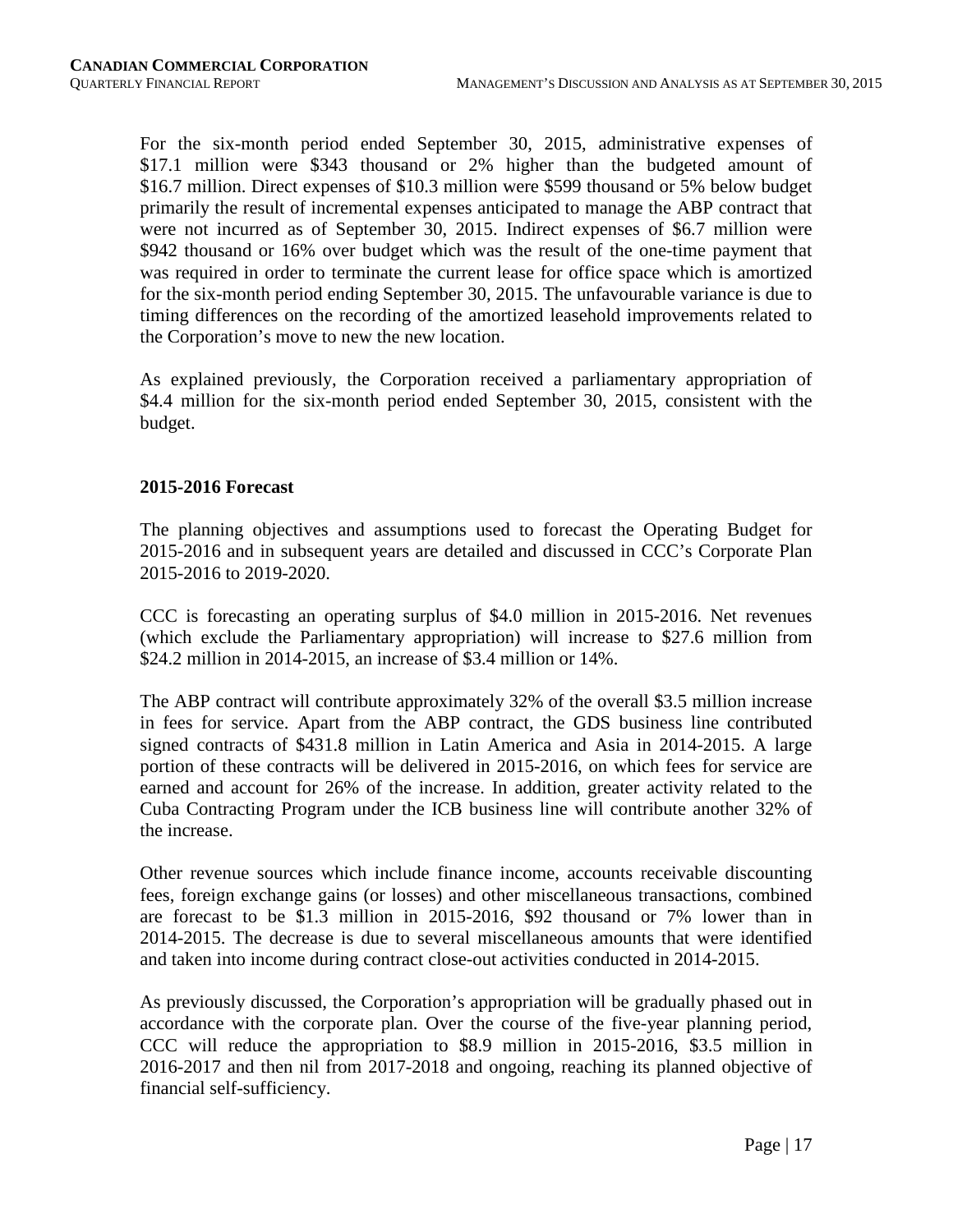Administrative expenses are forecast to increase to \$32.3 million in 2015-2016 from \$30.0 million in 2014-2015, a net increase of \$2.3 million or 8%. The following one-time or evolving initiatives contributed an increase of \$2.7 million to the prior year administrative expenses: (1) \$616 thousand are related to the increased cost in the effort and associated expenses required to contract manage the ABP contract; (2) \$319 thousand are related to direct expenses for regional staff, rent of premises and other operational requirements to manage the additional offices in China on behalf of DFATD (the latter being fully offset and recoverable through DFATD); (3) one-time costs of approximately \$1.2 million related to the negotiation of a new lease for office space which will contribute to future cost reduction goals; and (4) \$539 thousand related to the establishment of foreign office representation commencing in mid-2015-2016 with the expectation that position vacancies will be fully staffed. Both the ABP and the establishment of additional representative offices in China on behalf of DFATD experienced implementation delays resulting in expense levels that are lower than anticipated in CCC's original 2014-2015 forecast. The \$2.7 million increase contributed by the one-time or evolving initiatives, were offset by net savings of \$392 thousand for cost efficiencies achieved throughout other areas of the organization.

In 2015-2016, contract remediation expenses are forecast at \$200 thousand, \$51 thousand higher than 2014-2015. The increase was due to a one-time payment made in September 2015 to settle a long standing litigation case Contract remediation expenses are recorded as actual amounts are incurred or can be determined.

# **CCC's Commitment to Risk Management**

CCC manages various risks as it undertakes to fulfill its mandate of promoting and facilitating international trade on behalf of Canadian exporters. The strategy for managing these risks is discussed in detail in the Corporation's fiscal 2014-2015 Annual Report and 2015-2016 Corporate Plan Summary.

Most major ratings agencies have maintained an AAA rating for the Government of the United States. These ratings remain within the requirements of CCC's credit policy.

There are no significant changes, new risks or uncertainties identified during the six-month period ended September 30, 2015 as compared to those previously reported or discussed*.*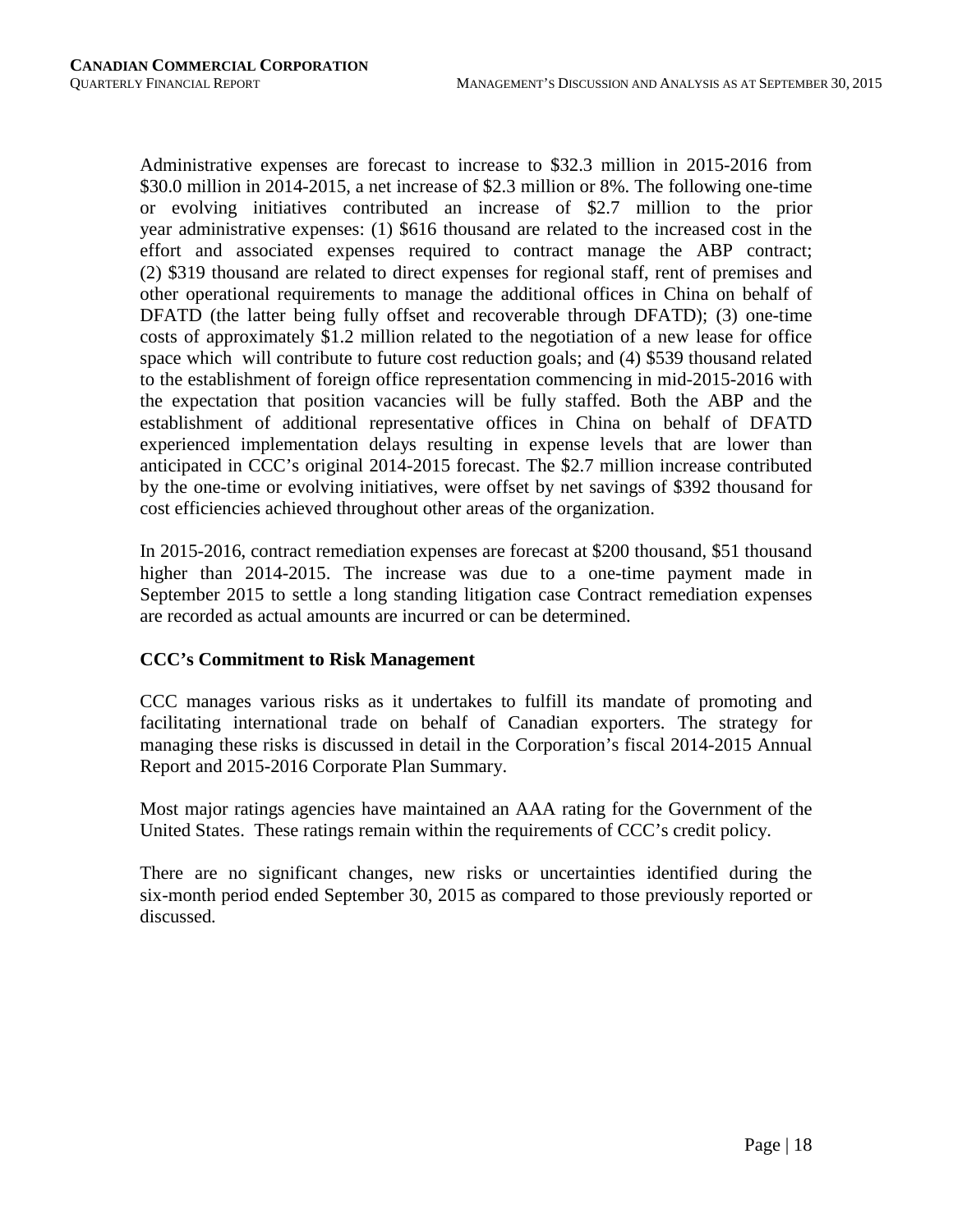# **Management Representation**

Management is responsible for the preparation and fair presentation of these quarterly financial statements in accordance with the Treasury Board of Canada Standard on Quarterly Financial Reports for Crown Corporations and for such internal controls as Management determines is necessary to enable the preparation of quarterly financial statements that are free from material misstatement. Management is also responsible for ensuring all other information in this quarterly financial report is consistent, where appropriate, with the quarterly financial statements. These quarterly financial statements have not been audited or reviewed by an external auditor.

Based on our knowledge, these unaudited quarterly financial statements present fairly, in all material respects, the financial position, results of operations and cash flows of the corporation, as at the date of and for the periods presented in the quarterly financial statements.

Ottawa, Canada November 10, 2015

Mahlel Fania Kingsberry

President and CEO Acting Chief Financial Officer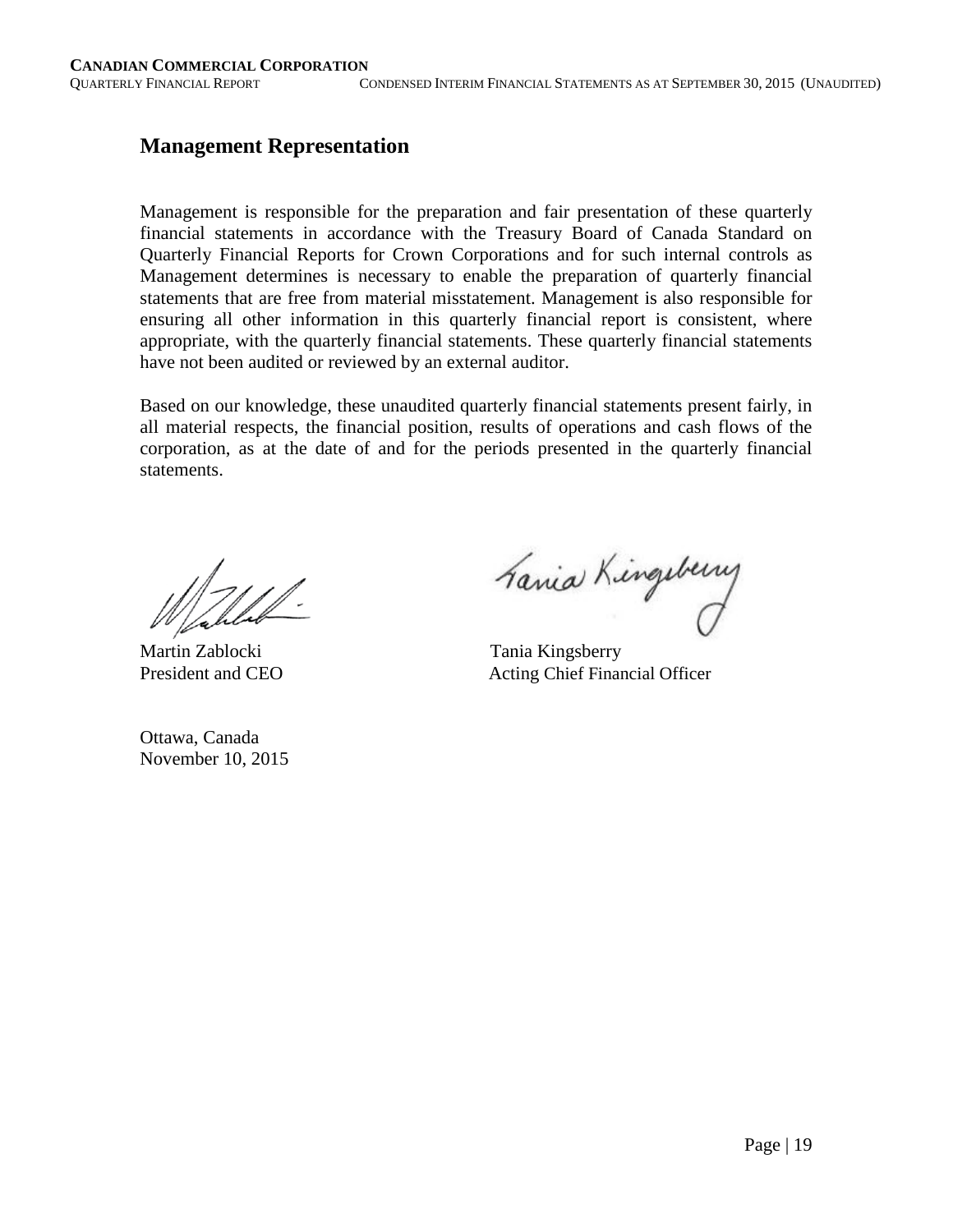# Statement of Financial Position (Unaudited)

|                                                        | September 30    |    |           |  |  |  |
|--------------------------------------------------------|-----------------|----|-----------|--|--|--|
| As at (in thousands of Canadian dollars)               | 2015            |    | 2015      |  |  |  |
| <b>Assets</b>                                          |                 |    |           |  |  |  |
| <b>Current assets</b>                                  |                 |    |           |  |  |  |
| Cash and cash equivalents (note 4)                     | \$<br>70,574    | \$ | 64,614    |  |  |  |
| Trade receivables (notes 5 and 9)                      | 140,738         |    | 167,393   |  |  |  |
| Advances to Canadian exporters                         | 1,291,259       |    | 1,187,284 |  |  |  |
| Progress payments to Canadian exporters                | 2,311,005       |    | 1,638,897 |  |  |  |
|                                                        | 3,813,576       |    | 3,058,188 |  |  |  |
| <b>Non-current assets</b>                              |                 |    |           |  |  |  |
| Property and equipment                                 | 222             |    | 513       |  |  |  |
|                                                        | \$<br>3,813,798 | \$ | 3,058,701 |  |  |  |
| <b>Liabilities</b>                                     |                 |    |           |  |  |  |
| <b>Current liabilities</b>                             |                 |    |           |  |  |  |
| Trade payables and accrued liabilities (notes 5 and 9) | \$<br>160,487   | \$ | 171,537   |  |  |  |
| Advances from foreign customers                        | 1,316,105       |    | 1,225,509 |  |  |  |
| Progress payments from foreign customers               | 2,311,005       |    | 1,638,897 |  |  |  |
| Employee benefits (note 6)                             | 221             |    | 219       |  |  |  |
|                                                        | 3,787,818       |    | 3,036,162 |  |  |  |
| <b>Non-current liabilities</b>                         |                 |    |           |  |  |  |
| Employee benefits (note 6)                             | 1,862           |    | 1,838     |  |  |  |
|                                                        | 3,789,680       |    | 3,038,000 |  |  |  |
| <b>Shareholder's Equity</b>                            |                 |    |           |  |  |  |
| Contributed surplus                                    | 10,000          |    | 10,000    |  |  |  |
| Retained earnings                                      | 14,118          |    | 10,701    |  |  |  |
|                                                        | 24,118          |    | 20,701    |  |  |  |
|                                                        | \$<br>3,813,798 | \$ | 3,058,701 |  |  |  |

Guarantees (note 14)

*The accompanying notes are an integral part of the financial statements.*

Authorized for issue on November 10, 2015

Fania Kingsberry

**Martin Zablocki Tania Kingsberry** President and CEO Acting Chief Financial Officer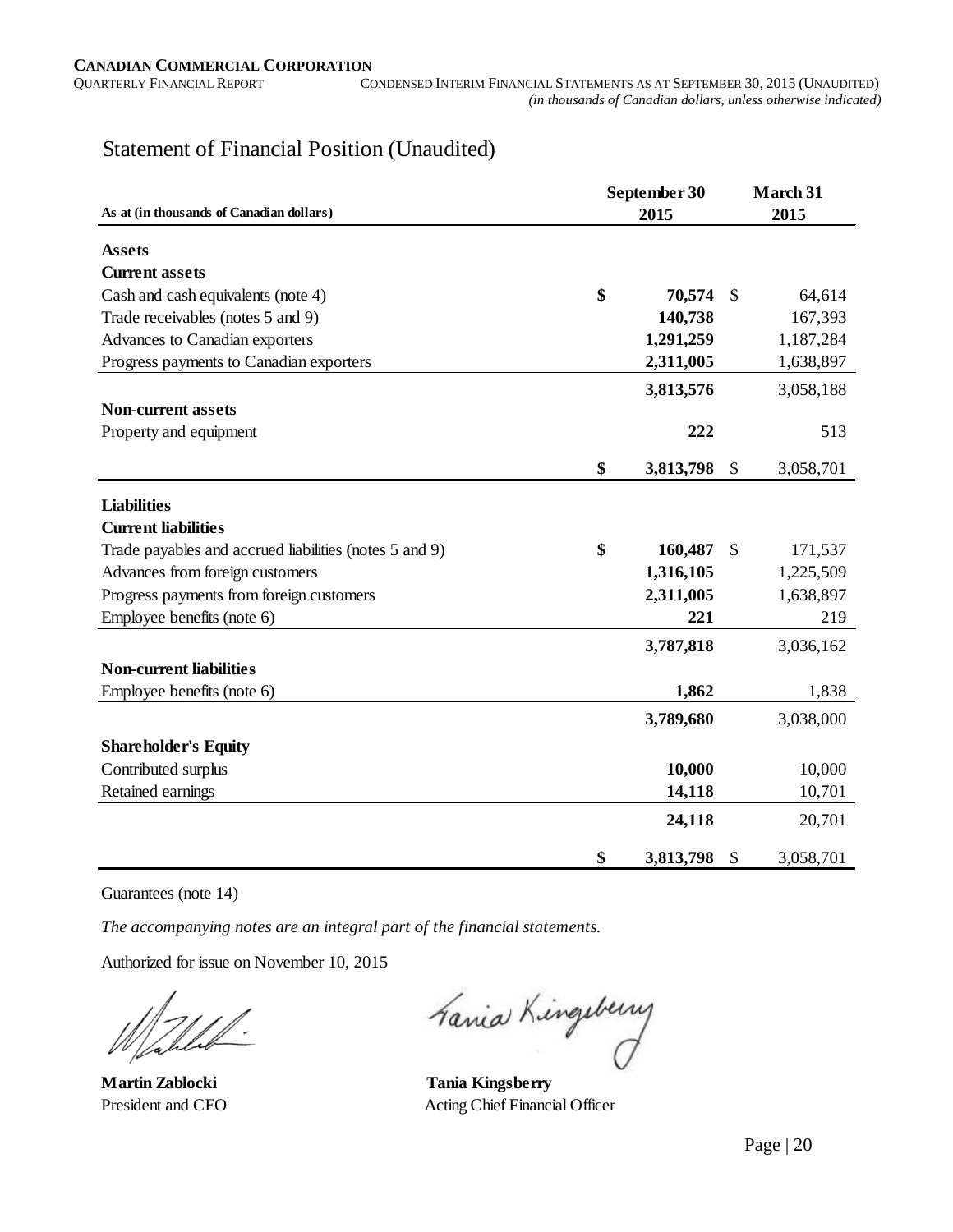# Statement of Comprehensive Income (Unaudited)

|                                                                  | For the three months |               |                    |             | For the six months |             |  |
|------------------------------------------------------------------|----------------------|---------------|--------------------|-------------|--------------------|-------------|--|
|                                                                  | ended September 30   |               | ended September 30 |             |                    |             |  |
| (in thousands of Canadian dollars)                               | 2015                 | 2014          |                    | 2015        |                    | 2014        |  |
| <b>Revenues</b>                                                  |                      |               |                    |             |                    |             |  |
| Commercial trading transactions - prime contracts (note 8)       | \$<br>688,214        | \$<br>639,073 |                    | \$1,351,438 |                    | \$1,176,207 |  |
| Less: cost of commercial trading transactions - prime contracts  | (688, 214)           | (639,073)     |                    | (1,351,438) |                    | (1,176,207) |  |
| Fees for service (note 8)                                        | 7,691                | 6,059         |                    | 15,019      |                    | 10,471      |  |
| Other income                                                     | 157                  | 100           |                    | 275         |                    | 223         |  |
| Finance income, net (note 11)                                    | 67                   | 80            |                    | 161         |                    | 129         |  |
| Gain on foreign exchange                                         | 305                  | 92            |                    | 744         |                    | 64          |  |
|                                                                  | 8,220                | 6,331         |                    | 16,199      |                    | 10,887      |  |
| <b>Expenses</b>                                                  |                      |               |                    |             |                    |             |  |
| Administrative expenses (note 10)                                | 8,713                | 6,856         |                    | 17,066      |                    | 14,126      |  |
| Contract remediation expenses                                    | 139                  | 10            |                    | 156         |                    | 21          |  |
|                                                                  | 8,852                | 6,866         |                    | 17,222      |                    | 14,147      |  |
| Sourcing services for support of international                   |                      |               |                    |             |                    |             |  |
| government assistance programs                                   |                      |               |                    |             |                    |             |  |
| Sourcing services transactions (note 8)                          | 5,373                | 17,408        |                    | 14,804      |                    | 25,852      |  |
| Less: cost of sourcing services transactions                     | (5,373)              | (17, 408)     |                    | (14, 804)   |                    | (25, 852)   |  |
|                                                                  |                      |               |                    |             |                    |             |  |
|                                                                  |                      |               |                    |             |                    |             |  |
| Net results of operations before Parliamentary appropriation     | (632)                | (535)         |                    | (1,023)     |                    | (3,260)     |  |
| Parliamentary appropriation (note 12)                            | 2,220                | 3,914         |                    | 4.440       |                    | 7,827       |  |
|                                                                  |                      |               |                    |             |                    |             |  |
| Net results of operations                                        | \$<br>1,588          | \$<br>3,379   | \$                 | 3,417       | $\frac{1}{2}$      | 4,567       |  |
|                                                                  |                      |               |                    |             |                    |             |  |
| Other comprehensive income (loss)                                |                      |               |                    |             |                    |             |  |
| Items that will not be reclassified to net results of operations |                      |               |                    |             |                    |             |  |
| Actuarial loss on employee benefits obligation                   |                      |               |                    |             |                    |             |  |
| <b>Total Comprehensive income</b>                                | \$<br>1,588          | \$<br>3,379   | \$                 | 3,417       | \$                 | 4,567       |  |

*The accompanying notes are an integral part of the financial statements.*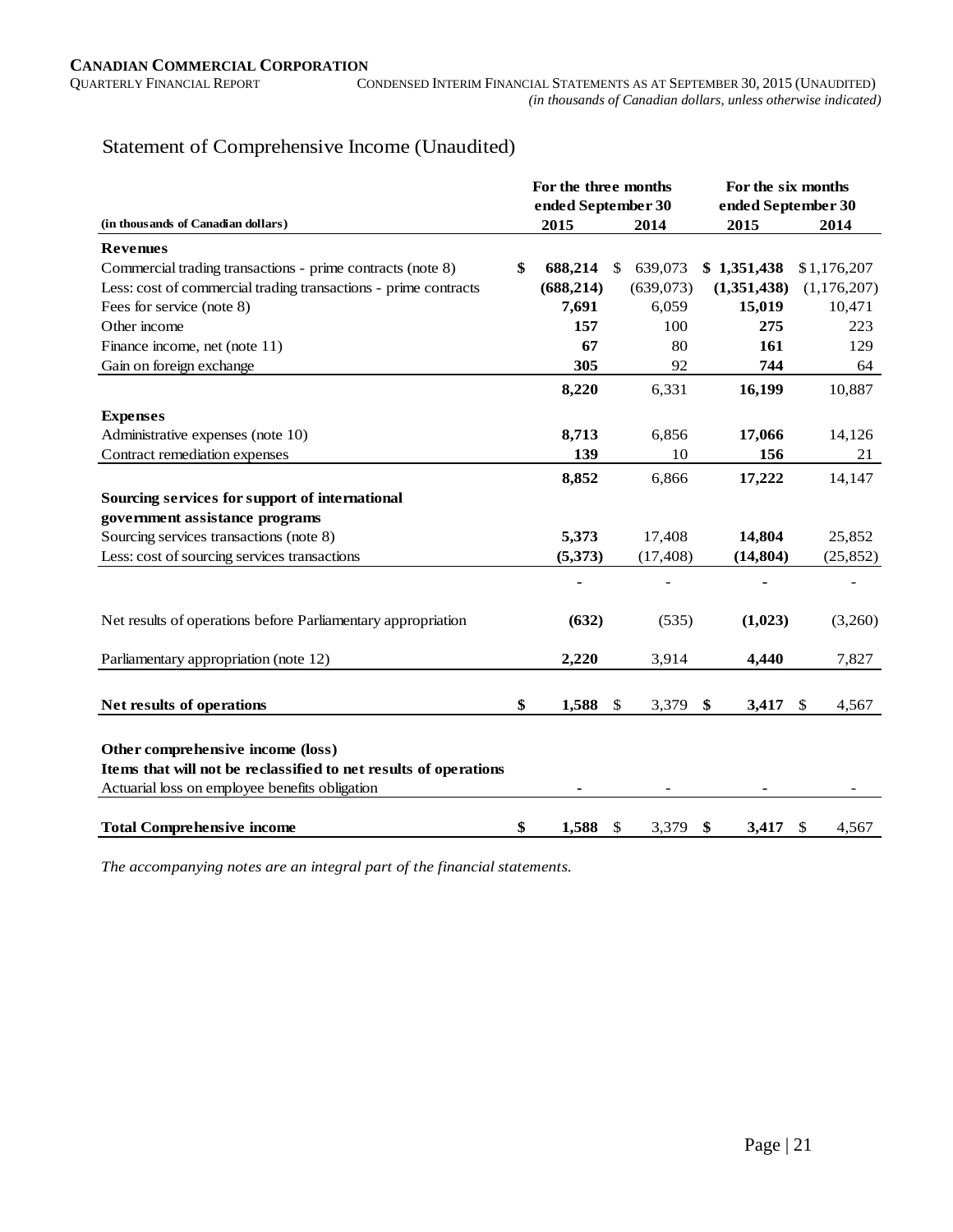# Statement of Changes in Equity (Unaudited)

| For the three and six months ended<br>September 30, 2015<br>(in thousands of Canadian dollars) | <b>Contributed</b><br><b>Surplus</b> | <b>Retained</b><br><b>Earnings</b> | <b>Total</b>      |              |  |
|------------------------------------------------------------------------------------------------|--------------------------------------|------------------------------------|-------------------|--------------|--|
| Balance June 30, 2015                                                                          | \$                                   | 10,000                             | \$<br>12,530      | \$<br>22,530 |  |
| Net results of operations                                                                      |                                      |                                    | 1,588             | 1,588        |  |
| <b>Balance September 30, 2015</b>                                                              | \$                                   | 10,000                             | \$<br>14,118 \$   | 24,118       |  |
| <b>Balance March 31, 2015</b>                                                                  | \$                                   | 10,000                             | \$<br>$10,701$ \$ | 20,701       |  |
| Net results of operations                                                                      |                                      |                                    | 3,417             | 3,417        |  |
| <b>Balance September 30, 2015</b>                                                              | \$                                   | 10,000                             | \$<br>14,118      | \$<br>24,118 |  |

#### **For the three and six months ended**

| September 30, 2014                 | <b>Contributed</b> |    | <b>Retained</b> |      |              |
|------------------------------------|--------------------|----|-----------------|------|--------------|
| (in thousands of Canadian dollars) | <b>Surplus</b>     |    | <b>Earnings</b> |      | <b>Total</b> |
| Balance June 30, 2014              | \$<br>10,000       | S  | 3,697           | \$   | 13,697       |
| Net results of operations          |                    |    | 3,379           |      | 3,379        |
| <b>Balance September 30, 2014</b>  | \$<br>10,000       | -S | 7,076 \$        |      | 17,076       |
| <b>Balance March 31, 2014</b>      | \$<br>10,000       | -S | $2,509$ \$      |      | 12,509       |
| Net results of operations          |                    |    | 4,567           |      | 4,567        |
| <b>Balance September 30, 2014</b>  | \$<br>10.000       |    | 7.076           | - \$ | 17,076       |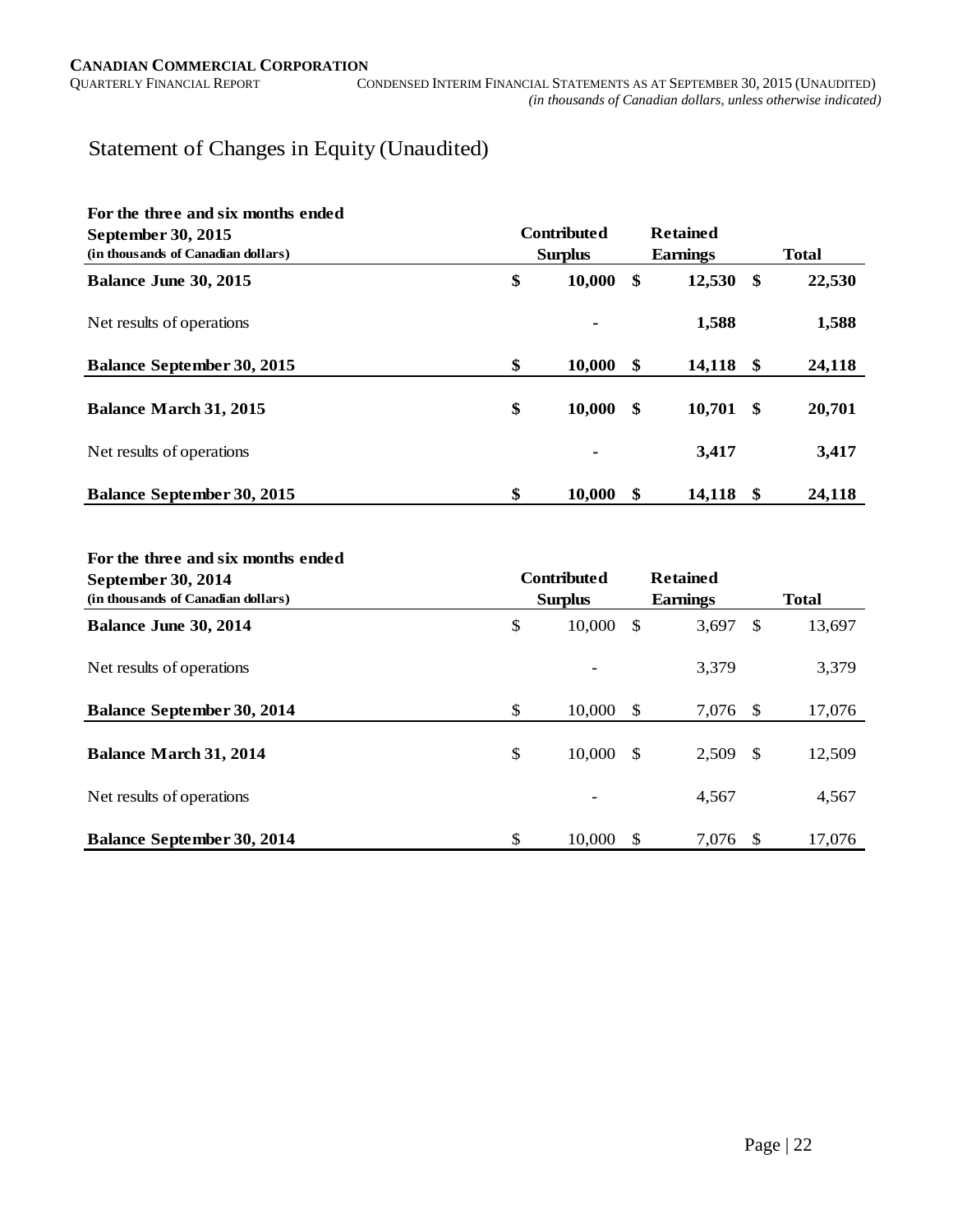# Statement of Cash Flows (Unaudited)

|                                                              | For the three months |              | For the six months |              |  |  |  |
|--------------------------------------------------------------|----------------------|--------------|--------------------|--------------|--|--|--|
|                                                              | ended September 30   |              | ended September 30 |              |  |  |  |
| (in thousands of Canadian dollars)                           | 2015                 | 2014         | 2015               | 2014         |  |  |  |
| <b>Cash flows from operating activities</b>                  |                      |              |                    |              |  |  |  |
| Receipts from foreign customers                              | \$1,132,542          | \$2,913,521  | \$1,483,493        | \$3,204,835  |  |  |  |
| Finance income, net                                          | 67                   | 80           | 160                | 129          |  |  |  |
| Fees for service and other income received                   | 7,848                | 6,159        | 15,294             | 10,694       |  |  |  |
| Payments to Canadian exporters                               | (1,151,672)          | (2,936,186)  | (1,481,420)        | (3,206,579)  |  |  |  |
| Administrative payments                                      | (7,707)              | (8,597)      | (15,902)           | (15,775)     |  |  |  |
| Parliamentary appropriation                                  | 2,220                | 3,914        | 4,440              | 7,827        |  |  |  |
| Cash provided by (used in) operating activities              | (16,702)             | (21,109)     | 6,065              | 1,131        |  |  |  |
| <b>Cash flows from investing activities</b>                  |                      |              |                    |              |  |  |  |
| Acquisition of property and equipment                        | (849)                |              | (849)              |              |  |  |  |
| Cash used in investing activities                            | (849)                |              | (849)              |              |  |  |  |
| Effect of exchange rate changes on cash and cash equivalents | 305                  | 92           | 744                | 64           |  |  |  |
|                                                              |                      |              |                    |              |  |  |  |
| Increase (decrease) in cash and cash equivalents             | (17,246)             | (21, 017)    | 5,960              | 1,195        |  |  |  |
| Cash and cash equivalents at the beginning of period         | 87,820               | 111,750      | 64,614             | 89,538       |  |  |  |
|                                                              |                      |              |                    |              |  |  |  |
| Cash and cash equivalents at the end of period               | \$<br>70,574         | 90,733<br>\$ | 70,574<br>\$       | 90,733<br>\$ |  |  |  |

*The accompanying notes are an integral part of the financial statements.*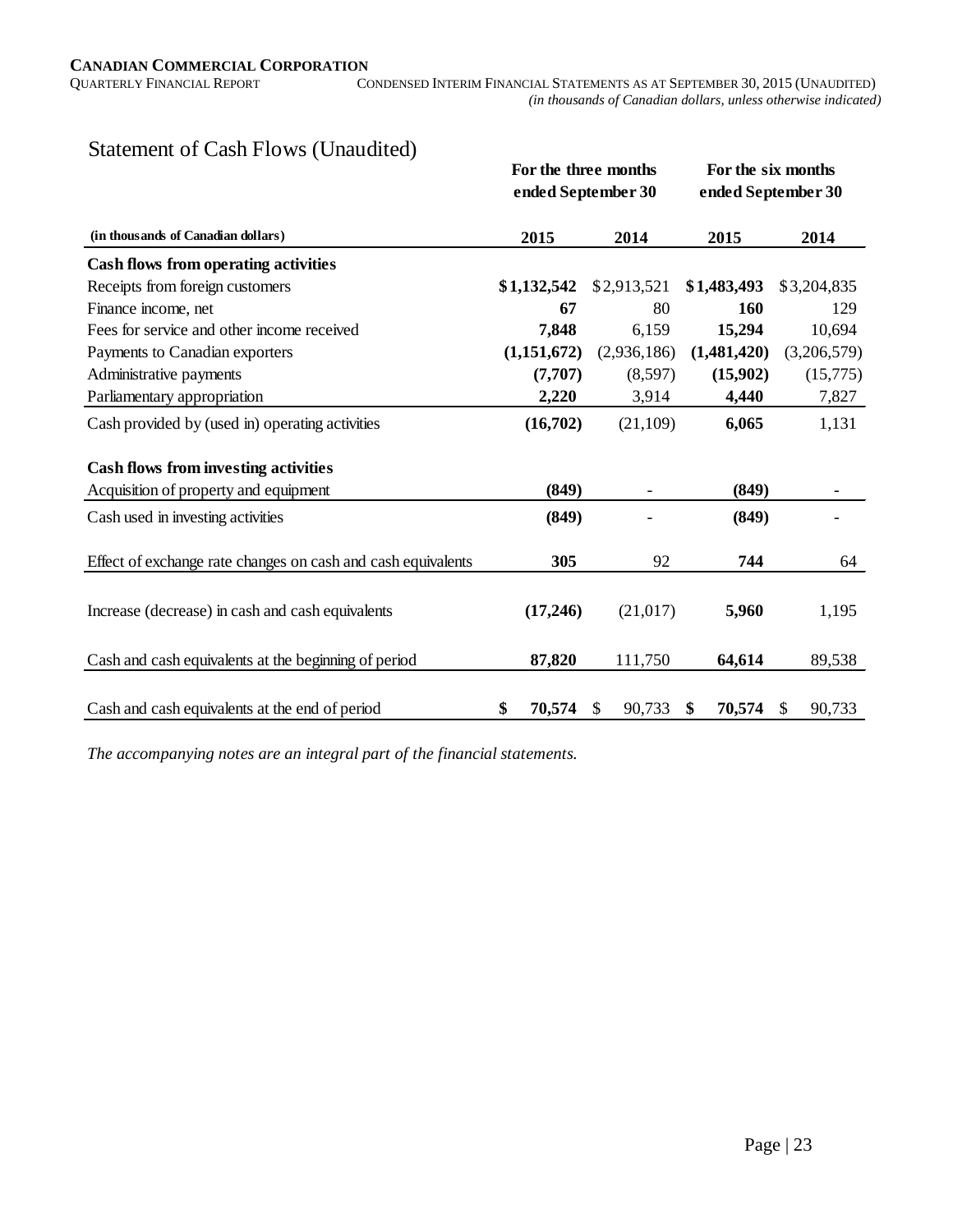# **Notes to Financial Statements**

# **September 30, 2015**

# **1. Nature, organization and funding**

The Canadian Commercial Corporation (the "Corporation") was established in 1946 by the *Canadian Commercial Corporation Act* (the "Act"), is wholly owned by the Government of Canada and an agent Crown corporation listed in Part I of Schedule III of the *Financial Administration Act*. The Corporation is domiciled in Canada with a head office located at 50 O'Connor Street, Ottawa, Ontario. The Corporation operates primarily in Canada with representation in Asia and the Caribbean.

The Corporation acts as the prime contracting agency when foreign governments, international organizations, or foreign private sector buyers wish to purchase products and services from Canada through the Canadian Government. The Corporation enters into contracts with these foreign customers and into corresponding supply contracts with Canadian exporters. Additionally, the Corporation enters into sourcing services agreements to procure goods and services for international end use on behalf of Canadian and foreign governments.

The Corporation's operations are funded primarily by a parliamentary appropriation, and fees for service.

In September 2008, the Corporation, together with a number of other Crown corporations, was issued a directive (P.C. 2008-1598) pursuant to Section 89 of the *Financial Administration Act*, entitled *Order giving a direction to parent Crown corporations involved in commercial lending to give due consideration to the personal integrity of those they lend to or provide benefits to in accordance with Government's policy to improve the accountability and integrity of federal institutions*. The Corporation implemented the directive effective January 1, 2010.

The Corporation is not subject to the provisions of the *Income Tax Act*.

# **2. Basis of preparation**

# *Compliance with International Financial Reporting Standards (IFRS)*

These condensed interim financial statements have been prepared in accordance with the Treasury Board of Canada *Standard on Quarterly Financial Reports for Crown Corporations* using the International Financial Reporting Standards ("IFRS") accounting policies adopted in the Corporation's audited annual financial statements as at and for the year ended March 31, 2015. These condensed interim financial statements do not include all of the information required for full annual financial statements and should be read in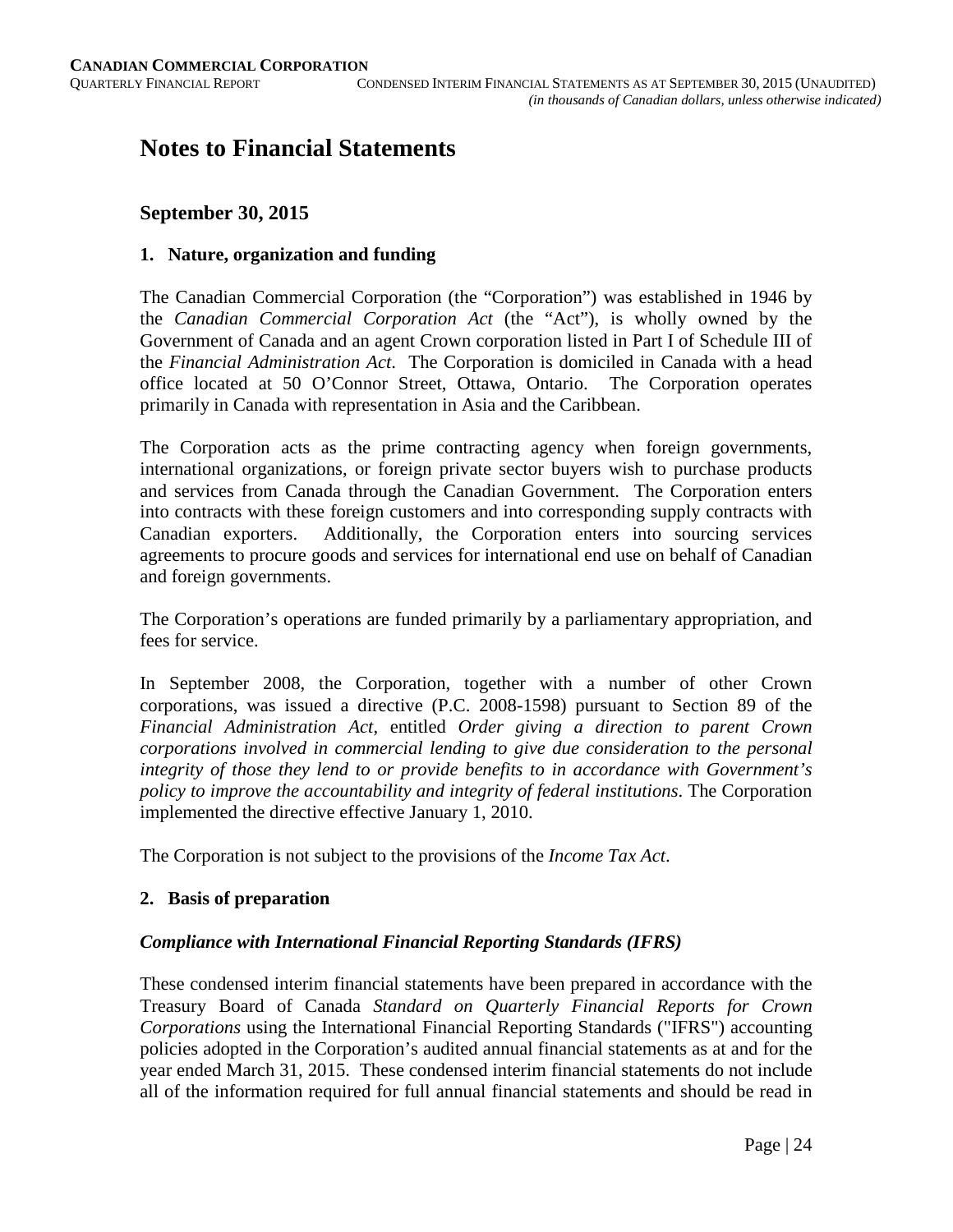conjunction with the Corporation's annual report and audited financial statements for the year ended March 31, 2015.

#### *Basis of measurement*

The financial statements have been prepared on the historical cost basis except for, as permitted by IFRS and to the extent material, the following items in the Statement of Financial Position:

- derivative financial instruments are measured at fair value
- financial instruments are measured at fair value through profit or loss
- accrued employee benefit liabilities for post-employment benefit plans are recognized at the present value of the defined benefit obligations

#### *Use of estimates and judgments*

The preparation of financial statements in accordance with IFRS requires management to make judgments, estimates and assumptions that affect the application of accounting policies and the reported amounts of assets and liabilities and the disclosure of contingent assets and liabilities at the date of the financial statements and the reported amounts of revenues and expenses during the year. Actual results could differ significantly from estimates resulting in significant differences in the related financial statement balances.

Estimates and underlying assumptions are reviewed on an ongoing basis and in detail as at the date of the financial statements. Any changes in estimates are reflected in the financial statements in the period in which they become known and in any future periods affected. Management has used estimates in determining the useful lives of property and equipment, in accounting for the employee benefits liabilities, the provisions and contingent liabilities, lease commitments and contingencies and used judgment in determining whether a provision for contract remediation expenses should be recognized or disclosed.

Information about areas where management has exercised judgment and made significant use of estimates and assumptions are included in the following notes:

Note  $6$  – employee benefits Note  $14$  – guarantees

# *Functional and presentation currency*

The Corporation's functional and presentation currency is the Canadian dollar.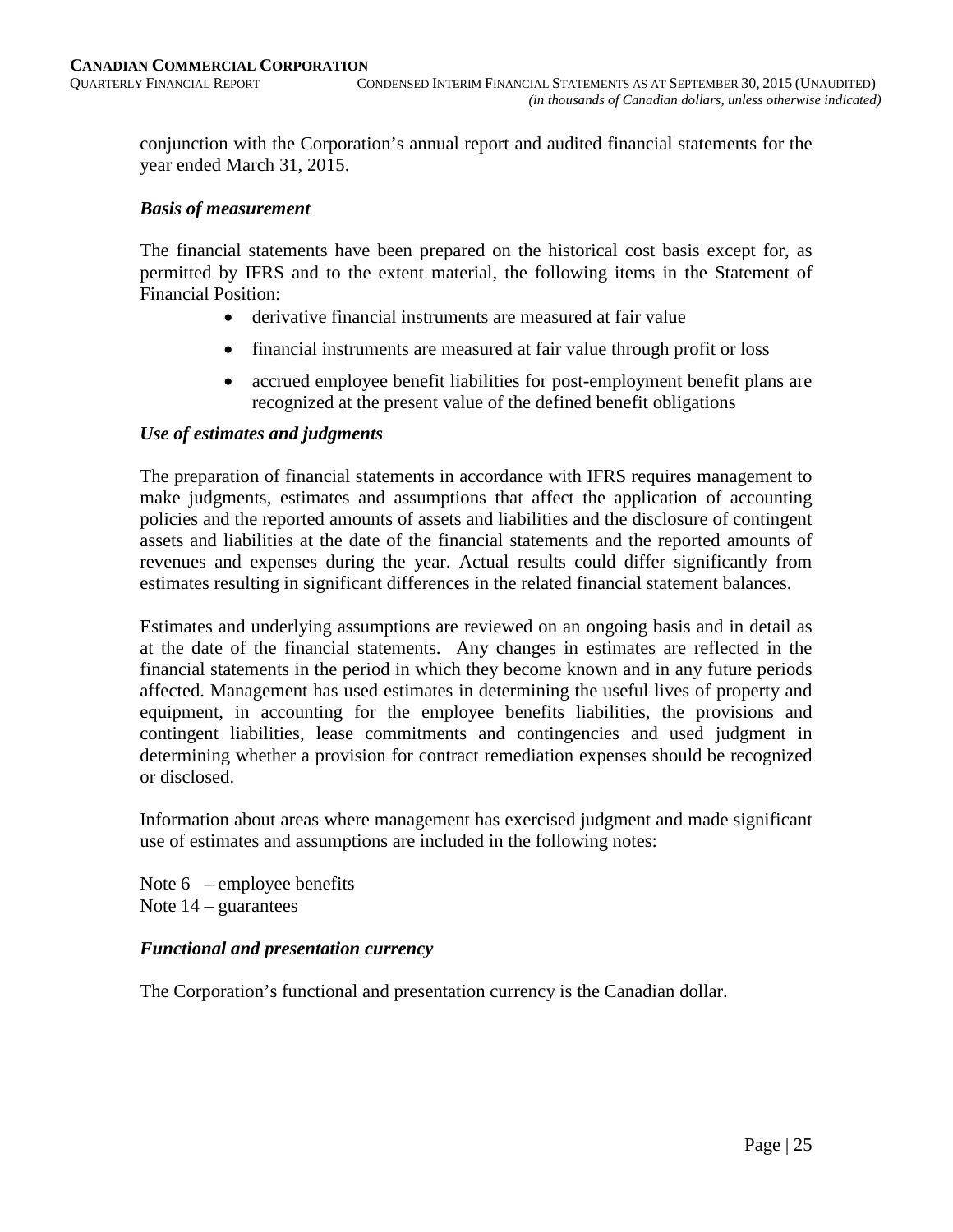# **3. Significant accounting policies**

The accounting policies applied in the preparation of these condensed interim financial statements are consistent with those disclosed in the Corporation's audited annual financial statements for the year ended March 31, 2015.

# **4. Cash and cash equivalents**

Cash and cash equivalents included:

|                  | September 30, 2015 |               |          | <b>March 31, 2015</b> |    |          |
|------------------|--------------------|---------------|----------|-----------------------|----|----------|
|                  | Original           |               | Canadian | Original              |    | Canadian |
|                  | currency           |               | dollars  | currency              |    | dollars  |
| Canadian dollars | 41,615             | $\mathbf{\$}$ | 41,615   | 45,514                | \$ | 45,514   |
| U.S. dollars     | 20,837             |               | 27,807   | 14,859                |    | 18,821   |
| Chinese renminbi | 3,252              |               | 685      | 1,363                 |    | 279      |
| Euros            | 312                |               | 467      |                       |    |          |
|                  |                    | \$            | 70,574   |                       | \$ | 64,614   |

The Corporation invests in short-term deposits in Canadian banks. At September 30, 2015, the average term to maturity of short-term deposits was one day (March 31, 2015 - one day) and the portfolio yield to maturity was 0.13% as at September 30, 2015 (March 31, 2015 - 0.10%).

Of the cash and cash equivalents, \$32,981 (March 31, 2015 - \$45,945) represents advances and holdbacks received from foreign customers which will be remitted to Canadian exporters at later dates in accordance with contracts. Advances from foreign customers also include overpayments from customers due to temporary timing differences in their liquidation methods and accounting for work performed. Where contracted, these funds may accrue interest to the credit of the Canadian exporter or foreign customer.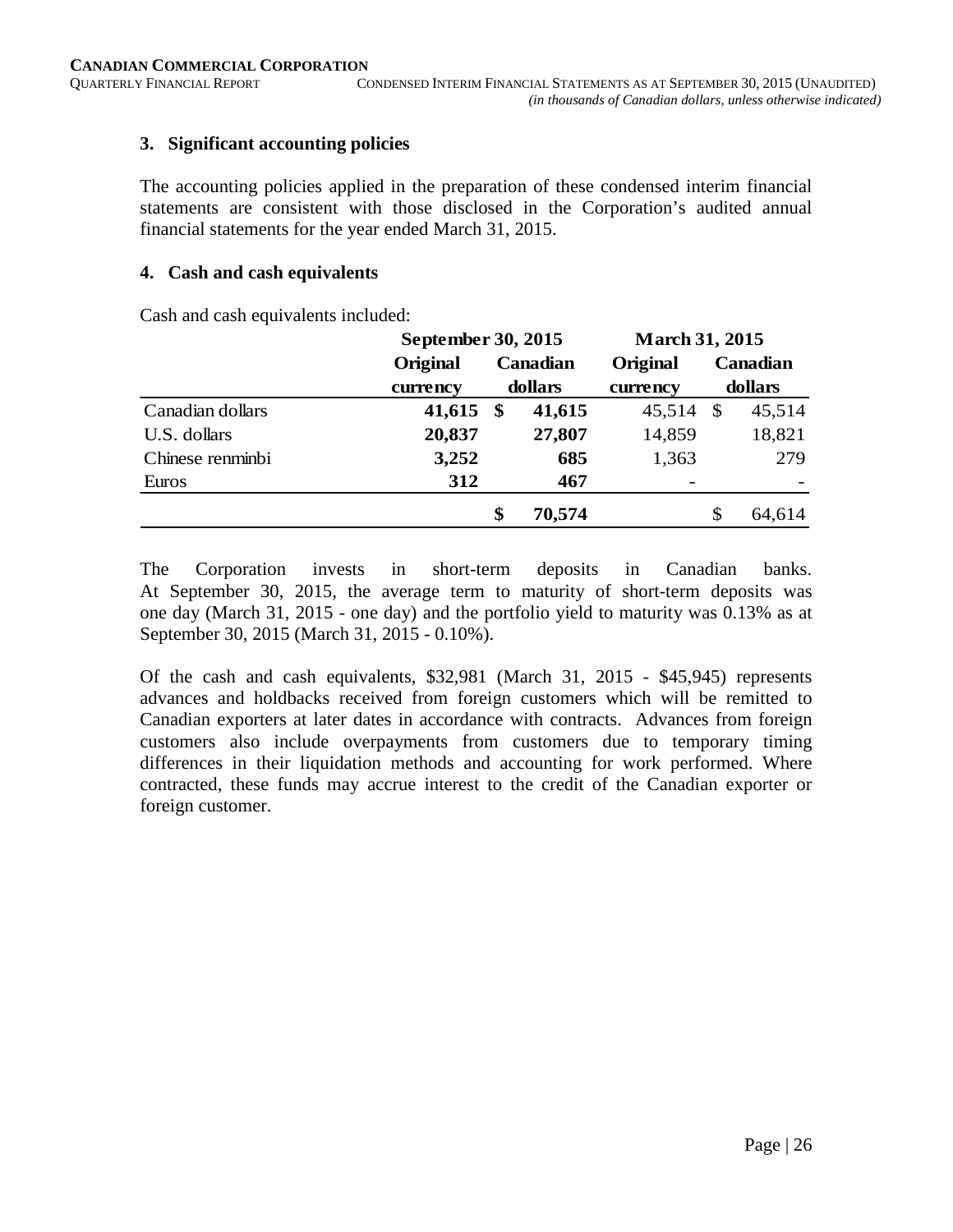# **5. Trade receivables and trade payables and accrued liabilities**

Trade receivables are based on normal trade terms and are generally non-interest bearing. The currency profile of the Corporation's trade receivables was as follows:

|                  | September 30, 2015 |         |          | <b>March 31, 2015</b> |         |          |  |  |
|------------------|--------------------|---------|----------|-----------------------|---------|----------|--|--|
|                  | Original           |         | Canadian | Original              |         | Canadian |  |  |
|                  | currency           | dollars |          |                       | dollars |          |  |  |
| U.S. dollars     | 59,937             | \$      | 79,987   | 79,647                | \$      | 100,881  |  |  |
| Canadian dollars | 60,751             |         | 60,751   | 66,395                |         | 66,395   |  |  |
| Chinese renminbi | -                  |         | -        | 575                   |         | 117      |  |  |
|                  |                    |         | 140,738  |                       |         | 167,393  |  |  |

Trade payables and accrued liabilities are due on normal trade terms. The currency profile of the Corporation's trade payables and accrued liabilities was as follows:

|                  | September 30, 2015 |         |          | <b>March 31, 2015</b> |    |          |
|------------------|--------------------|---------|----------|-----------------------|----|----------|
|                  | Original           |         | Canadian | <b>Original</b>       |    | Canadian |
|                  | currency           | dollars |          | currency              |    | dollars  |
| U.S. dollars     | 66,924             | \$      | 89,359   | 79,085                | \$ | 100,130  |
| Canadian dollars | 71,120             |         | 71,120   | 71,337                |    | 71,337   |
| Chinese renminbi | 41                 |         | 8        | 345                   |    | 70       |
|                  |                    | S       | 160,487  |                       |    | 171,537  |

Credit, market and liquidity risks relating to trade receivables and to trade payables and accrued liabilities are disclosed in Note 9.

# **6. Employee benefits**

The Corporation provides non-vested sick leave benefits to its employees, as provided for under labour contracts and conditions of employment. Certain employees are entitled to severance benefits based on years of service and final salary. These benefit plans are unfunded and thus have no assets, resulting in a plan deficit equal to the accrued benefit obligation.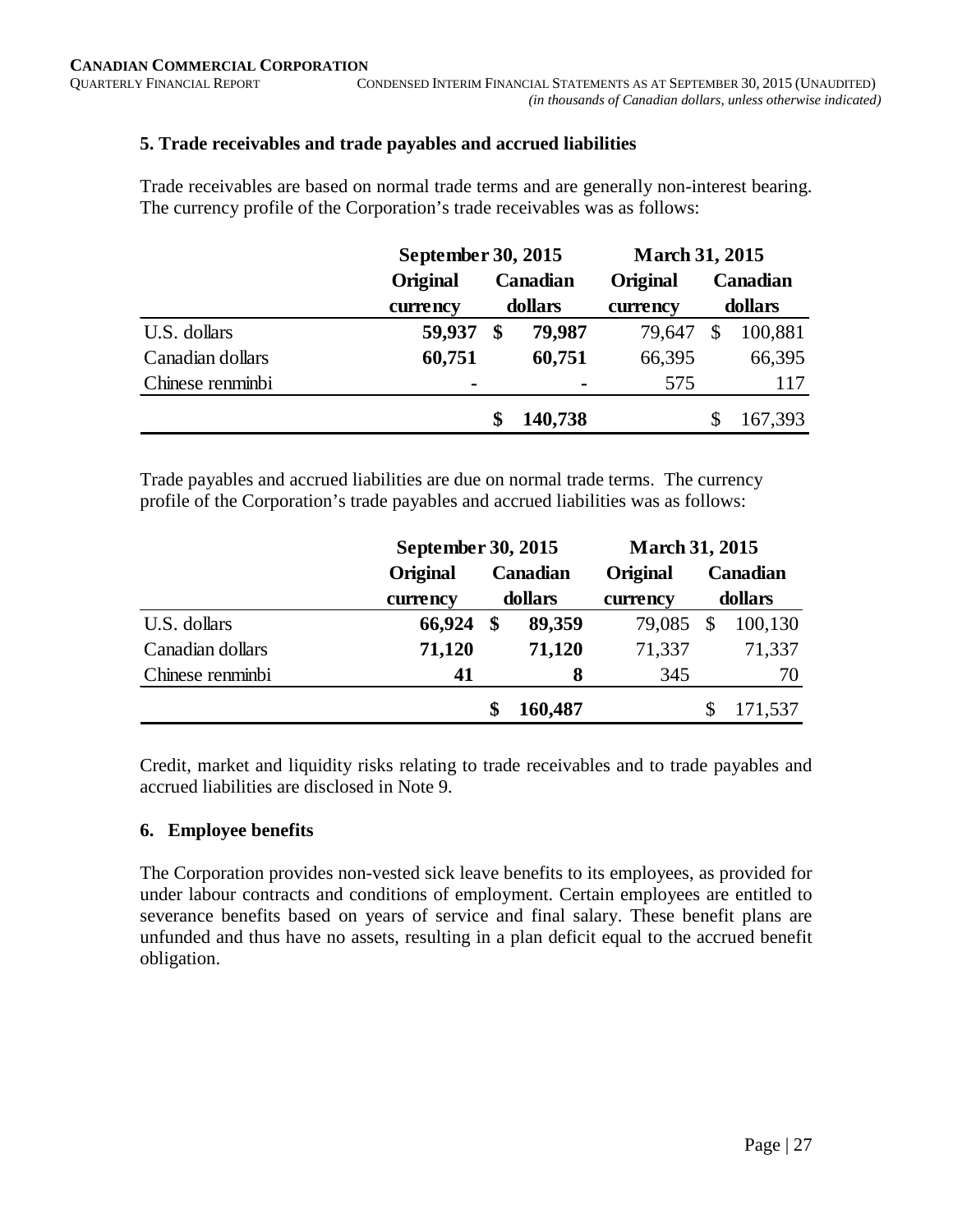The sick leave and severance employee benefits have a current and non-current portion and are presented on the Statement of Financial Position as follows:

|                                                          | September 30, 2015 |  |       |     |       |    | <b>March 31, 2015</b> |  |                                                  |  |              |  |  |  |
|----------------------------------------------------------|--------------------|--|-------|-----|-------|----|-----------------------|--|--------------------------------------------------|--|--------------|--|--|--|
|                                                          | <b>Sick</b>        |  |       |     | Total |    |                       |  |                                                  |  | <b>Total</b> |  |  |  |
|                                                          | Leave              |  |       |     |       |    |                       |  | Severance Benefits Sick Leave Severance Benefits |  |              |  |  |  |
| Total employee benefits \$1,409 \$674 \$2,083 \$1,384 \$ |                    |  |       |     |       |    |                       |  |                                                  |  | 673 \$ 2.057 |  |  |  |
| Less: current portion                                    | (114)              |  | (107) |     | (221) |    | (112)                 |  | (107)                                            |  | (219)        |  |  |  |
| Non-current portion                                      | 1.295 \$           |  | 567   | SS. | 1.862 | \$ | 1.272 \$              |  | 566                                              |  | 1.838        |  |  |  |

The Corporation eliminated the accrual of its employee severance benefits upon resignation or retirement and consequently, employees no longer accrue severance benefits.

Information about the sick leave long-term benefit plan and severance post-employment defined benefit plan, as at March 31 is as follows:

|                                           | Sick leave benefits |         | <b>Severance benefits</b> |           |  |  |
|-------------------------------------------|---------------------|---------|---------------------------|-----------|--|--|
|                                           | 2015                | 2014    | 2015                      | 2014      |  |  |
| <b>Accrued benefit obligation</b>         |                     |         |                           |           |  |  |
| Balance at beginning of year              | \$1,350             | \$1,083 | \$<br>659                 | \$2,329   |  |  |
| Current service cost                      | 138                 | 119     | 11                        | 11        |  |  |
| Interest cost                             | 59                  | 40      | 22                        | 48        |  |  |
| Benefits paid                             | (111)               | (179)   | (118)                     | (1,821)   |  |  |
| <b>Actuarial</b> loss                     | (52)                | 288     | 99                        | 92        |  |  |
| Total accrued benefits at end of year     | \$1,384             | \$1,350 | 673<br>\$                 | \$<br>659 |  |  |
|                                           |                     |         |                           |           |  |  |
| <b>Economic assumptions</b>               |                     |         |                           |           |  |  |
| Accrued benefit obligation as of March 31 |                     |         |                           |           |  |  |
| Discount rate                             | 3.24%               | 4.34%   | 2.49%                     | 3.76%     |  |  |
| Rate of economic salary increase          | 1.00%               | 2.00%   | 1.00%                     | 2.00%     |  |  |
| Benefit costs for year ended March 31     |                     |         |                           |           |  |  |
| Discount rate                             | 4.34%               | 3.76%   | 3.76%                     | 3.40%     |  |  |
| Rate of economic salary increase          | 2.00%               | 2.00%   | 2.00%                     | 2.00%     |  |  |

Demographic assumptions including seniority and promotional salary increases, withdrawal rates, rates of retirement, pensionable disability, mortality and longevity improvement factors, taken from the actuarial report on the pension plan for the Public Service of Canada, are also considered in the actuarial valuation of accrued employee sick leave benefits. The underlying assumptions adopted in measuring the Corporation's sick leave and severance benefits are reviewed annually by management and have been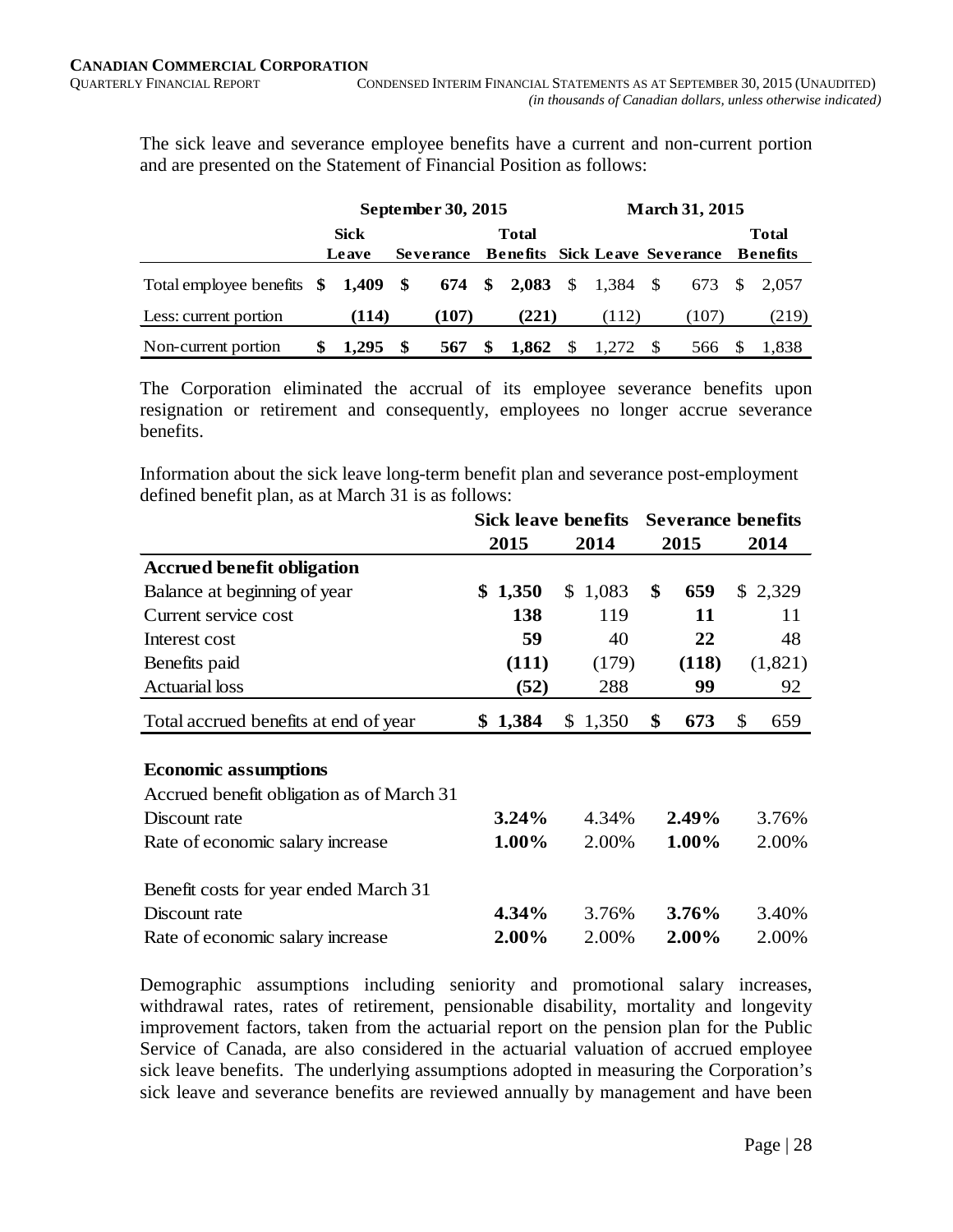consistently applied. Changes in these assumptions can have a significant impact on the related financial statement balances.

Included in administrative expenses as workforce compensation and related expenses for the three months ended September 30, 2015 was a charge of \$13 (September 30, 2014 – \$50) and \$25 for the six months ended September 30, 2015 (September 30, 2014 – \$100), for sick leave benefitsfor sick leave benefits.

# **7. Capital management**

The Corporation's objective with respect to capital is to preserve and strengthen its capital base through prudent risk management. This, coupled with the implementation of strategies to optimize operating surpluses ensures that capital is available to facilitate investments in people and processes and to mitigate any potential losses related to operational, performance and credit risk.

Key strategies used by the Corporation to manage its capital base include: minimizing contract remediation expenses; balancing smart growth with operating expenses; minimizing foreign exchange exposure; optimizing interest income. The Corporation may be required to return to the Government of Canada any part of capital deemed to be in excess of the amount required for the purposes for which the Corporation was constituted.

The Corporation's breakdown of supply of capital is as follows:

|                     | September 30, |    |        |  |  |
|---------------------|---------------|----|--------|--|--|
|                     | 2015          |    |        |  |  |
| Contributed surplus | \$<br>10,000  | \$ | 10,000 |  |  |
| Retained earnings   | 14,118        |    | 10,701 |  |  |
|                     | \$<br>24,118  |    | 20,701 |  |  |

# **8. Commercial trading transactions, fees for service, other income and sourcing services transactions**

The Corporation facilitates sales of Canadian goods to foreign customers including governments, international agencies and other buyers and receives revenues from commercial trading transactions related to prime contracts, fees for service and other income. The Corporation also engages in transactions related to sourcing services for support of international programs.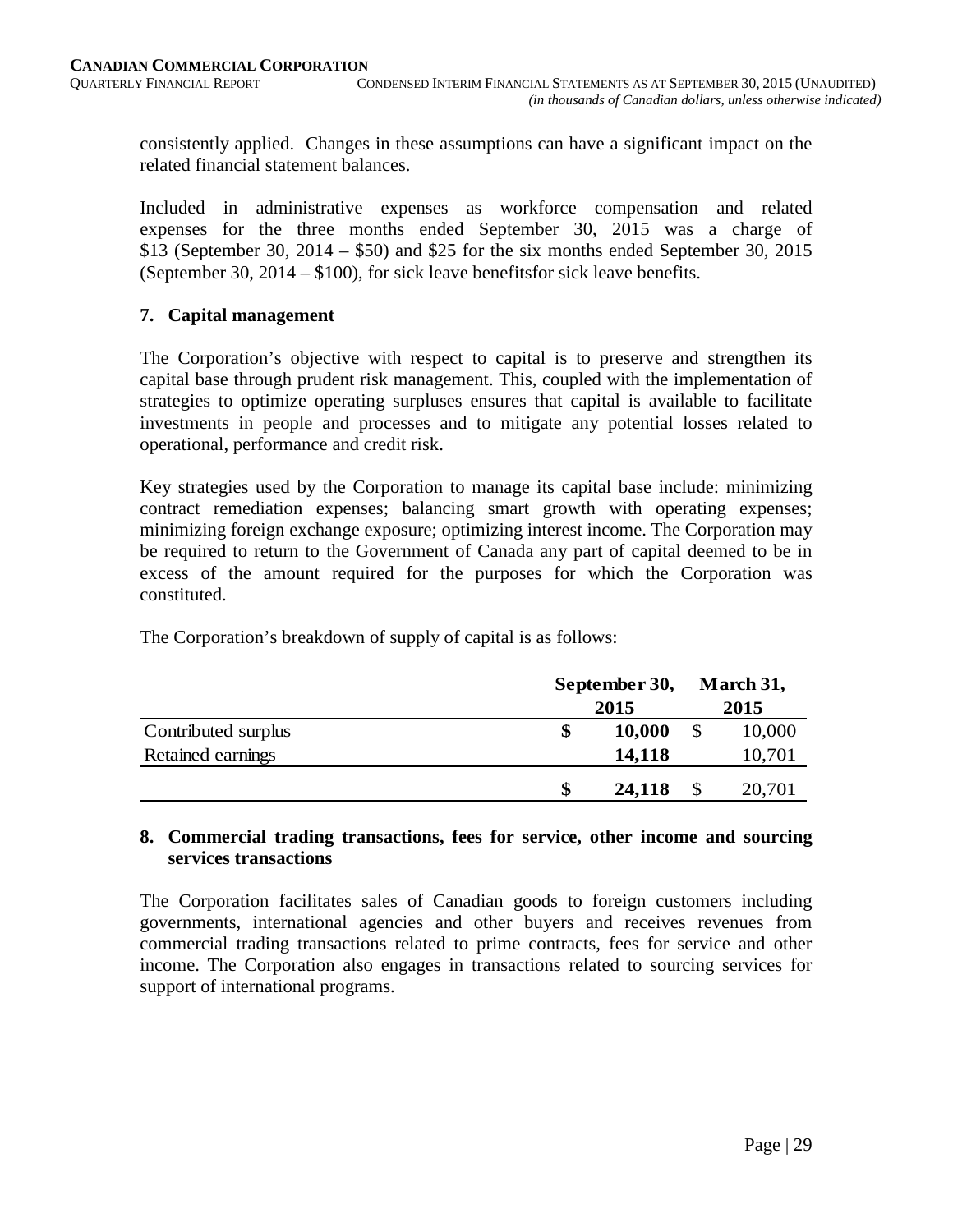The profile by geographic region is as follows:

| For the three months<br>ended September 30 | 2015<br>Sourcing<br>services |    |                |    |              |                           | 2014<br>Sourcing<br>services |    |                          |     |              |  |  |  |
|--------------------------------------------|------------------------------|----|----------------|----|--------------|---------------------------|------------------------------|----|--------------------------|-----|--------------|--|--|--|
|                                            | Revenues*                    |    | transactions   |    | <b>Total</b> | Revenues*<br>transactions |                              |    |                          |     | <b>Total</b> |  |  |  |
| Asia                                       | \$<br>434.791                | \$ | 2,675          | \$ | 437,466      | \$                        | 403.499                      | \$ | 379                      | \$. | 403,878      |  |  |  |
| <b>United States</b>                       | 150,729                      |    | $\blacksquare$ |    | 150,729      |                           | 147.848                      |    | $\overline{\phantom{a}}$ |     | 147,848      |  |  |  |
| Central America                            |                              |    |                |    |              |                           |                              |    |                          |     |              |  |  |  |
| & Caribbean                                | 88,395                       |    | 90             |    | 88,485       |                           | 66,924                       |    |                          |     | 66,924       |  |  |  |
| South America                              | 20,996                       |    | $\blacksquare$ |    | 20,996       |                           | 25,667                       |    |                          |     | 25,667       |  |  |  |
| Europe                                     | 137                          |    | 2,367          |    | 2,504        |                           | 863                          |    | 16,907                   |     | 17,770       |  |  |  |
| Canada                                     | 507                          |    | 103            |    | 610          |                           | 33                           |    | 105                      |     | 138          |  |  |  |
| Africa                                     | 2                            |    | 138            |    | 140          |                           | 362                          |    | 17                       |     | 379          |  |  |  |
| Other                                      | 505                          |    | $\blacksquare$ |    | 505          |                           | 37                           |    | $\overline{\phantom{a}}$ |     | 37           |  |  |  |
|                                            | \$<br>696,062                | \$ | 5,373          | \$ | 701,435      | \$                        | 645,233                      | \$ | 17,408                   | \$  | 662,641      |  |  |  |

\* Revenues include revenue related to Commercial Trading Transactions, Fees for Service and Other Income.

| For the six months   |               |          |              |     |             |     |             |              |     |              |
|----------------------|---------------|----------|--------------|-----|-------------|-----|-------------|--------------|-----|--------------|
| ended September 30   |               |          | 2015         |     |             |     |             | 2014         |     |              |
|                      | Sourcing      |          |              |     |             |     |             | Sourcing     |     |              |
|                      |               | services |              |     |             |     |             | services     |     |              |
|                      | Revenues*     |          | transactions |     | Total       |     | Revenues*   | transactions |     | <b>Total</b> |
| Asia                 | \$<br>856,161 | \$       | 3,166        | \$. | 859,327     | \$. | 722,654     | \$<br>1,610  | \$. | 724,264      |
| <b>United States</b> | 284,837       |          |              |     | 284,837     |     | 278.327     |              |     | 278,327      |
| Central America      |               |          |              |     |             |     |             |              |     |              |
| & Caribbean          | 176,560       |          | 90           |     | 176,650     |     | 133,922     | 1,214        |     | 135,136      |
| South America        | 42,840        |          |              |     | 42,840      |     | 50,258      | -            |     | 50,258       |
| Europe               | 755           |          | 10,587       |     | 11,342      |     | 927         | 20.118       |     | 21,045       |
| Africa               | 3,987         |          | 634          |     | 4,621       |     | 49          | 2,080        |     | 2,129        |
| Canada               | 852           |          | 327          |     | 1,179       |     | 702         | 830          |     | 1,532        |
| Other                | 740           |          | ٠            |     | 740         |     | 62          | -            |     | 62           |
|                      | \$1,366,732   | \$       | 14,804       |     | \$1,381,536 |     | \$1,186,901 | \$<br>25,852 |     | \$1,212,753  |
|                      |               |          |              |     |             |     |             |              |     |              |

\* Revenues include revenue related to Commercial Trading Transactions, Fees for Service and Other Income.

Revenues for the three months ended September 30, 2015 include \$380,222 (September 30, 2014 – \$392,315), \$710,482 for the six months ended September 30, 2015 (September 30, 2014 – \$711,045) of accrued unbilled revenues. Value of contracts signed is distinct from revenues. During the six months ended September 30, 2015, the value of contracts and amendments which were signed and became effective amounted to \$512.7 million (September 30, 2014 - \$709.6 million).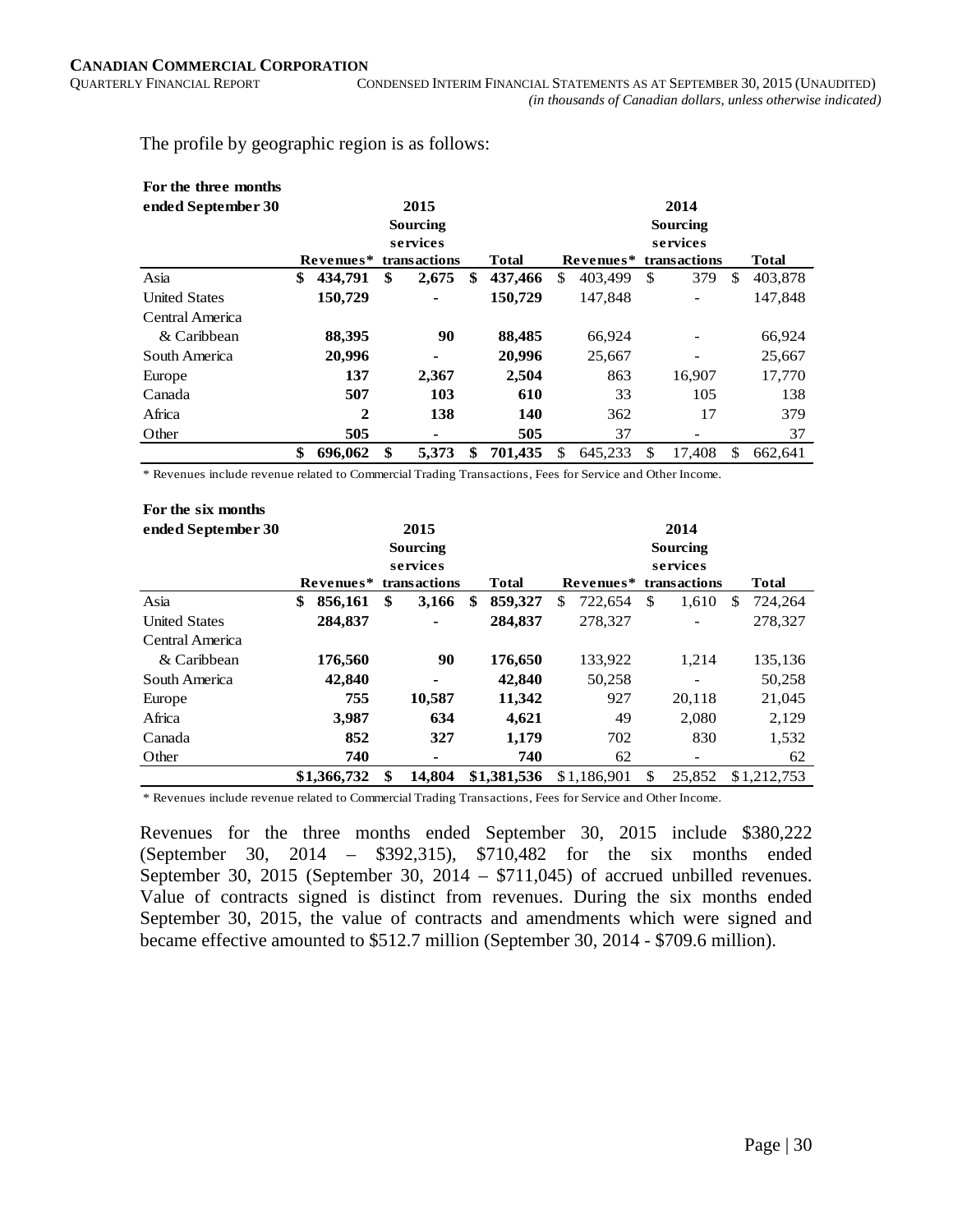## **9. Risk management and financial instruments**

The Corporation is exposed to credit risk, market risk and liquidity risk as a result of holding financial instruments. The Board of Directors has responsibility for the oversight of the Corporation's risk management framework and the review, approval and monitoring the Corporation's risk management policies including the development of an Enterprise Risk Management program which involves establishing corporate risk tolerance, identifying and measuring the impact of various risks and developing risk management action plans to mitigate risks that exceed corporate risk tolerance.

The Audit Committee of the Board of Directors provides oversight of management's compliance with the Corporation's risk management policies and procedures, and periodically reviews the adequacy of the risk management framework in relation to the risk exposure of the Corporation. The Audit Committee is assisted in its oversight role by the Internal Audit function of the Corporation. Internal audits of the Corporation are performed as both regular and ad hoc reviews of risk management controls and procedures, the results of which are reported to the Audit Committee.

The following is a description of risks associated with financial instruments and how the Corporation manages its risk exposure:

#### **(a) Credit risk**

Credit risk is the risk that one party to a financial instrument will cause a financial loss for the other party by failing to discharge an obligation and arises principally from the Corporation's cash and cash equivalents and trade receivables from customers. The carrying amount of financial assets recorded in the financial statements represents the maximum exposure to credit risk.

#### *Cash and cash equivalents*

The Corporation invests surplus funds to earn investment income with the objective of maintaining safety of principal and providing adequate liquidity to meet cash flow requirements. The Corporation's exposure to credit risk from investing cash and cash equivalents is minimized through compliance with the Corporation's Board of Directors approved investment policy which includes approved investment instruments and portfolio limits. The Corporation invests cash and cash equivalents in highly liquid temporary deposits with a Canadian chartered bank. Investments must maintain credit ratings at or above thresholds identified from at least two of the agencies listed below:

Moody's rating of P1 Standard and Poor's (S&P) rating of A1 Dominion Bond Rating Service (DBRS) rating of R1 (low)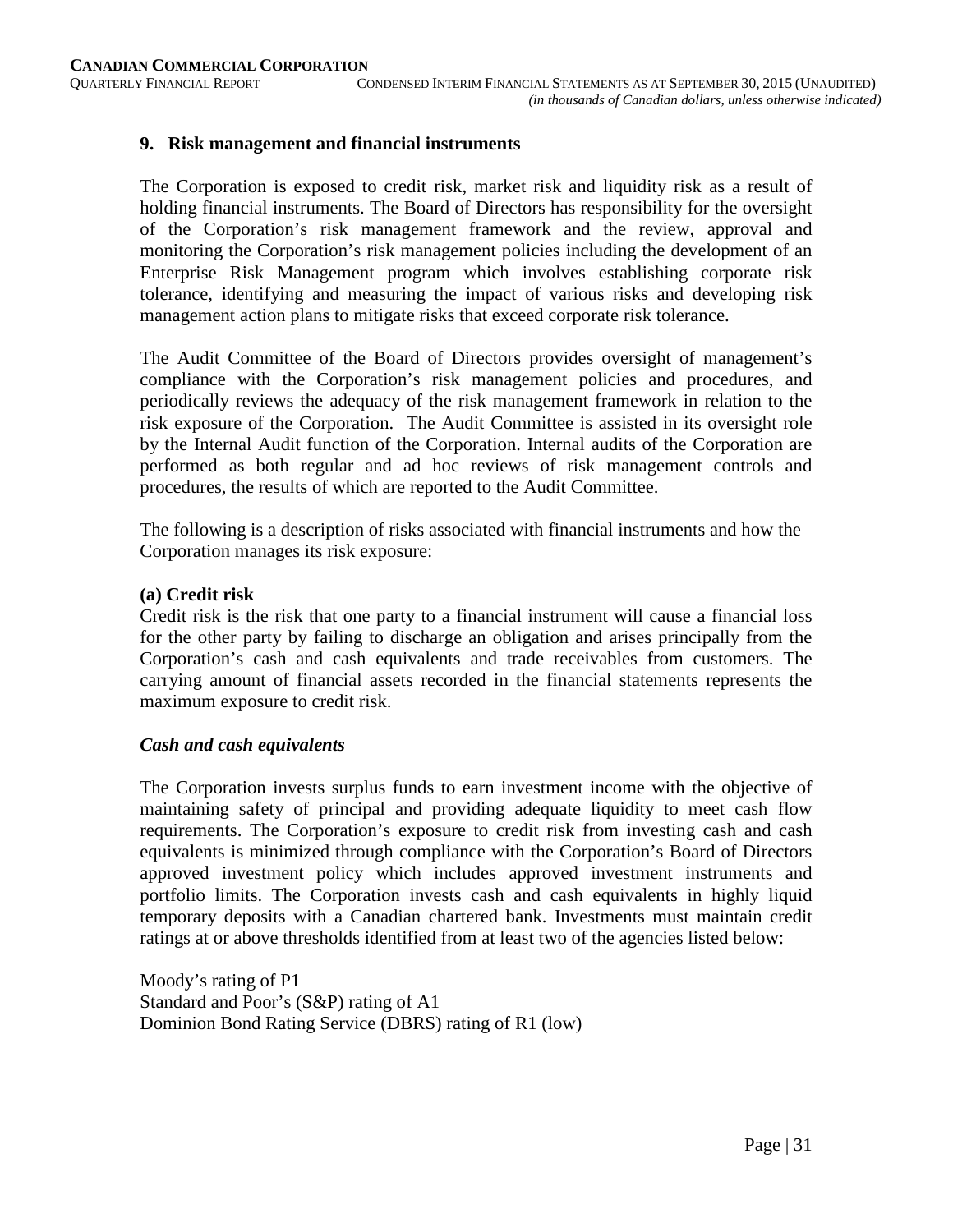# *Trade receivables*

The Corporation's exposure to credit risk associated with trade receivables are influenced mainly by the demographics of the Corporation's customer base. The Corporation generally manages foreign customer credit risk by extending open account terms to parties with a Moody's credit rating of at least AAA, and seeks security where the rating falls below this threshold. During the six months ended September 30, 2015, 40% (March 31, 2015 - 40%) of the Corporation's trade receivables were from AAA credit rated customers.

The maximum exposure to credit risk for trade receivables by geographic region was as follows:

|                               | September 30, |         |              | March 31, |
|-------------------------------|---------------|---------|--------------|-----------|
|                               | 2015          |         |              |           |
| Central America and Caribbean | \$            | 52,565  | \$           | 54,734    |
| <b>United States</b>          |               | 52,124  |              | 59,366    |
| Asia                          |               | 22,919  |              | 34,122    |
| South America                 |               | 8,364   |              | 10,924    |
| Canada                        |               | 3,389   |              | 3,401     |
| Europe                        |               | 1,365   |              | 862       |
| Africa                        |               | 12      |              |           |
| Other                         |               |         |              | 3,984     |
|                               | \$            | 140,738 | $\mathbb{S}$ | 167,393   |

Trade receivables are based on normal international trade terms and are generally non-interest bearing. The maturity profile of the Corporation's trade receivables was as follows:

|                       | September 30, March 31, |                    |  |      |
|-----------------------|-------------------------|--------------------|--|------|
|                       |                         | 2015               |  | 2015 |
| $<$ 1 year            |                         | 136,423 \$ 167,393 |  |      |
| $> 1$ and $<$ 3 years |                         | 4,316              |  | -    |
|                       |                         | 140,738 \$ 167,393 |  |      |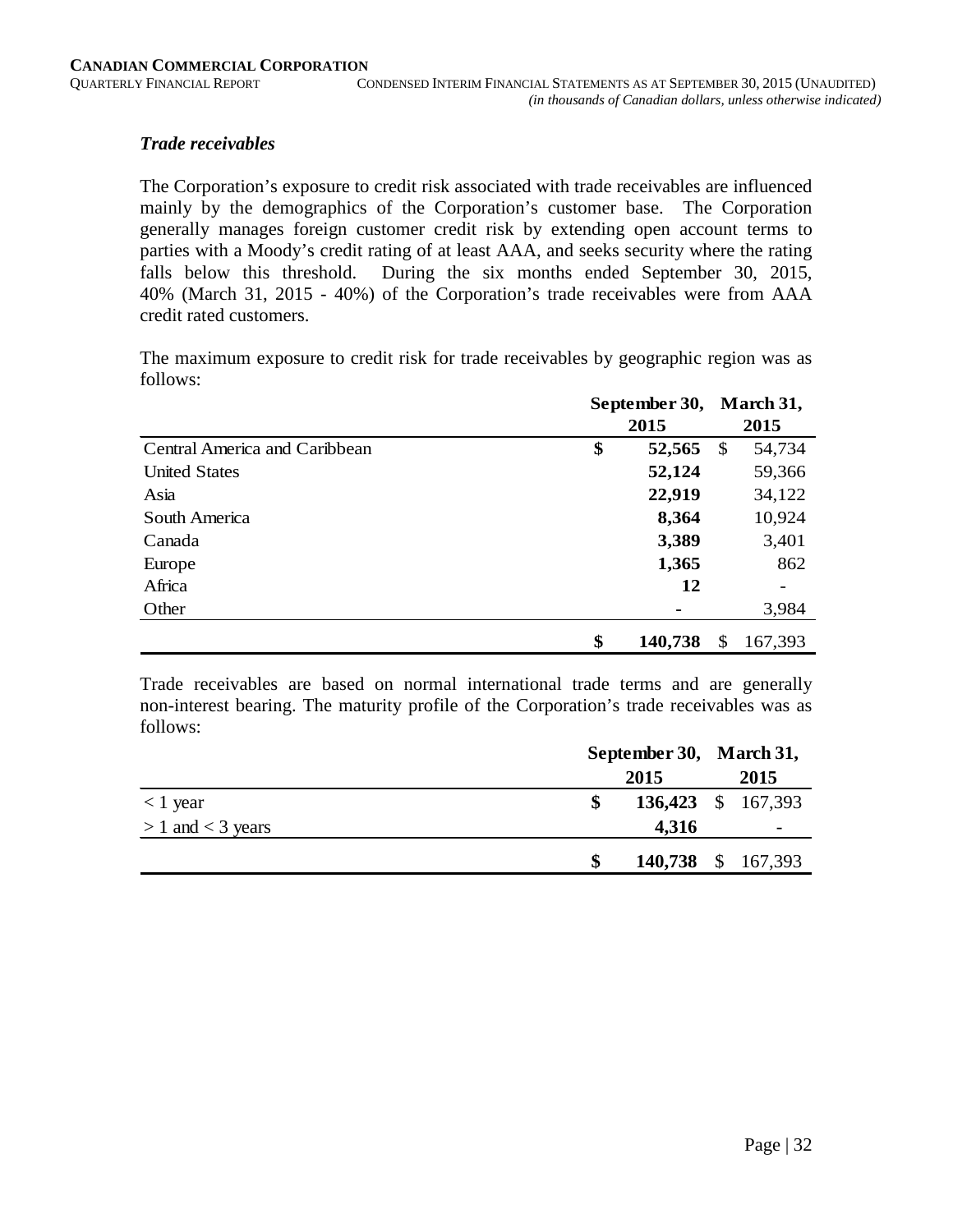Trade receivables are considered past due when the payor has failed to make the payment by the contractual due date. The aging profile of the Corporation's past due trade receivables was as follows:

|                              |    | September 30, March 31, |               |        |
|------------------------------|----|-------------------------|---------------|--------|
|                              |    |                         | 2015          |        |
| $<$ 30 days                  | \$ | 1,779                   | <sup>\$</sup> | 567    |
| $>$ 30 days and $<$ 180 days |    | 8,753                   |               | 19,857 |
| $> 180$ days                 |    | 3,773                   |               | 2,330  |
|                              | \$ | 14,305                  |               | 22,754 |

#### *Advances and progress payments to Canadian exporters*

Credit risk exposure related to advances and progress payments to Canadian exporters is mitigated by the back to back nature of the Corporation's contractual obligations and supplemented by collateral held.

# *Collateral*

With respect to managing credit risk related to its outstanding contractual obligations, the Corporation has contractual recourse that consists, in all material respects, of corresponding contractual obligations against Canadian exporters in the same amount. In addition, in order to further mitigate its overall credit risk exposure, depending upon the results of its due diligence, the Corporation may supplement this recourse by requiring commercial securities including holdbacks, bank guarantees, surety bonds, parent guarantees, insurance assignments, property liens, personal guarantees and shareholder cash held in trust with the Corporation.

The profile of the Corporation's total collateral held with respect to its contractual obligations in the unlikely event of contractual non-performance by Canadian companies was as follows:

|                        |    | Setember 30, |               | March 31,    |  |
|------------------------|----|--------------|---------------|--------------|--|
|                        |    | 2015         |               |              |  |
| Holdbacks              | \$ | 8,134        |               | 7,720        |  |
| <b>Bank</b> guarantees | \$ | 35,478       |               | 33,730       |  |
| Surety bonds           | \$ | 27,604       | $\mathcal{S}$ | 104,798      |  |
| Parent guarantees      | \$ | 18,048,271   |               | \$17,172,356 |  |
| Other                  | \$ | 3,305        |               | 4,570        |  |

The above amounts approximate the fair values of collateral held.

# **(b) Market risk**

Market risk is the risk that the fair value or future cash flows of a financial instrument will fluctuate because of changes in market rates. Market risk comprises three types of risk: currency risk, interest rate risk and other price risk. The Corporation is not exposed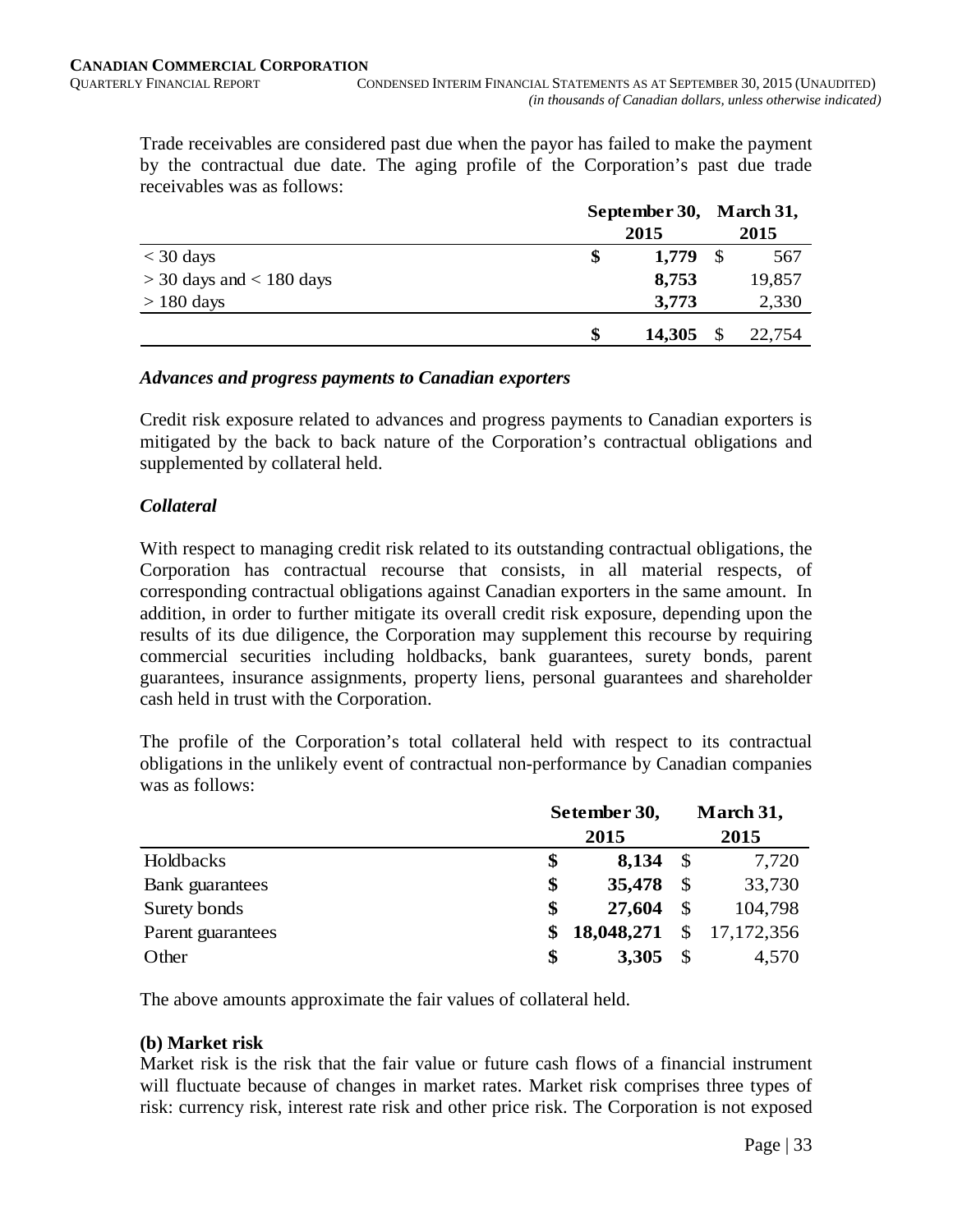to significant other price risk. The Corporation has no significant derivatives or embedded derivatives that require recognition as an asset or liability on the Statement of Financial Position.

## **i) Currency risk**

Currency risk is the risk that the fair value or future cash flows of a financial instrument will fluctuate because of changes in foreign exchange rates. To address foreign exchange risks, contracts with foreign customers and corresponding contracts with Canadian exporters are generally transacted in the same currency. In some cases where payment between parties is made in a different currency the Corporation may enter into forward contracts. The Corporation uses these strategies to effectively transfer the currency risk to the Canadian exporter resulting in minimal net exposure.

#### **ii) Interest rate risk**

Interest rate risk is the risk that the fair value or future cash flows of a financial instrument will fluctuate because of changes in market interest rates. The Corporation's exposure to fair-value interest rate risk arises from investing cash and cash equivalents. The risks associated with fluctuations in interest rates are minimized by investing in highly liquid temporary deposits with a Canadian chartered bank.

As directed by the Minister of International Trade, during the year ended March 31, 2014, the Corporation developed an approach to transfer its Cuba trade financing activities to a related Crown Corporation which eliminates related risks to the Corporation while continuing to ensure support to the Canadian exporters.

Under a specific series of financing contracts, included in trade payables and accrued liabilities, the Corporation owed \$43,573 as at September 30, 2015 (March 31, 2015 - \$51,962) which bears interest at the cost of funds plus 0.25% (March 31, 2015 – 0.25%).

# **c) Liquidity risk**

Liquidity risk is the risk that an entity will encounter difficulty in meeting obligations associated with financial liabilities that are settled by delivering cash or another financial asset.

Liquidity risk related to cash and cash equivalents is minimized through compliance with the Corporation's investment policy whereby cash and cash equivalents are invested in highly liquid temporary deposits with a Canadian chartered bank.

With respect to outstanding contractual obligations to foreign customers, the Corporation has contractual recourse that consists of, in all material respects, back to back contractual obligations against Canadian exporters in the same amount. Under contract terms, payments to exporters usually are not made in advance of receipt of payment from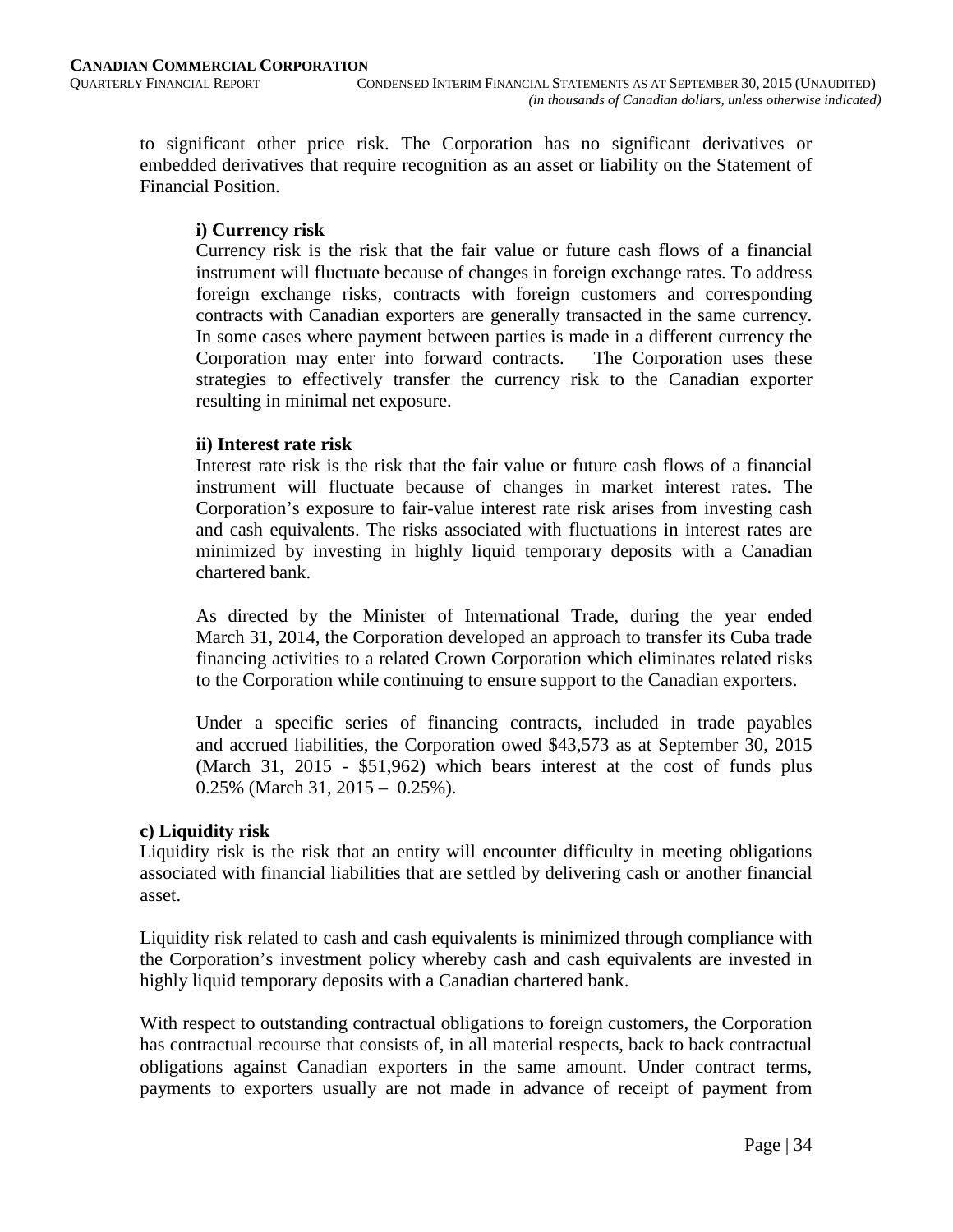foreign customers. In addition, in order to further mitigate its overall liquidity risk exposure, depending upon the results of its due diligence, the Corporation may supplement this recourse by requiring commercial securities including holdbacks, bank guarantees, surety bonds, parent guarantees, insurance assignments, property liens and shareholder cash held in trust with the Corporation.

The *Canadian Commercial Corporation Act* permits the Corporation to borrow from the Consolidated Revenue Fund or enter into other credit arrangements or indemnities from other sources for an amount not to exceed \$90.0 million.

The Corporation has a revolving credit facility providing access to funds in the amount of \$40.0 million (March 31, 2015 – \$20.0 million) Canadian or its U.S. dollar equivalent. Indebtedness under this agreement is unsecured and this credit facility has no expiry date. As at September 30, 2015, there were no draws on this line of credit (March 31, 2015 – nil).

In addition, the Corporation enters into credit arrangements up to a maximum of \$70.0 million as at September 30, 2015 (March 31, 2015 – \$70.0 million) where transactions are fully insured by a related Crown Corporation with a Moody's credit rating of AAA, thereby mitigating all liquidity risk related to the Cuba contracting program. The Corporation incurred an expense of \$178 during the three months ended September 30, 2015 (September 30, 2014 – \$765) and expense of \$616 for the six months ended September 30, 2015 (September 30, 2014 – \$1,049) related to the Cuba contracting program.

# *Trade payables and accrued liabilities*

Trade payables are due on normal trade terms. The maturity profile of the Corporation's trade payables was as follows:

|               | September 30, March 31, |  |      |
|---------------|-------------------------|--|------|
|               | 2015                    |  | 2015 |
| $\leq$ 1 year | 160,487 \$ 171,537      |  |      |
|               | 160,487 \$ 171,537      |  |      |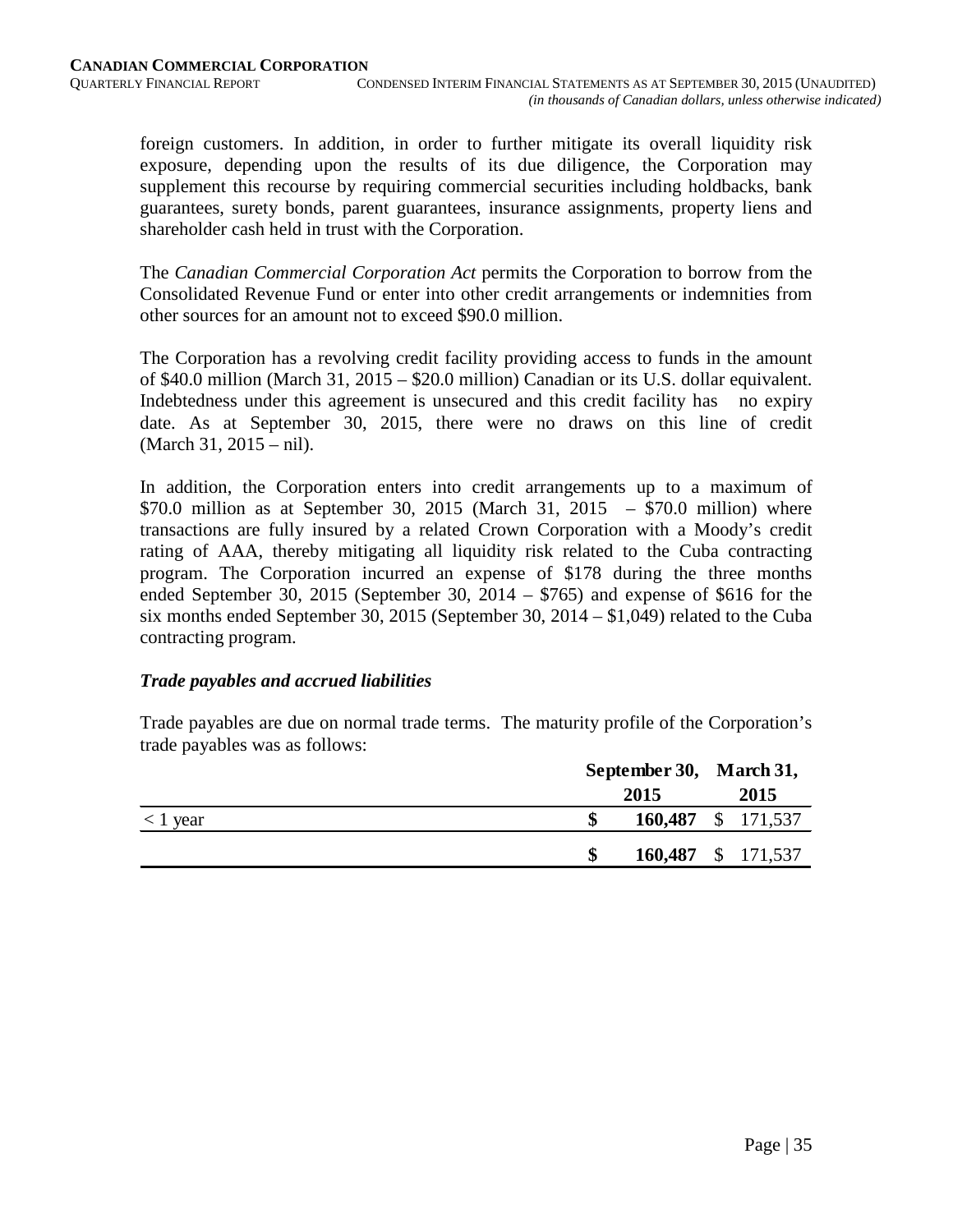Under a specific series of financing contracts, related to the Cuba contracting program included in trade payables and accrued liabilities the Corporation owed \$43,573 as at September 30, 2015 (March 31, 2015 – \$51,962) which bears interest at the cost of funds plus 0.25% (March 31, 2015 - 0.25%) and the Corporation has offered as security certain foreign trade receivables under certain conditions. The amount of outstanding trade receivables fully insured by a related Crown corporation under these arrangements was \$43,575 as at September 30, 2015 (March 31, 2015 – \$52,733) and was profiled as follows:

|                       | September 30, March 31, |       |  |                  |  |  |
|-----------------------|-------------------------|-------|--|------------------|--|--|
|                       | 2015                    |       |  |                  |  |  |
| $<$ 1 year            |                         |       |  | 39,259 \$ 52,733 |  |  |
| $> 1$ and $<$ 3 years |                         | 4,316 |  | -                |  |  |
|                       |                         |       |  | 43,575 \$ 52,733 |  |  |

No onerous contracts have been identified as at September 30, 2015 and March 31, 2015.

#### **10. Administrative expenses**

Administrative expenses included the following:

|                                             | For the three months |                      |    |       | For the six months |                    |               |        |  |  |
|---------------------------------------------|----------------------|----------------------|----|-------|--------------------|--------------------|---------------|--------|--|--|
|                                             | ended September 30   |                      |    |       |                    | ended September 30 |               |        |  |  |
|                                             |                      | 2015<br>2014<br>2015 |    |       |                    |                    |               | 2014   |  |  |
| Workforce compensation and related expenses | \$                   | 4,737                | \$ | 4,698 | \$                 | 9,336              | <sup>\$</sup> | 9,146  |  |  |
| Rent and related expenses                   |                      | 1,061                |    | 549   |                    | 2,158              |               | 1,125  |  |  |
| Contract management services                |                      | 812                  |    | 869   |                    | 1,625              |               | 1,737  |  |  |
| Amortization and depreciation               |                      | 994                  |    | 42    |                    | 1,139              |               | 84     |  |  |
| Consultants                                 |                      | 464                  |    | 147   |                    | 940                |               | 408    |  |  |
| Travel and hospitality                      |                      | 380                  |    | 324   |                    | 852                |               | 801    |  |  |
| Software, hardware and support              |                      | 17                   |    | (3)   |                    | 401                |               | 317    |  |  |
| Corporate communications                    |                      | 23                   |    | 47    |                    | 134                |               | 178    |  |  |
| Other expenses                              |                      | 225                  |    | 183   |                    | 481                |               | 330    |  |  |
|                                             | \$                   | 8,713                |    | 6,856 |                    | 17,066             |               | 14,126 |  |  |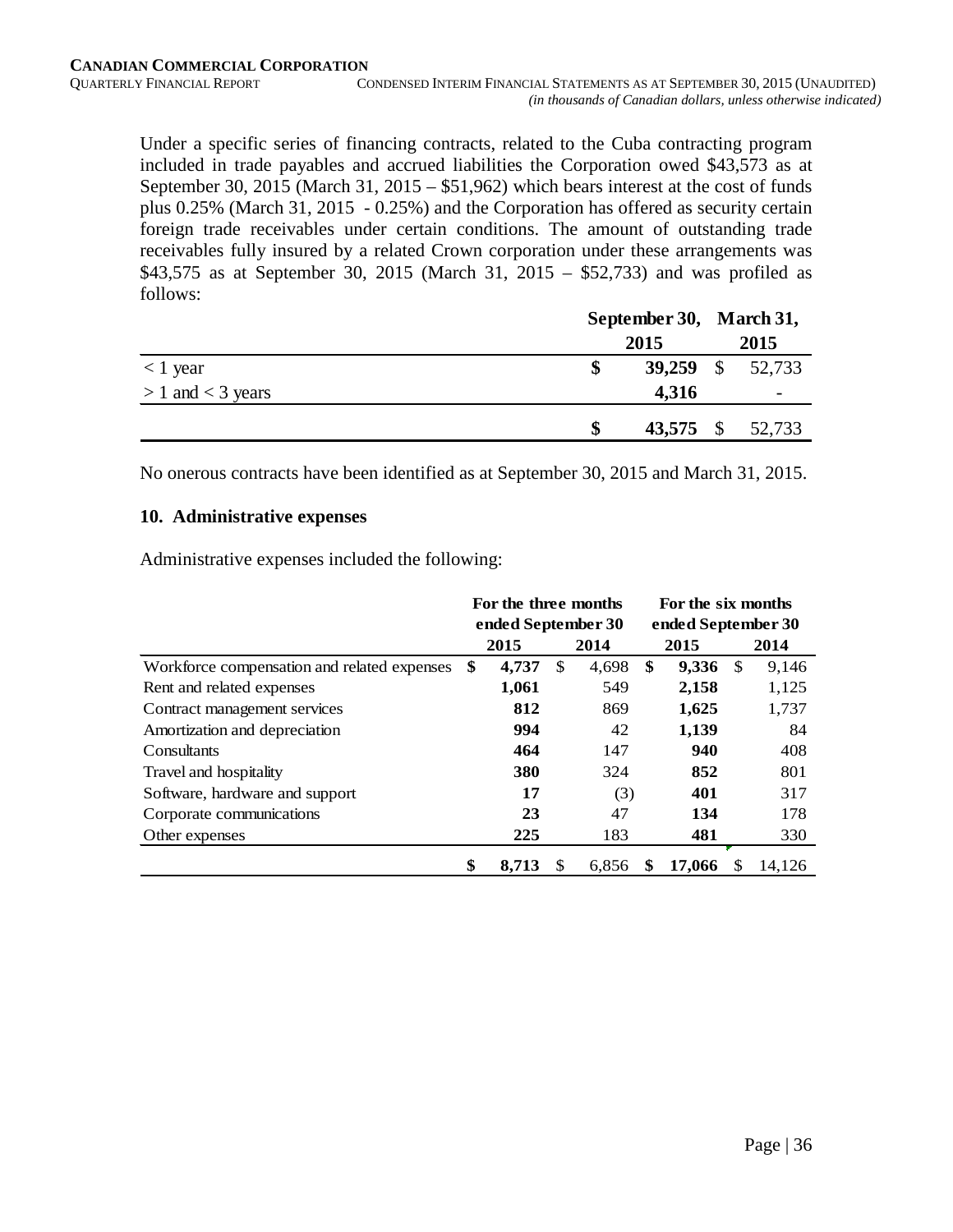# **11. Finance income, net**

The Corporation has recorded finance income and cost in relation to the following financial instruments:

|                                                      | For the three months<br>ended September 30 |      |  |      | For the six months<br>ended September 30 |      |     |      |
|------------------------------------------------------|--------------------------------------------|------|--|------|------------------------------------------|------|-----|------|
|                                                      |                                            | 2015 |  | 2014 |                                          | 2015 |     | 2014 |
| Financial assets                                     |                                            |      |  |      |                                          |      |     |      |
| - Finance income earned on cash and cash equivalents | - SS                                       | 99 S |  | 101  | - SS                                     | 213  | - S | 175  |
| <b>Financial liabilities</b>                         |                                            |      |  |      |                                          |      |     |      |
| - Finance cost on payables and other liabilities     |                                            | (32) |  | (21) |                                          | (52) |     | (46) |
|                                                      | \$                                         | 67   |  | 80   |                                          | 161  |     | 129  |

#### **12. Parliamentary appropriation**

The appropriation authorized by the Parliament of Canada is included in the Statement of Comprehensive Income for the three months ended September 30, 2015 in the amount of \$2,220 (September 30, 2014 - \$3,914) and for the six months ended September 30, 2015 in the amount of \$4,440 (September 30, 2014 - \$7,827).

#### **13. Related party transactions**

The Corporation is related in terms of common ownership to all Government of Canada departments, agencies and Crown corporations. The Corporation enters into transactions with these entities in the normal course of business, under the same terms and conditions that apply to unrelated parties, and as such the transactions approximate fair value.

The amounts due from and to these parties included in trade receivables and trade payables and accrued liabilities respectively were as follows:

|                   | September 30, March 31,<br>2015 |            |  | 2015   |  |  |
|-------------------|---------------------------------|------------|--|--------|--|--|
|                   |                                 |            |  |        |  |  |
| Trade receivables |                                 | $1,557$ \$ |  | -1.101 |  |  |
| Trade payables    | \$.                             | 912 S      |  | 1.042  |  |  |

Individually significant transactions and transactions that are collectively significant are listed below.

# **(a) Public Works and Government Services Canada**

Public Works and Government Services Canada provides contract management and other administrative services to the Corporation at negotiated rates which reflect fair value.

For the three months ended September 30, 2015, the cost of these services amounted to \$812 (September 30, 2014 - \$868) and \$1,625 for the six months ended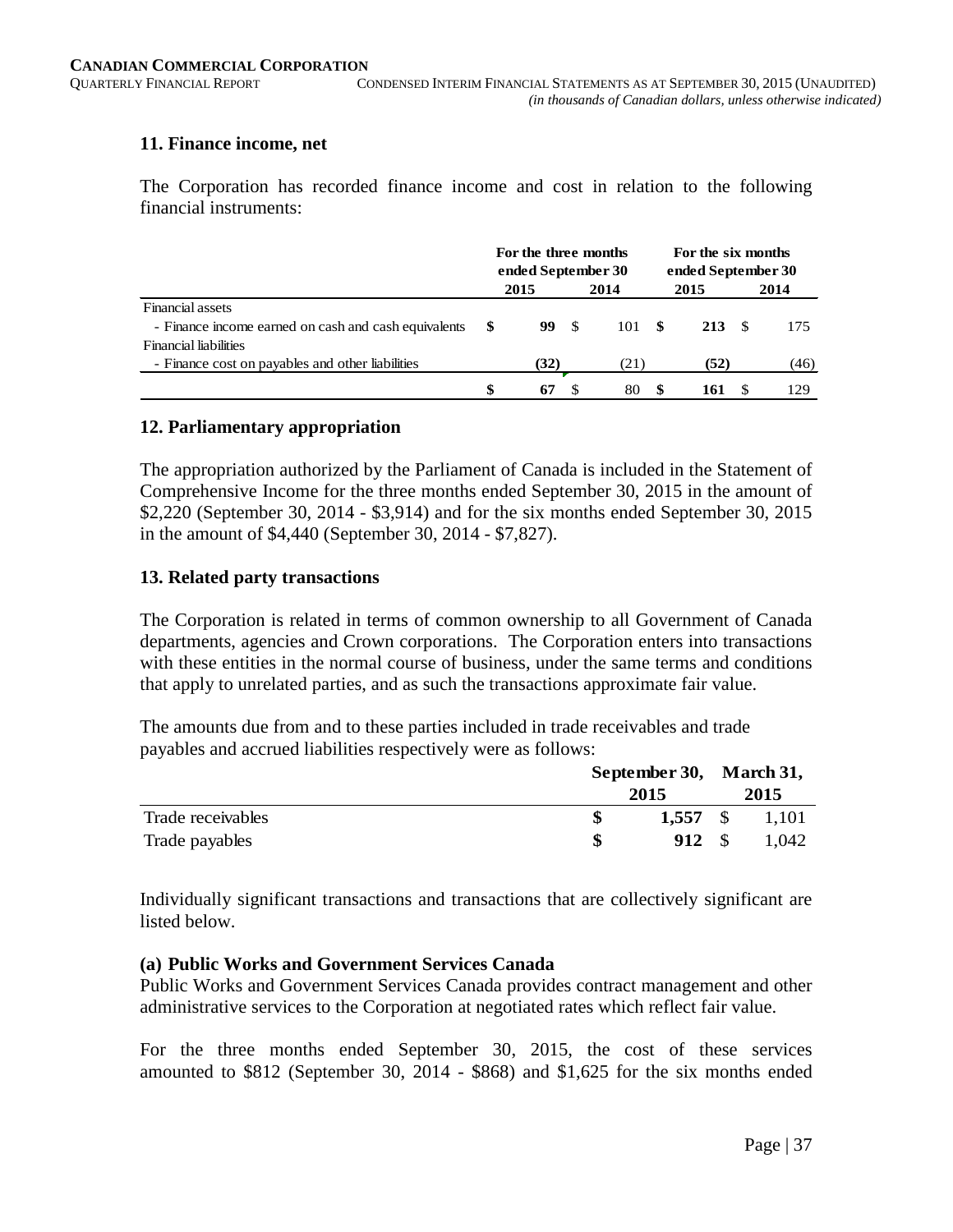September 30, 2015 (September 30, 2014 - \$1,737) and is included in administrative expenses.

# **(b) PPP Canada Inc.**

The Corporation has a Memorandum of Understanding with PPP Canada Inc. for the provision of shared services primarily in the areas of information technology, human resource management, finance and procurement, legal services, research and communications, governance and facilities management. This arrangement generates savings through economies of scale for both organizations.

For the three months ended September 30, 2015, revenues related to the provision of these services amounted to \$188 (September 30, 2014 - \$188) and \$375 for the six months ended September 30, 2015 (September 30, 2014 - \$375) and are included in fees for service.

#### **(c) Other Government of Canada departments, agencies and Crown corporations**

Commercial trading transactions, fees for service, and sourcing services transactions, arising from the Corporation's facilitation of sales of Canadian goods to foreign customers, and other international activities include the following transactions with related party entities:

|                                                                                                | For the three months For the six months |      |  |      |                                       |                                     |  |      |
|------------------------------------------------------------------------------------------------|-----------------------------------------|------|--|------|---------------------------------------|-------------------------------------|--|------|
|                                                                                                |                                         |      |  |      | ended September 30 ended September 30 |                                     |  |      |
|                                                                                                |                                         | 2015 |  | 2014 |                                       | 2015                                |  | 2014 |
| Department of Foreign Affairs, Trade and Development \$ 3,601 \ \$ 1,346 \ \$ 5,402 \ \$ 7,175 |                                         |      |  |      |                                       |                                     |  |      |
|                                                                                                |                                         |      |  |      |                                       | \$ 3,601 \$ 1,346 \$ 5,402 \$ 7,175 |  |      |

The Corporation also participates in employee interchange programs with the Department of Foreign Affairs, Trade and Development.

# **(d) Transactions with Canadian exporters solely or jointly governed by key management personnel**

The Corporation may enter into supply contracts with Canadian exporters whose financial and operating policies are solely or jointly governed by key management personnel of the Corporation. The Corporation enters into transactions with these Canadian exporters in the normal course of business, under the same terms and conditions that apply to unrelated parties, and as such the transactions approximate fair value.

|                                        |   | For the three months<br>ended September 30 |               |      | For the six months<br>ended September 30 |       |      |                |
|----------------------------------------|---|--------------------------------------------|---------------|------|------------------------------------------|-------|------|----------------|
|                                        |   | 2015                                       |               | 2014 |                                          | 2015  |      | 2014           |
| Weatherhaven Global Resources Ltd. \$  |   | $4,753$ \$                                 |               | -    |                                          | 4.753 | - \$ | $\blacksquare$ |
| Blue Drop Performance Learning Inc. \$ |   | 37                                         | <sup>\$</sup> | 37   | -S                                       | 37    | -S   | 37             |
|                                        | S | 4.790                                      |               |      | S                                        | 4.790 |      |                |